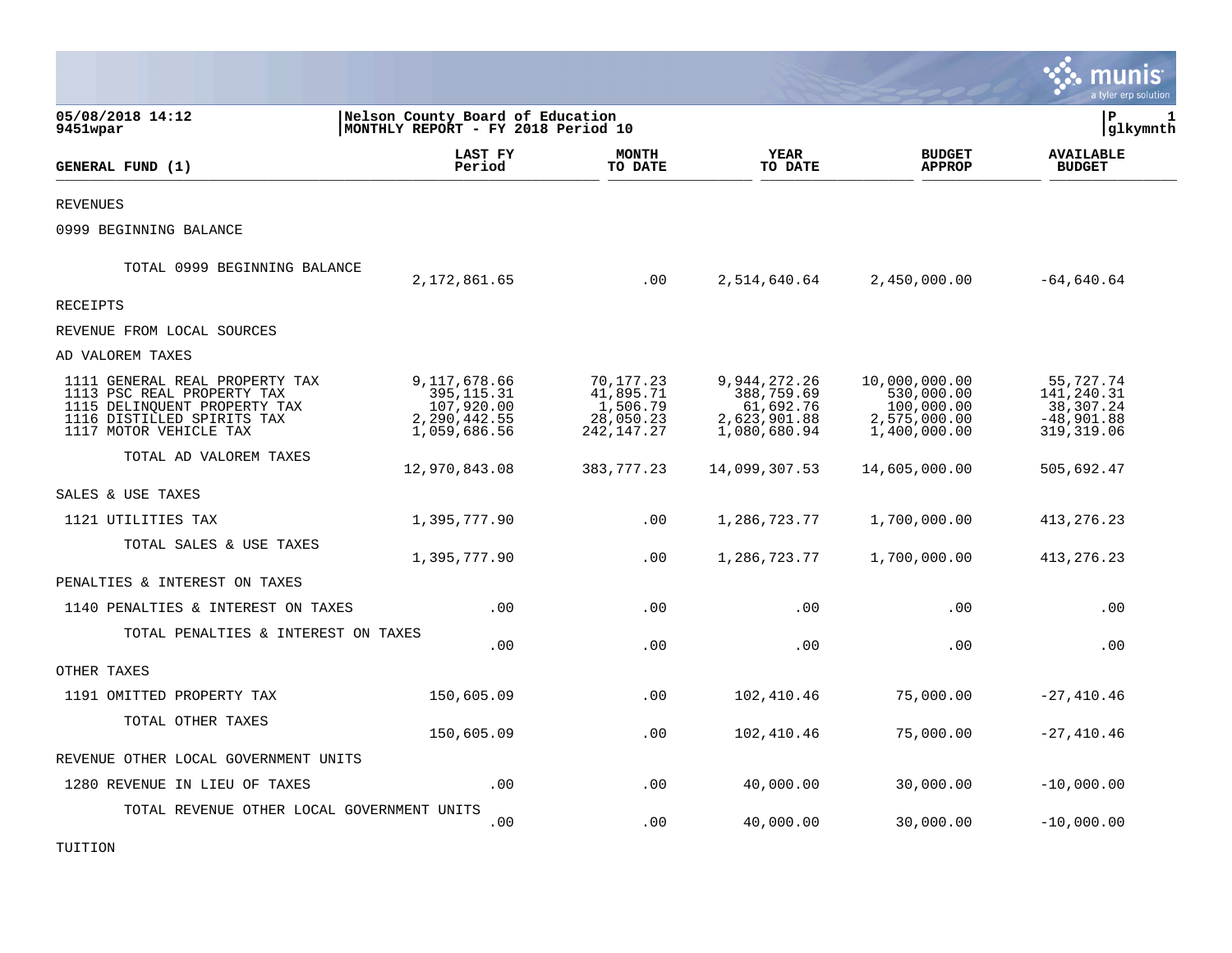

## **05/08/2018 14:12 |Nelson County Board of Education |P 2 9451wpar |MONTHLY REPORT - FY 2018 Period 10 |glkymnth**

| GENERAL FUND (1)                                                                                                                                                                                                                                                           | LAST FY<br>Period                                                          | <b>MONTH</b><br>TO DATE                                              | YEAR<br>TO DATE                                                                           | <b>BUDGET</b><br><b>APPROP</b>                                         | <b>AVAILABLE</b><br><b>BUDGET</b>                                               |
|----------------------------------------------------------------------------------------------------------------------------------------------------------------------------------------------------------------------------------------------------------------------------|----------------------------------------------------------------------------|----------------------------------------------------------------------|-------------------------------------------------------------------------------------------|------------------------------------------------------------------------|---------------------------------------------------------------------------------|
| 1310 TUITION FROM INDIVIDUALS<br>1310 INTERSESSION TUITION<br>1310 TUITION REIMBURSEMENT                                                                                                                                                                                   | 125.00<br>650.00<br>.00                                                    | .00<br>525.00<br>.00                                                 | .00<br>1,448.00<br>$\overline{00}$                                                        | .00<br>.00<br>.00                                                      | $\sim$ .00<br>$-1,448.00$<br>$\overline{\phantom{0}}$ .00                       |
| TOTAL TUITION                                                                                                                                                                                                                                                              | 775.00                                                                     | 525.00                                                               | 1,448.00                                                                                  | .00                                                                    | $-1,448.00$                                                                     |
| TRANSPORTATION                                                                                                                                                                                                                                                             |                                                                            |                                                                      |                                                                                           |                                                                        |                                                                                 |
| 1442 TRANSPORT FRM FISCAL COURT                                                                                                                                                                                                                                            | 80,992.80                                                                  | 90,818.93                                                            | 90,818.93                                                                                 | 90,000.00                                                              | $-818.93$                                                                       |
| TOTAL TRANSPORTATION                                                                                                                                                                                                                                                       | 80,992.80                                                                  | 90,818.93                                                            | 90,818.93                                                                                 | 90,000.00                                                              | $-818.93$                                                                       |
| EARNINGS ON INVESTMENTS                                                                                                                                                                                                                                                    |                                                                            |                                                                      |                                                                                           |                                                                        |                                                                                 |
| 1510 INTEREST ON INVESTMENTS<br>1510 TRAN PROGAM PROCEEDS                                                                                                                                                                                                                  | 511.48<br>.00                                                              | 2,344.42<br>.00                                                      | 15,578.77<br>$\sim 00$                                                                    | 40,000.00<br>$\sim 00$                                                 | 24, 421.23<br>$\sim$ 00                                                         |
| TOTAL EARNINGS ON INVESTMENTS                                                                                                                                                                                                                                              | 511.48                                                                     | 2, 344.42 15, 578.77                                                 |                                                                                           | 40,000.00                                                              | 24,421.23                                                                       |
| FOOD SERVICE                                                                                                                                                                                                                                                               |                                                                            |                                                                      |                                                                                           |                                                                        |                                                                                 |
| 1690 FOOD SERVICE REBATES                                                                                                                                                                                                                                                  | $\overline{00}$                                                            | .00                                                                  | .00                                                                                       | .00                                                                    | .00                                                                             |
| TOTAL FOOD SERVICE                                                                                                                                                                                                                                                         | .00                                                                        | .00                                                                  | .00                                                                                       | .00                                                                    | .00                                                                             |
| STUDENT ACTIVITIES                                                                                                                                                                                                                                                         |                                                                            |                                                                      |                                                                                           |                                                                        |                                                                                 |
| 1740 FAMILY RESOURCE - STUDENT FEES<br>1750 DONATIONS (ACTIVITY FND)                                                                                                                                                                                                       | .00<br>.00                                                                 | .00<br>.00                                                           | .00<br>$.00 \,$                                                                           | .00<br>$.00 \,$                                                        | .00<br>.00                                                                      |
| TOTAL STUDENT ACTIVITIES                                                                                                                                                                                                                                                   | .00                                                                        | .00                                                                  | .00                                                                                       | .00                                                                    | .00                                                                             |
| OTHER REVENUE FROM LOCAL SOURCES                                                                                                                                                                                                                                           |                                                                            |                                                                      |                                                                                           |                                                                        |                                                                                 |
| 1911 BUILDING RENTAL<br>1912 BUS RENTAL<br>1919 OTHER RENTALS<br>1920 CONTRIBUTIONS/DONATIONS<br>1942 TEXTBOOK RENTALS<br>1980 REFUND OF PRIOR YR EXPENDITURE<br>1993 LOCAL MISCELLANEOUS REVENUE<br>1994 RETURN FOR INSUFFICIENT FUNDS<br>1999 MICELLANEOUS LOCAL REVENUE | 15,800.00<br>.00<br>.00<br>.00<br>.00<br>.00<br>.00<br>608.82<br>13,296.24 | .00<br>.00<br>.00<br>.00<br>.00<br>.00<br>.00<br>774.27<br>52,837.86 | 10,750.00<br>.00<br>$.00 \,$<br>.00<br>.00<br>$.00 \,$<br>.00<br>$-1,570.03$<br>93,033.15 | 25,000.00<br>.00<br>.00<br>.00<br>.00<br>.00<br>$.00 \,$<br>.00<br>.00 | 14,250.00<br>.00<br>.00<br>.00<br>.00<br>.00<br>.00<br>1,570.03<br>$-93,033.15$ |
| TOTAL OTHER REVENUE FROM LOCAL SOURCES                                                                                                                                                                                                                                     | 29,705.06                                                                  | 53,612.13                                                            | 102, 213.12                                                                               | 25,000.00                                                              | $-77, 213.12$                                                                   |

TOTAL REVENUE FROM LOCAL SOURCES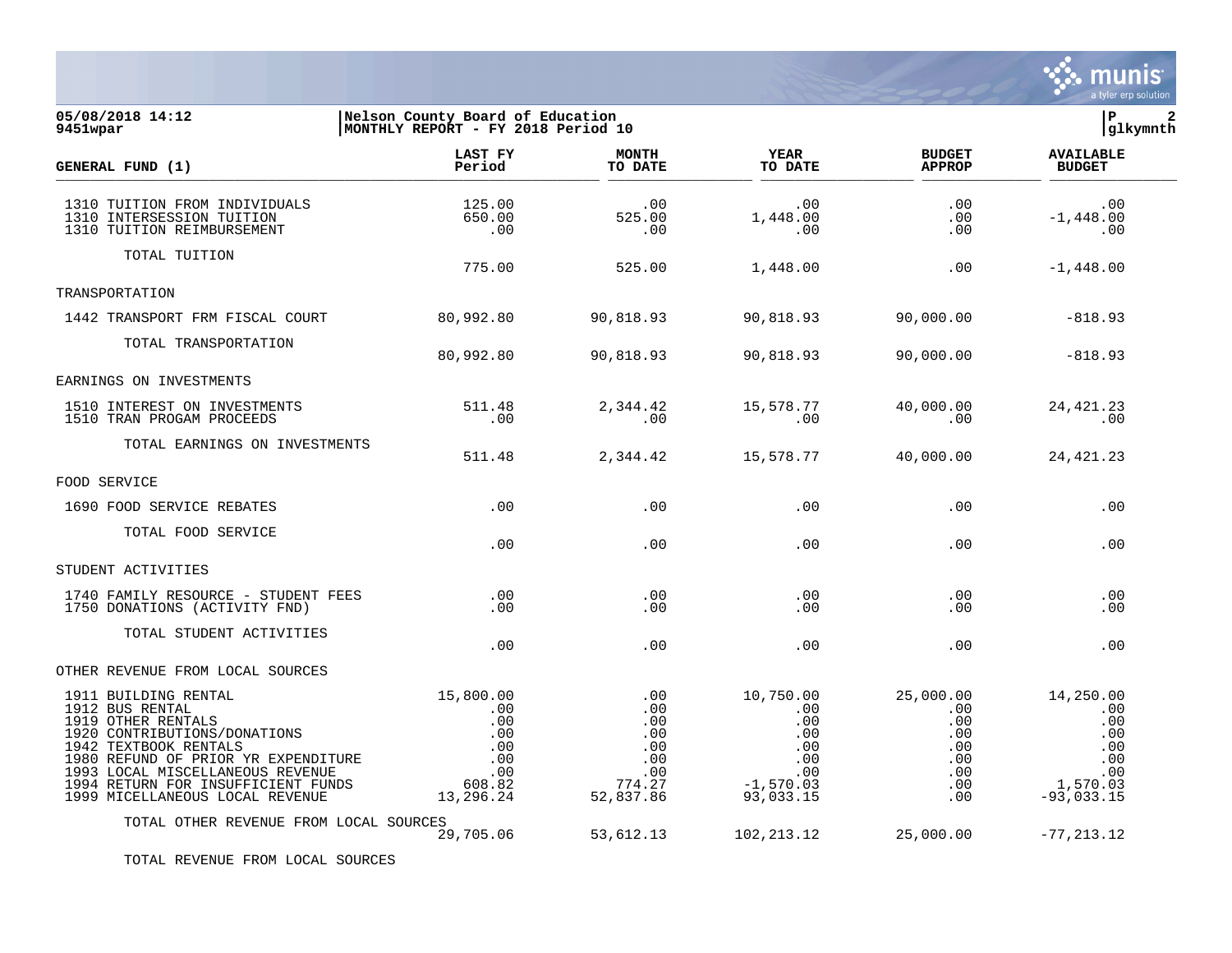|                                                                                                                                                                                                                                                                                     |                                                                        |                                                            |                                                            |                                                                       | a tyler erp solution                                               |
|-------------------------------------------------------------------------------------------------------------------------------------------------------------------------------------------------------------------------------------------------------------------------------------|------------------------------------------------------------------------|------------------------------------------------------------|------------------------------------------------------------|-----------------------------------------------------------------------|--------------------------------------------------------------------|
| 05/08/2018 14:12<br>9451wpar                                                                                                                                                                                                                                                        | Nelson County Board of Education<br>MONTHLY REPORT - FY 2018 Period 10 |                                                            |                                                            |                                                                       | ΙP<br> glkymnth                                                    |
| GENERAL FUND (1)                                                                                                                                                                                                                                                                    | LAST FY<br>Period                                                      | <b>MONTH</b><br>TO DATE                                    | <b>YEAR</b><br>TO DATE                                     | <b>BUDGET</b><br><b>APPROP</b>                                        | <b>AVAILABLE</b><br><b>BUDGET</b>                                  |
|                                                                                                                                                                                                                                                                                     | 14,629,210.41                                                          | 531,077.71                                                 | 15,738,500.58                                              | 16,565,000.00                                                         | 826,499.42                                                         |
| REVENUE FROM STATE SOURCES                                                                                                                                                                                                                                                          |                                                                        |                                                            |                                                            |                                                                       |                                                                    |
| STATE PROGRAM                                                                                                                                                                                                                                                                       |                                                                        |                                                            |                                                            |                                                                       |                                                                    |
| 3111 SEEK PROGRAM                                                                                                                                                                                                                                                                   | 12,677,654.00                                                          | 1,223,608.00                                               | 11,883,691.00                                              | 14,330,906.00                                                         | 2,447,215.00                                                       |
| TOTAL STATE PROGRAM                                                                                                                                                                                                                                                                 | 12,677,654.00                                                          | 1,223,608.00                                               | 11,883,691.00                                              | 14,330,906.00                                                         | 2,447,215.00                                                       |
| OTHER STATE FUNDING                                                                                                                                                                                                                                                                 |                                                                        |                                                            |                                                            |                                                                       |                                                                    |
| 3122 VOCATIONAL TRANSPORTATION<br>3123 STATE VOCATIONAL SCHOOL<br>3125 BUS DRVR TRAINING REIMB<br>SUB SALARY REIMB (STATE)<br>3126<br>CKEC SUB SALARY REIMBURSEMENT<br>3126<br>3127 FLEXIBLE SPENDING REIMBURSEMEN<br>3128 AUDIT REIMBURSEMENT<br>3129 KSB/KSD TRANSP REIMBURSEMENT | .00<br>91,742.00<br>.00<br>.00<br>.00<br>.00<br>.00<br>.00             | .00<br>46,006.50<br>.00<br>.00<br>.00<br>.00<br>.00<br>.00 | .00<br>92,013.00<br>.00<br>.00<br>.00<br>.00<br>.00<br>.00 | 15,000.00<br>90,000.00<br>.00<br>$.00 \,$<br>.00<br>.00<br>.00<br>.00 | 15,000.00<br>$-2,013.00$<br>.00<br>.00<br>.00<br>.00<br>.00<br>.00 |
| TOTAL OTHER STATE FUNDING                                                                                                                                                                                                                                                           | 91,742.00                                                              | 46,006.50                                                  | 92,013.00                                                  | 105,000.00                                                            | 12,987.00                                                          |
| EXPENDITURE REIMBURSEMENTS                                                                                                                                                                                                                                                          |                                                                        |                                                            |                                                            |                                                                       |                                                                    |
| 3130 NATL BD CERT REIMB<br>3131 REIMBURSEMENT                                                                                                                                                                                                                                       | .00<br>14,637.50                                                       | .00<br>.00                                                 | .00<br>.00                                                 | .00<br>.00                                                            | .00<br>.00                                                         |
| TOTAL EXPENDITURE REIMBURSEMENTS                                                                                                                                                                                                                                                    | 14,637.50                                                              | .00                                                        | .00.                                                       | .00                                                                   | .00                                                                |
| RESTRICTED                                                                                                                                                                                                                                                                          |                                                                        |                                                            |                                                            |                                                                       |                                                                    |
| 3200 RESTRICTED STATE REVENUE                                                                                                                                                                                                                                                       | .00                                                                    | .00                                                        | .00                                                        | .00                                                                   | .00                                                                |
| TOTAL RESTRICTED                                                                                                                                                                                                                                                                    | .00                                                                    | .00                                                        | .00                                                        | .00                                                                   | .00                                                                |
| REVENUE IN LIEU OF TAXES/STATE                                                                                                                                                                                                                                                      |                                                                        |                                                            |                                                            |                                                                       |                                                                    |
| 3800 REVENUE IN LIEU OF TAX STATE                                                                                                                                                                                                                                                   | 36,896.40                                                              | 3,697.98                                                   | 36,909.59                                                  | 45,000.00                                                             | 8,090.41                                                           |
| TOTAL REVENUE IN LIEU OF TAXES/STATE                                                                                                                                                                                                                                                | 36,896.40                                                              | 3,697.98                                                   | 36,909.59                                                  | 45,000.00                                                             | 8,090.41                                                           |
| REVENUE ON BEHALF PAYMENTS                                                                                                                                                                                                                                                          |                                                                        |                                                            |                                                            |                                                                       |                                                                    |
| 3900 REVENUE ON BEHALF PAYEMENTS                                                                                                                                                                                                                                                    | .00                                                                    | .00                                                        | .00                                                        | 7,300,000.00                                                          | 7,300,000.00                                                       |
| TOTAL REVENUE ON BEHALF PAYMENTS                                                                                                                                                                                                                                                    | .00                                                                    | .00                                                        | .00                                                        | 7,300,000.00                                                          | 7,300,000.00                                                       |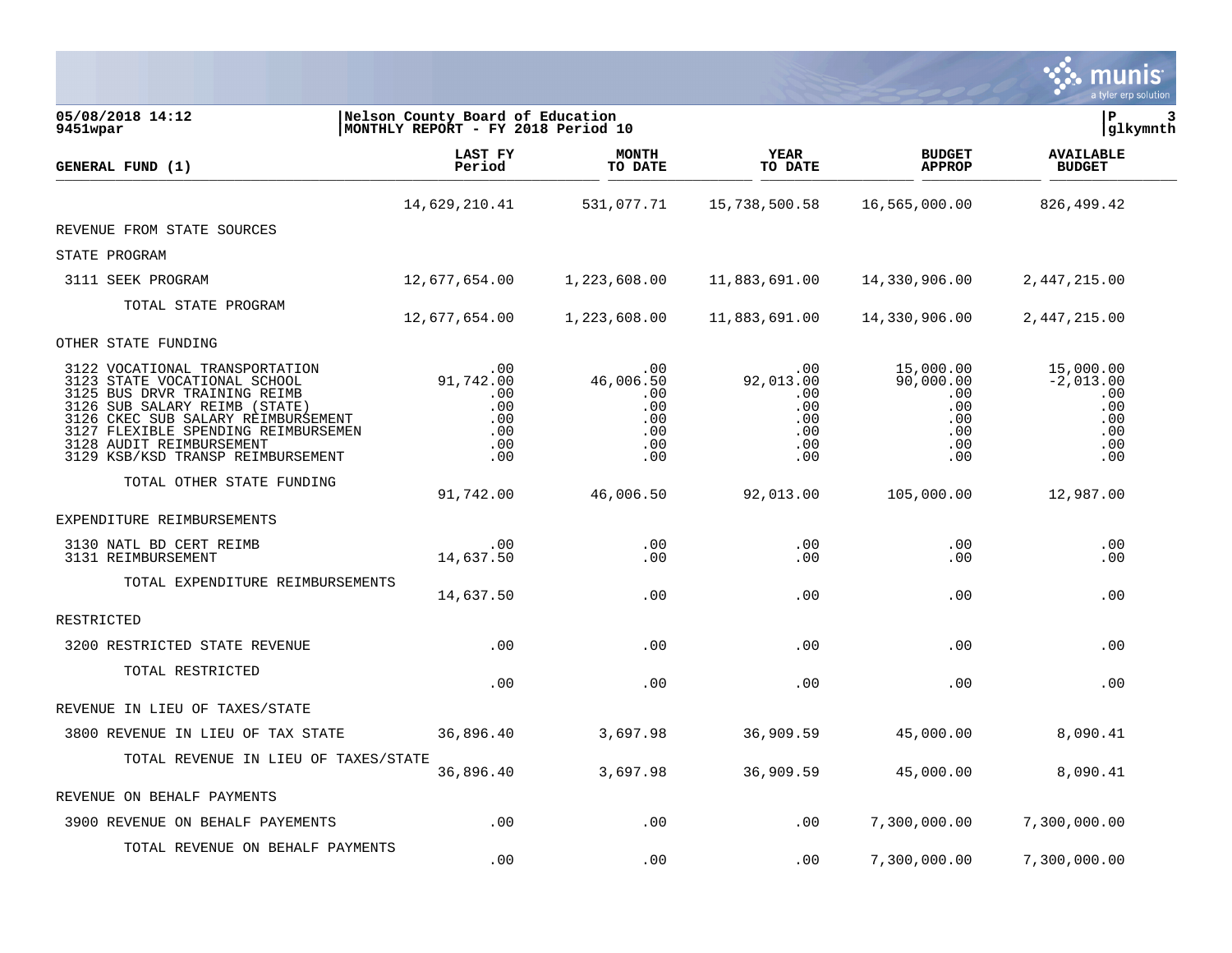|                                                                                                                                                                                                 |                                                                        |                                        |                                                         |                                        | nıs<br>a tyler erp solution                                      |
|-------------------------------------------------------------------------------------------------------------------------------------------------------------------------------------------------|------------------------------------------------------------------------|----------------------------------------|---------------------------------------------------------|----------------------------------------|------------------------------------------------------------------|
| 05/08/2018 14:12<br>9451wpar                                                                                                                                                                    | Nelson County Board of Education<br>MONTHLY REPORT - FY 2018 Period 10 |                                        |                                                         |                                        | P<br>4<br> glkymnth                                              |
| <b>GENERAL FUND (1)</b>                                                                                                                                                                         | <b>LAST FY</b><br>Period                                               | <b>MONTH</b><br>TO DATE                | <b>YEAR</b><br>TO DATE                                  | <b>BUDGET</b><br><b>APPROP</b>         | <b>AVAILABLE</b><br><b>BUDGET</b>                                |
| TOTAL REVENUE FROM STATE SOURCES                                                                                                                                                                | 12,820,929.90                                                          | 1, 273, 312.48                         | 12,012,613.59                                           | 21,780,906.00                          | 9,768,292.41                                                     |
| REVENUE FROM FEDERAL SOURCES                                                                                                                                                                    |                                                                        |                                        |                                                         |                                        |                                                                  |
| RESTRICTED THROUGH THE STATE                                                                                                                                                                    |                                                                        |                                        |                                                         |                                        |                                                                  |
| 4500 RESTRICTED FED THRU STATE                                                                                                                                                                  | .00                                                                    | .00                                    | .00                                                     | .00                                    | .00                                                              |
| TOTAL RESTRICTED THROUGH THE STATE                                                                                                                                                              | .00                                                                    | .00                                    | .00                                                     | .00                                    | .00                                                              |
| THROUGH INTERMEDIATE AGENCIES                                                                                                                                                                   |                                                                        |                                        |                                                         |                                        |                                                                  |
| 4700 FEDERAL REV THRU INTERMED SRC                                                                                                                                                              | .00                                                                    | .00                                    | .00                                                     | .00                                    | .00                                                              |
| TOTAL THROUGH INTERMEDIATE AGENCIES                                                                                                                                                             | .00                                                                    | .00                                    | .00                                                     | .00                                    | .00                                                              |
| FEDERAL REIMBURSEMENT                                                                                                                                                                           |                                                                        |                                        |                                                         |                                        |                                                                  |
| 4810 MEDICAID REIMBURSEMENT                                                                                                                                                                     | .00                                                                    | .00                                    | .00                                                     | .00                                    | .00                                                              |
| TOTAL FEDERAL REIMBURSEMENT                                                                                                                                                                     | .00                                                                    | .00                                    | .00                                                     | .00                                    | .00                                                              |
| TOTAL REVENUE FROM FEDERAL SOURCES                                                                                                                                                              | .00                                                                    | .00                                    | .00                                                     | .00                                    | .00                                                              |
| OTHER RECEIPTS                                                                                                                                                                                  |                                                                        |                                        |                                                         |                                        |                                                                  |
| INTERFUND TRANSFERS                                                                                                                                                                             |                                                                        |                                        |                                                         |                                        |                                                                  |
| 5210 FUND TRANSFER<br>5220 INDIRECT COSTS TRANSFER                                                                                                                                              | .00<br>.00                                                             | .00<br>.00                             | .00<br>.00                                              | .00<br>140,000.00                      | .00<br>140,000.00                                                |
| TOTAL INTERFUND TRANSFERS                                                                                                                                                                       | .00                                                                    | .00                                    | .00                                                     | 140,000.00                             | 140,000.00                                                       |
| SALE OR COMP FOR LOSS OF ASSETS                                                                                                                                                                 |                                                                        |                                        |                                                         |                                        |                                                                  |
| 5311 SALE OF LAND & IMPROVEMENTS<br>5312 LOSS COMP - LAND & IMPROVEMNTS<br>5331 SALE OF BUILDINGS<br>5332 LOSS COMP - BUILDINGS<br>5341 SALE OF EQUIPMENT ETC<br>5342 LOSS COMP - EQUIPMENT ETC | .00<br>.00<br>.00<br>5,902.00<br>5,000.00<br>18,618.06                 | .00<br>.00<br>.00<br>.00<br>.00<br>.00 | .00<br>.00<br>.00<br>33,629.45<br>3,500.00<br>14,941.23 | .00<br>.00<br>.00<br>.00<br>.00<br>.00 | .00<br>.00<br>.00<br>$-33,629.45$<br>$-3,500.00$<br>$-14,941.23$ |
| TOTAL SALE OR COMP FOR LOSS OF ASSETS                                                                                                                                                           | 29,520.06                                                              | .00                                    | 52,070.68                                               | .00                                    | $-52,070.68$                                                     |

 $\mathcal{L}$ 

CAPITAL LEASE PROCEEDS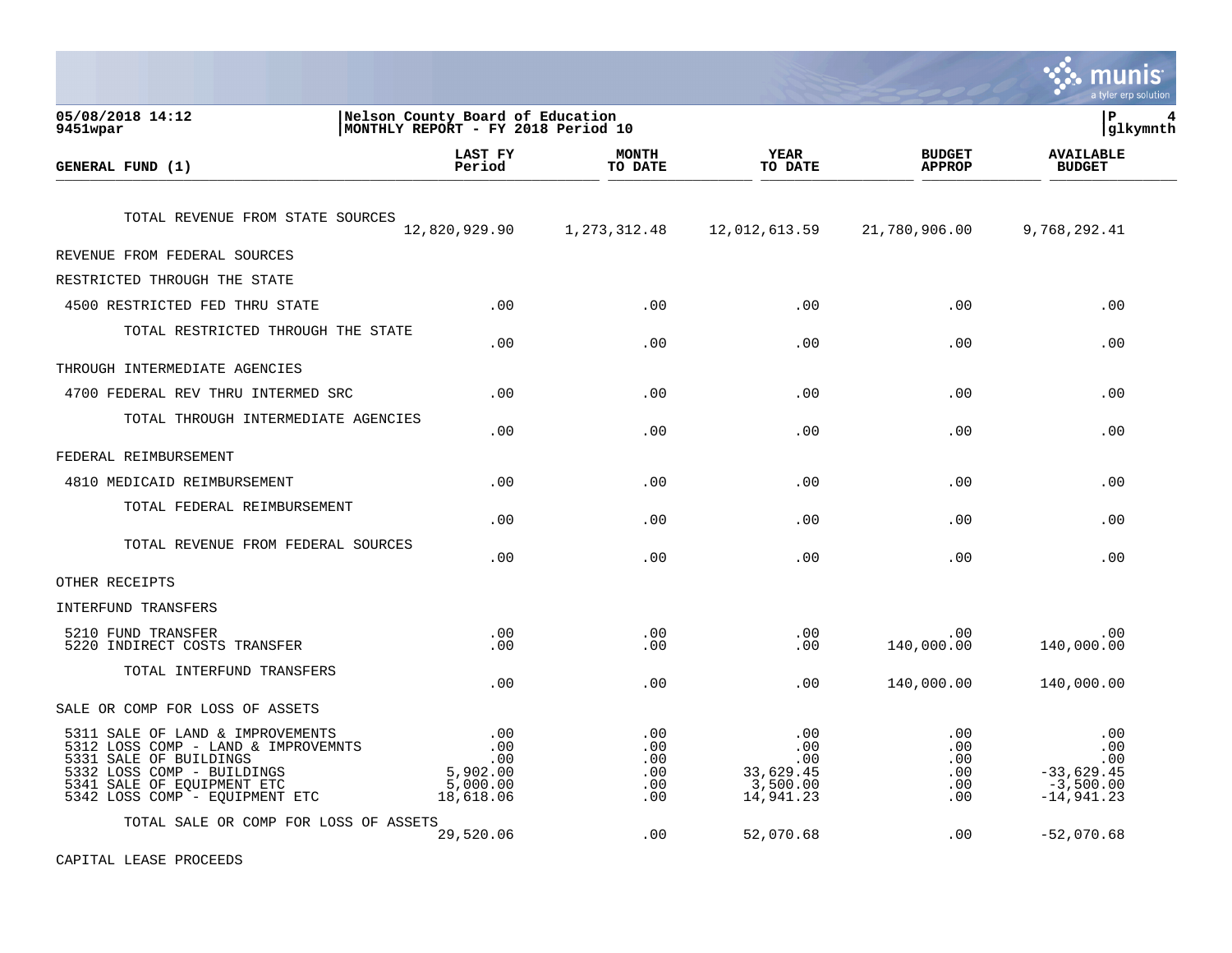

| 05/08/2018 14:12<br>9451wpar | Nelson County Board of Education<br>MONTHLY REPORT - FY 2018 Period 10 | ∣P<br>5<br> qlkymnth    |                 |                                |                                   |
|------------------------------|------------------------------------------------------------------------|-------------------------|-----------------|--------------------------------|-----------------------------------|
| GENERAL FUND (1)             | LAST FY<br>Period                                                      | <b>MONTH</b><br>TO DATE | YEAR<br>TO DATE | <b>BUDGET</b><br><b>APPROP</b> | <b>AVAILABLE</b><br><b>BUDGET</b> |
| 5500 CAPITAL LEASE PROCEEDS  | .00                                                                    | .00                     | .00             | .00                            | .00                               |
| TOTAL CAPITAL LEASE PROCEEDS | .00                                                                    | .00                     | .00             | .00                            | .00                               |
| TOTAL OTHER RECEIPTS         | 29,520.06                                                              | .00                     | 52,070.68       | 140,000.00                     | 87,929.32                         |
| TOTAL RECEIPTS               | 27,479,660.37                                                          | 1,804,390.19            | 27,803,184.85   | 38,485,906.00                  | 10,682,721.15                     |
| TOTAL REVENUE                | 29,652,522.02                                                          | 1,804,390.19            | 30, 317, 825.49 | 40,935,906.00                  | 10,618,080.51                     |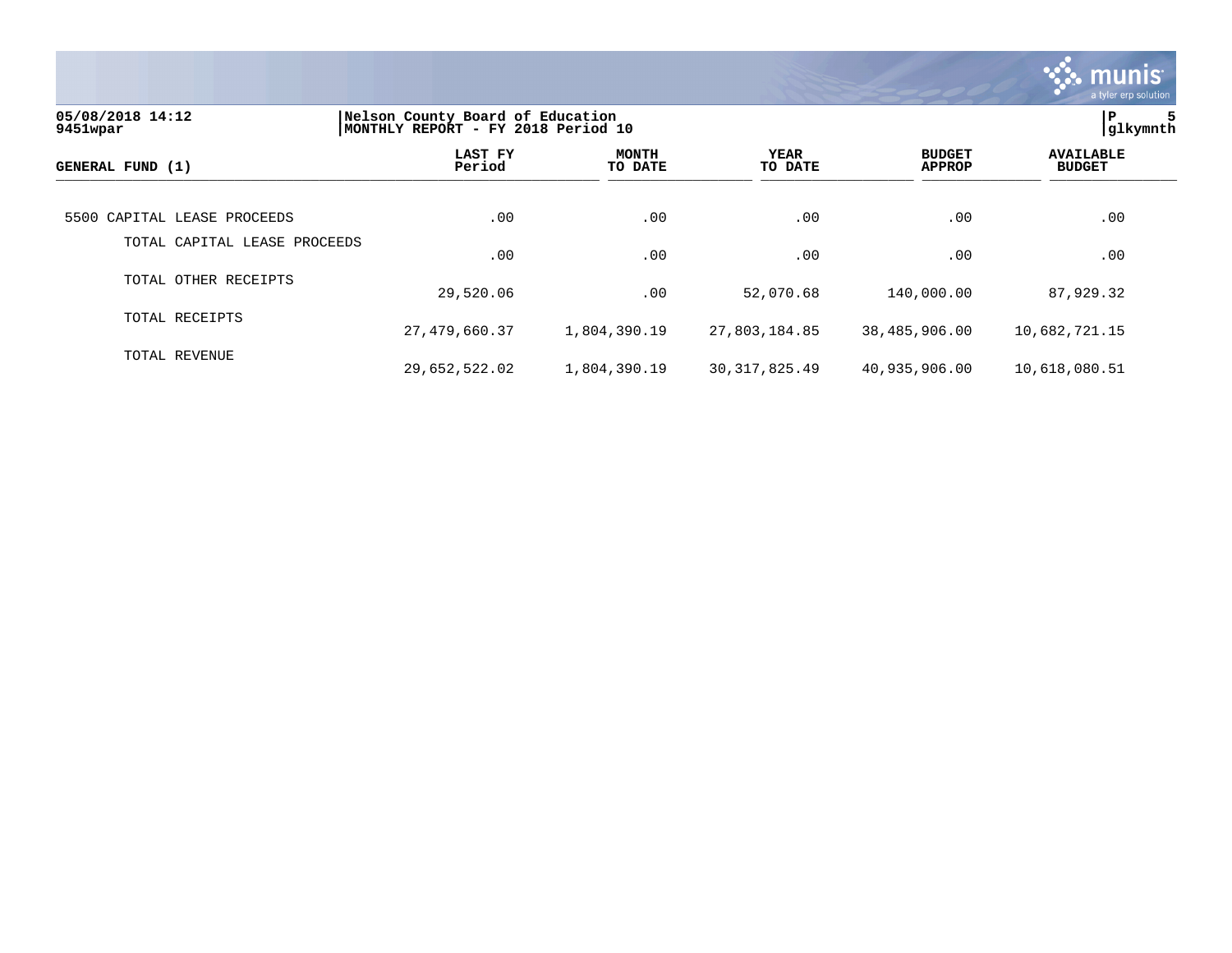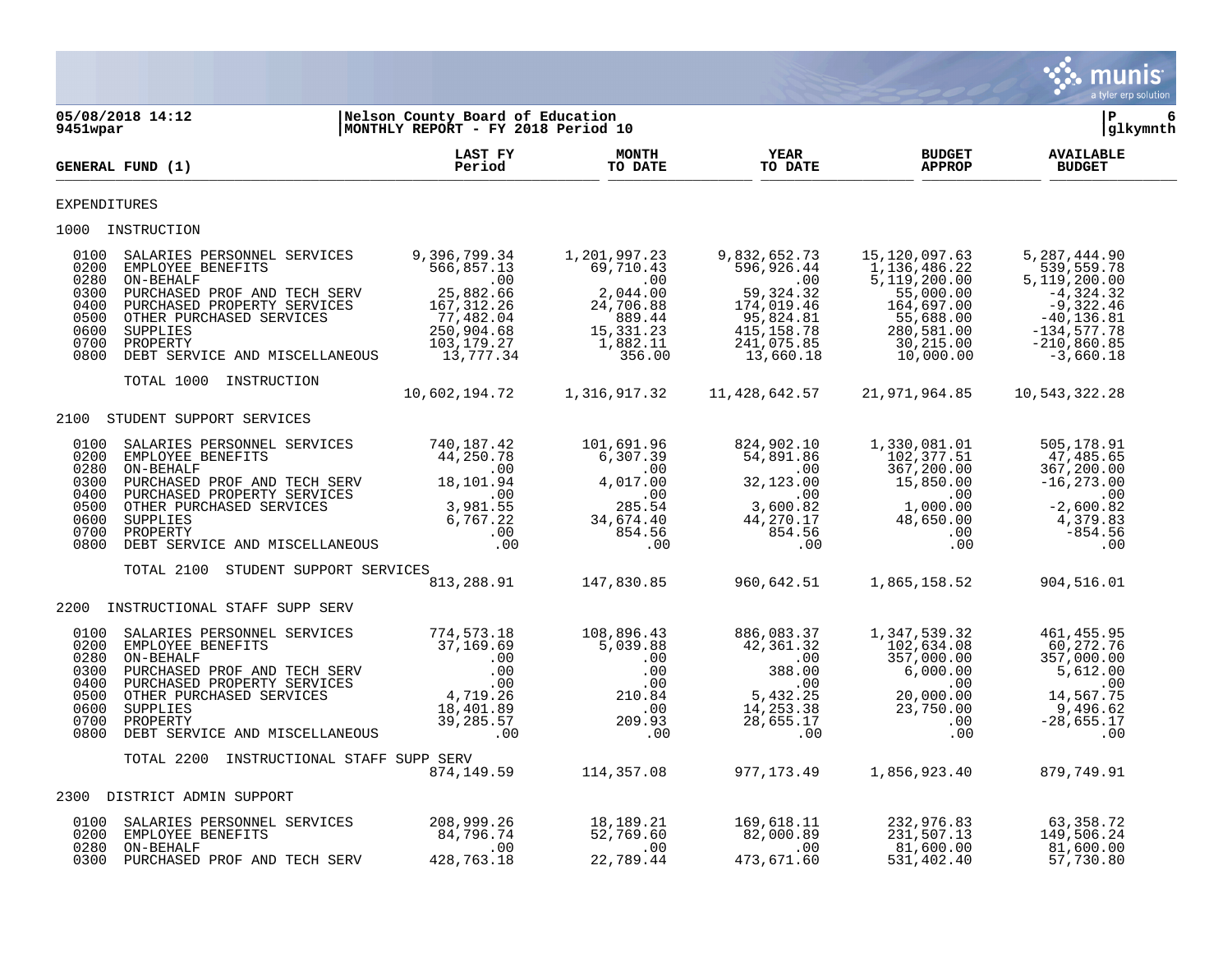

**05/08/2018 14:12 |Nelson County Board of Education |P 7 MONTHLY REPORT - FY 2018 Period 10 LAST FY MONTH YEAR BUDGET AVAILABLE GENERAL FUND (1) Period TO DATE TO DATE APPROP BUDGET**  TO DATE THE RESERVED FOUR (1) DODGET 0400 PURCHASED PROPERTY SERVICES  $\begin{array}{cccccccc} 25,130.76 & 2,598.47 & 22,500.07 & 36,000.00 & 13,499.93 \\ 0500 & \text{OTHER PURCHASED SERVICES} & 95,817.61 & 2,529.03 & 84,811.70 & 93,000.00 & 8,188.30 \end{array}$  0500 OTHER PURCHASED SERVICES 95,817.61 2,529.03 84,811.70 93,000.00 8,188.30 0600 SUPPLIES 20,381.74 809.21 13,716.94 43,300.00 29,583.06 0700 PROPERTY 39,227.96 682.24 682.24 1,000.00 317.76 0800 DEBT SERVICE AND MISCELLANEOUS 1,404.84 .00 5,473.55 5,000.00 -473.55 0840 CONTINGENCY .00 .00 .00 .00 .00 TOTAL 2300 DISTRICT ADMIN SUPPORT 904,522.09 100,367.20 852,475.10 1,255,786.36 403,311.26 2400 SCHOOL ADMIN SUPPORT 0100 SALARIES PERSONNEL SERVICES 1,433,301.40 177,212.75 1,507,489.79 2,154,483.10 646,993.31<br>0200 EMPLOYEE BENEFITS 153,801.29 18,895.50 163,411.36 189,259.87 25,848.51<br>00 .00 586,500.00 586,500.00 586,500.00 0200 EMPLOYEE BENEFITS 153,801.29 18,895.50 163,411.36 153,801.29 18,895.50 163,411.36<br>00.00 10. 0280 ON-BEHALF .00 .00 .00 586,500.00 586,500.00  $\begin{array}{cccccccc} 0300 & \text{FURCHASED} & \text{PROF} & \text{AND} & \text{TECH} & \text{SERV} & & & & 11,935.08 & & & & 3,375.00 & & & & 21,146.60 & & & & & 5,275.00 & & & -15,871.60 \ 0400 & \text{PURCHASED} & \text{PROPERTY} & \text{SENUCES} & & & & & & 00 & & & & 00 \end{array}$  0400 PURCHASED PROPERTY SERVICES .00 .00 .00 15,600.00 15,600.00 0500 OTHER PURCHASED SERVICES 13,040.28 1,353.64 14,143.89 6,475.00 -7,668.89<br>0600 OTHER DUPLIES 37,476.94 17.64 30,666.44 36,940.00 6,273.56 0600 SUPPLIES 37,476.94 17.64 30,666.44 36,940.00 6,273.56 0700 PROPERTY 3,032.57 .00 190.11 50.00 -140.11 0800 DEBT SERVICE AND MISCELLANEOUS .00 .00 .00 .00 .00 0840 CONTINGENCY .00 .00 .00 71,568.00 71,568.00 TOTAL 2400 SCHOOL ADMIN SUPPORT 1,652,587.56 200,854.53 1,737,048.19 3,066,150.97 1,329,102.78 2500 BUSINESS SUPPORT SERVICES 0100 SALARIES PERSONNEL SERVICES 624,088.68 76,336.61 743,980.89 1,099,936.55 355,955.66<br>116,769.12 83,110.98 -33,658.14 97,305.09 12,863.56 116,769.12 83,110.98 -33,658.14 0200 EMPLOYEE BENEFITS 97,305.09 12,863.56 116,769.12 83,110.98 -33,658.14 0280 ON-BEHALF .00 .00 .00 239,700.00 239,700.00 0300 PURCHASED PROF AND TECH SERV 37,689.83 58.00 41,099.41 39,500.00 -1,599.41<br>0400 PURCHASED PROPERTY SERVICES 2,477.51 144.52 1,904.47 1,500.00 -404.47 0400 PURCHASED PROPERTY SERVICES 2,477.51 144.52 1,904.47 1,500.00 -404.47 0500 OTHER PURCHASED SERVICES 17,578.79 440.00 26,350.22 18,000.00 -8,350.22 0600 SUPPLIES 20,016.19 2,189.72 41,670.84 86,605.34 44,934.50 0700 PROPERTY 37,862.21 .00 7,436.88 182,509.87 175,072.99 0800 DEBT SERVICE AND MISCELLANEOUS 292.50 .00 .00 .00 .00 TOTAL 2500 BUSINESS SUPPORT SERVICES 837,310.80 92,032.41 979,211.83 1,750,862.74 771,650.91 2600 PLANT OPERATIONS AND MAINTENANCE 0100 SALARIES PERSONNEL SERVICES 624,767.02 62,905.17 617,796.78 852,013.63 234,216.85<br>0200 EMPLOYEE BENEFITS 178,339.66 18,092.19 177,019.69 79,992.89 -97,026.80 0200 EMPLOYEE BENEFITS 178,339.66 18,092.19 177,019.69 79,992.89 -97,026.80 0280 ON-BEHALF .00 .00 .00 270,300.00 270,300.00 0300 PURCHASED PROF AND TECH SERV 39,359.07 2,638.99 43,031.83 142,850.00 99,818.17<br>0400 PURCHASED PROPERTY SERVICES 887,908.74 81,696.62 1,762,363.50 1,011,500.00 -750,863.50 0400 PURCHASED PROPERTY SERVICES 887,908.74 81,696.62 1,762,363.50 1,011,500.00 -750,863.50<br>0500 OTHER PURCHASED SERVICES 206,552.31 5,672.59 188,303.39 226,500.00 38,196.61 0500 OTHER PURCHASED SERVICES 206,552.31 5,672.59 188,303.39 226,500.00 38,196.61<br>1.027.719.09 100,817.94 1,048,858.44 1,222,864.00 174,005.56 0600 SUPPLIES 1,027,719.09 100,817.94 1,048,858.44 1,222,864.00 174,005.56

 0700 PROPERTY 45,389.81 3,591.84 53,681.45 35,000.00 -18,681.45 0800 DEBT SERVICE AND MISCELLANEOUS .00 .00 .00 5,000.00 5,000.00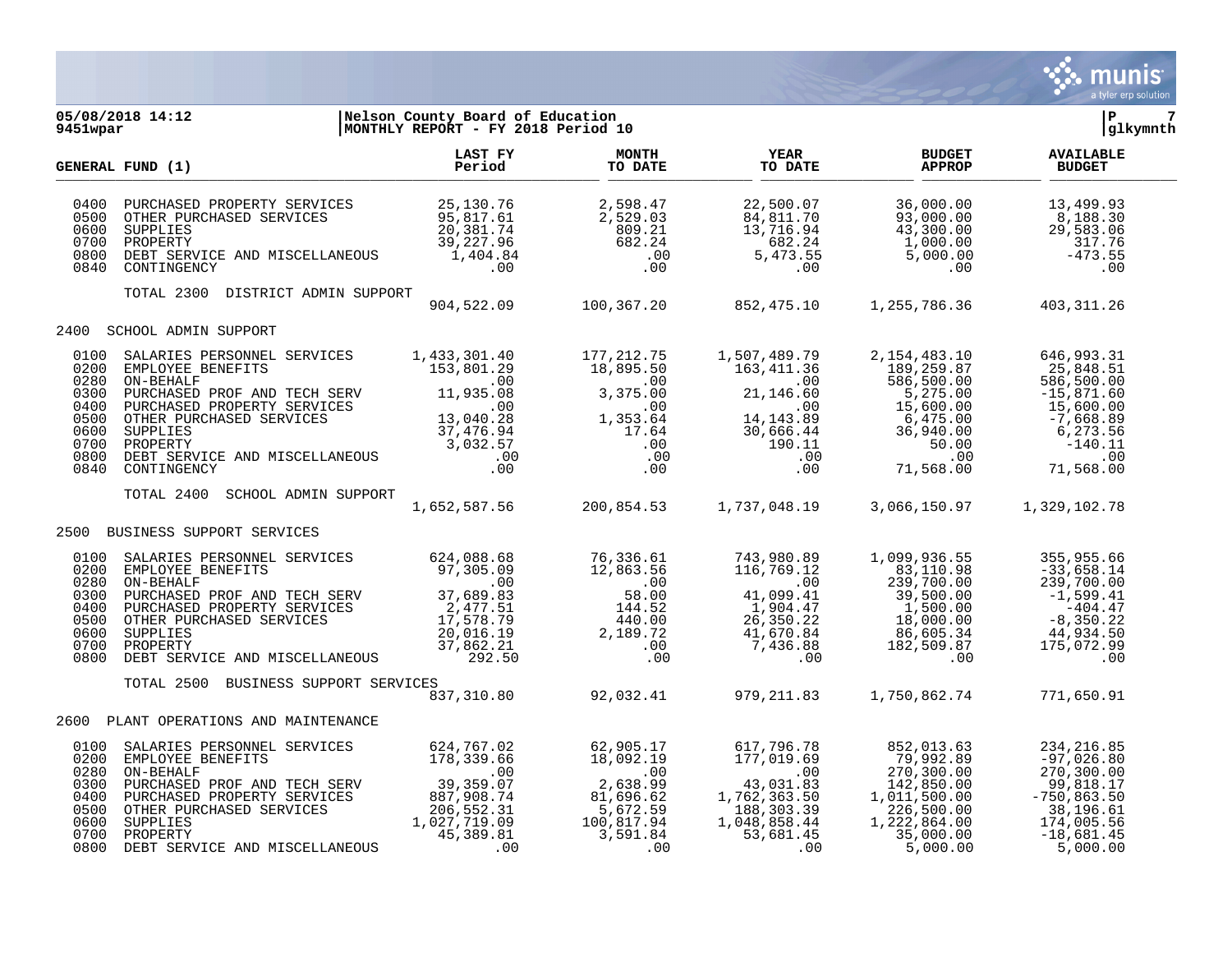

| 9451wpar                                                             | 05/08/2018 14:12                                                                                                                                                                                                   | Nelson County Board of Education<br>MONTHLY REPORT - FY 2018 Period 10                                              |                                                                                             |                                                                                                         |                                                                                                                        | lР<br>8<br> glkymnth                                                                                                              |
|----------------------------------------------------------------------|--------------------------------------------------------------------------------------------------------------------------------------------------------------------------------------------------------------------|---------------------------------------------------------------------------------------------------------------------|---------------------------------------------------------------------------------------------|---------------------------------------------------------------------------------------------------------|------------------------------------------------------------------------------------------------------------------------|-----------------------------------------------------------------------------------------------------------------------------------|
|                                                                      | GENERAL FUND (1)                                                                                                                                                                                                   | LAST FY<br>Period                                                                                                   | <b>MONTH</b><br>TO DATE                                                                     | YEAR<br>TO DATE                                                                                         | <b>BUDGET</b><br><b>APPROP</b>                                                                                         | <b>AVAILABLE</b><br><b>BUDGET</b>                                                                                                 |
|                                                                      | TOTAL 2600<br>PLANT OPERATIONS AND MAINTENANCE                                                                                                                                                                     | 3,010,035.70                                                                                                        | 275, 415.34                                                                                 | 3,891,055.08                                                                                            | 3,846,020.52                                                                                                           | $-45,034.56$                                                                                                                      |
| 2700                                                                 | STUDENT TRANSPORTATION                                                                                                                                                                                             |                                                                                                                     |                                                                                             |                                                                                                         |                                                                                                                        |                                                                                                                                   |
| 0100<br>0200<br>0280<br>0300<br>0400<br>0500<br>0600<br>0700<br>0800 | SALARIES PERSONNEL SERVICES<br>EMPLOYEE BENEFITS<br>ON-BEHALF<br>PURCHASED PROF AND TECH SERV<br>PURCHASED PROPERTY SERVICES<br>OTHER PURCHASED SERVICES<br>SUPPLIES<br>PROPERTY<br>DEBT SERVICE AND MISCELLANEOUS | 832,160.78<br>279,240.69<br>$\sim 00$<br>11,037.48<br>12,786.46<br>79,364.25<br>383, 161.96<br>7,083.85<br>1,749.00 | 109,515.97<br>32,661.23<br>.00<br>832.00<br>1,256.42<br>136.50<br>33, 305. 17<br>.00<br>.00 | 848, 155.05<br>261,707.33<br>.00<br>6,096.25<br>19,392.21<br>83,694.14<br>324,906.01<br>3,529.20<br>.00 | 1,260,273.30<br>103,593.19<br>418,200.00<br>3,500.00<br>16,000.00<br>75,500.00<br>598,500.00<br>565,000.00<br>1,500.00 | 412,118.25<br>$-158, 114.14$<br>418,200.00<br>$-2,596.25$<br>$-3,392.21$<br>$-8, 194.14$<br>273, 593.99<br>561,470.80<br>1,500.00 |
|                                                                      | STUDENT TRANSPORTATION<br>TOTAL 2700                                                                                                                                                                               | 1,606,584.47                                                                                                        | 177,707.29                                                                                  | 1,547,480.19                                                                                            | 3,042,066.49                                                                                                           | 1,494,586.30                                                                                                                      |
| 3100                                                                 | FOOD SERVICE OPERATION                                                                                                                                                                                             |                                                                                                                     |                                                                                             |                                                                                                         |                                                                                                                        |                                                                                                                                   |
| 0100<br>0300<br>0400<br>0500<br>0600<br>0700                         | SALARIES PERSONNEL SERVICES<br>PURCHASED PROF AND TECH SERV<br>PURCHASED PROPERTY SERVICES<br>OTHER PURCHASED SERVICES<br><b>SUPPLIES</b><br>PROPERTY                                                              | .00<br>.00<br>.00<br>.00<br>.00<br>.00                                                                              | $.00 \,$<br>.00<br>.00<br>.00<br>.00<br>.00                                                 | $.00 \,$<br>.00<br>$.00 \,$<br>.00<br>.00<br>.00                                                        | .00<br>.00<br>.00<br>.00<br>.00<br>.00                                                                                 | .00<br>.00<br>.00<br>.00<br>.00<br>.00                                                                                            |
|                                                                      | TOTAL 3100<br>FOOD SERVICE OPERATION                                                                                                                                                                               | .00                                                                                                                 | .00                                                                                         | .00                                                                                                     | .00                                                                                                                    | .00                                                                                                                               |
| 3300                                                                 | COMMUNITY SERVICES                                                                                                                                                                                                 |                                                                                                                     |                                                                                             |                                                                                                         |                                                                                                                        |                                                                                                                                   |
| 0100<br>0200<br>0500<br>0600                                         | SALARIES PERSONNEL SERVICES<br>EMPLOYEE BENEFITS<br>OTHER PURCHASED SERVICES<br><b>SUPPLIES</b>                                                                                                                    | .00<br>.00<br>.00<br>.00                                                                                            | .00<br>.00<br>.00<br>.00                                                                    | .00<br>.00<br>.00<br>3,048.19                                                                           | .00<br>.00<br>.00<br>.00                                                                                               | .00<br>.00<br>.00<br>$-3,048.19$                                                                                                  |
|                                                                      | TOTAL 3300<br>COMMUNITY SERVICES                                                                                                                                                                                   | .00                                                                                                                 | .00                                                                                         | 3,048.19                                                                                                | .00                                                                                                                    | $-3,048.19$                                                                                                                       |
| 5100                                                                 | DEBT SERVICE                                                                                                                                                                                                       |                                                                                                                     |                                                                                             |                                                                                                         |                                                                                                                        |                                                                                                                                   |
| 0800                                                                 | DEBT SERVICE AND MISCELLANEOUS                                                                                                                                                                                     | 49,915.00                                                                                                           | .00                                                                                         | 176,502.13                                                                                              | 317,000.00                                                                                                             | 140,497.87                                                                                                                        |
|                                                                      | TOTAL 5100<br>DEBT SERVICE                                                                                                                                                                                         | 49,915.00                                                                                                           | .00                                                                                         | 176,502.13                                                                                              | 317,000.00                                                                                                             | 140,497.87                                                                                                                        |
| 5200                                                                 | FUND TRANSFERS                                                                                                                                                                                                     |                                                                                                                     |                                                                                             |                                                                                                         |                                                                                                                        |                                                                                                                                   |
| 0900                                                                 | OTHER ITEMS                                                                                                                                                                                                        | 87,699.00                                                                                                           | .00                                                                                         | 65,459.00                                                                                               | 100,000.00                                                                                                             | 34,541.00                                                                                                                         |
|                                                                      | TOTAL 5200<br>FUND TRANSFERS                                                                                                                                                                                       | 87,699.00                                                                                                           | .00                                                                                         | 65,459.00                                                                                               | 100,000.00                                                                                                             | 34,541.00                                                                                                                         |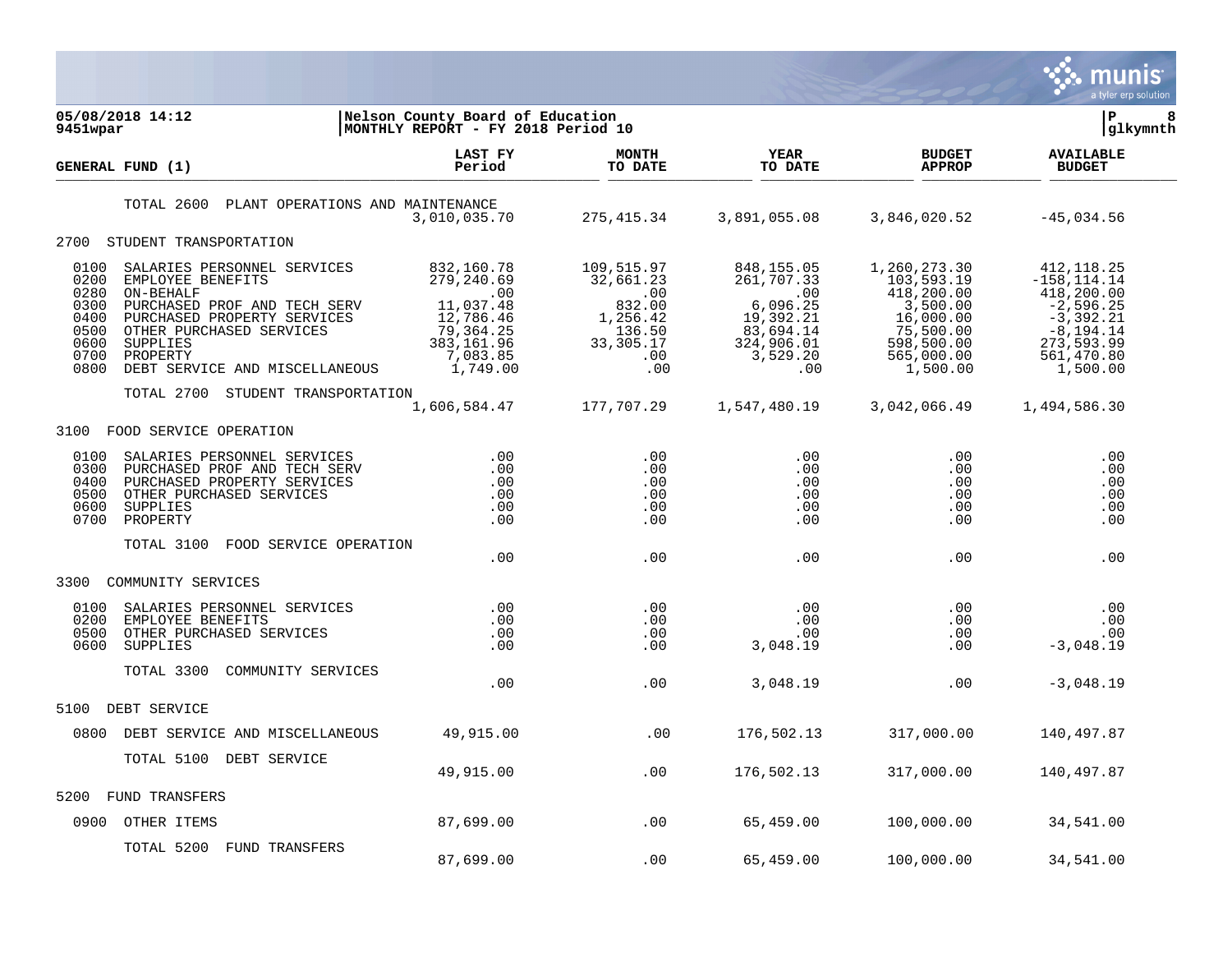|                                                                                                        |                            |                   |                         |                        |                                | <b>W. munis</b><br>a tyler erp solution |  |
|--------------------------------------------------------------------------------------------------------|----------------------------|-------------------|-------------------------|------------------------|--------------------------------|-----------------------------------------|--|
| 05/08/2018 14:12<br>Nelson County Board of Education<br>MONTHLY REPORT - FY 2018 Period 10<br>9451wpar |                            |                   |                         |                        |                                |                                         |  |
|                                                                                                        | GENERAL FUND (1)           | LAST FY<br>Period | <b>MONTH</b><br>TO DATE | <b>YEAR</b><br>TO DATE | <b>BUDGET</b><br><b>APPROP</b> | <b>AVAILABLE</b><br><b>BUDGET</b>       |  |
| 5300                                                                                                   | CONTINGENCY                |                   |                         |                        |                                |                                         |  |
| 0840                                                                                                   | CONTINGENCY                | .00               | .00                     | .00                    | 2,400,000.00                   | 2,400,000.00                            |  |
|                                                                                                        | TOTAL 5300 CONTINGENCY     | .00               | .00                     | .00                    | 2,400,000.00                   | 2,400,000.00                            |  |
|                                                                                                        | TOTAL EXPENDITURES         | 20, 438, 287.84   | 2,425,482.02            | 22,618,738.28          | 41, 471, 933.85                | 18,853,195.57                           |  |
|                                                                                                        | TOTAL FOR GENERAL FUND (1) | 9,214,234.18      | $-621,091.83$           | 7,699,087.21           | $-536,027.85$                  | $-8, 235, 115.06$                       |  |

 $\mathcal{L}$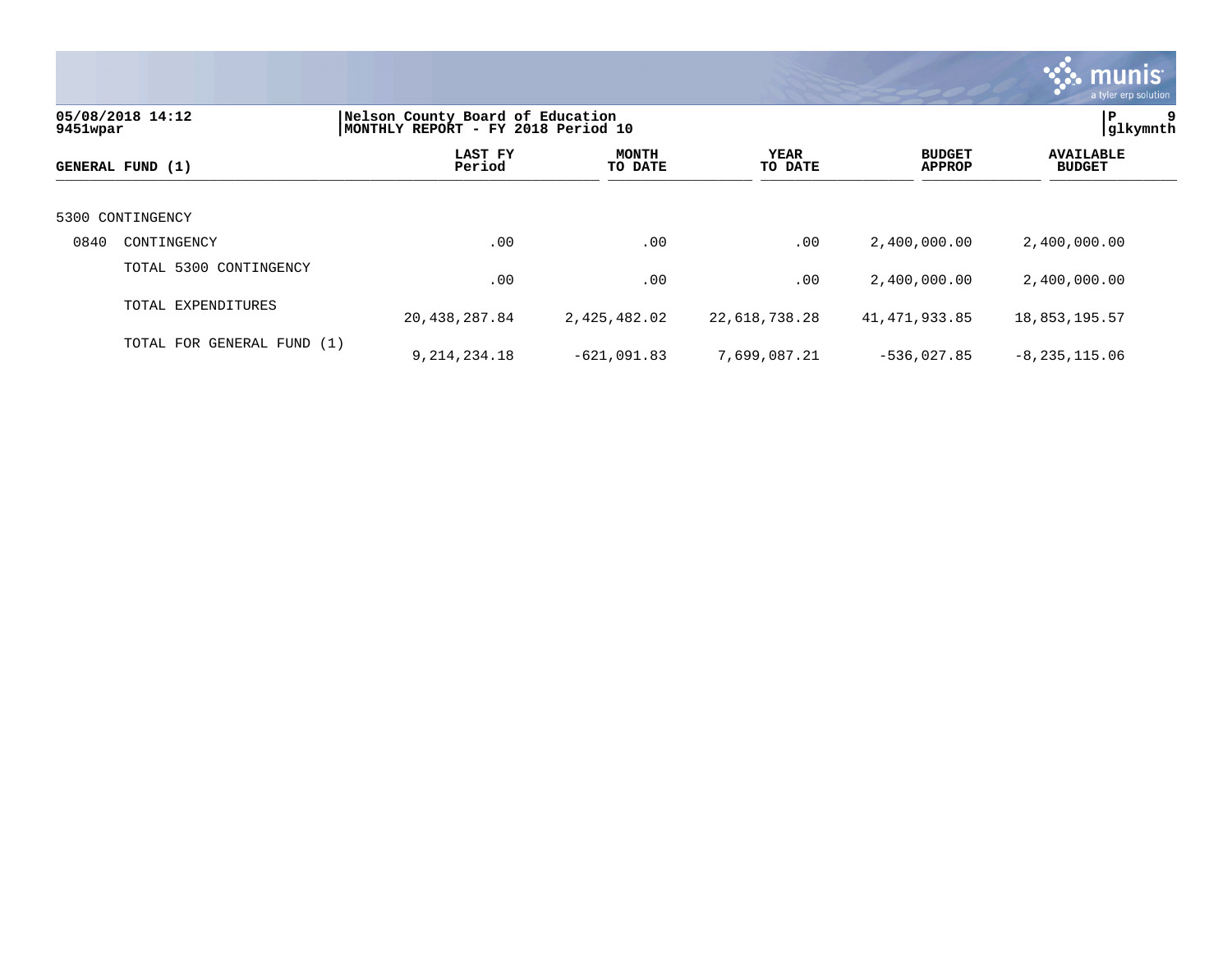|                                                                                                        |                                                                        |                                   |                                     |                                | a tyler erp solution                  |
|--------------------------------------------------------------------------------------------------------|------------------------------------------------------------------------|-----------------------------------|-------------------------------------|--------------------------------|---------------------------------------|
| 05/08/2018 14:12<br>9451wpar                                                                           | Nelson County Board of Education<br>MONTHLY REPORT - FY 2018 Period 10 |                                   |                                     |                                | P<br>10<br>glkymnth                   |
| SPECIAL REVENUE (2)                                                                                    | <b>LAST FY</b><br>Period                                               | <b>MONTH</b><br>TO DATE           | YEAR<br>TO DATE                     | <b>BUDGET</b><br><b>APPROP</b> | <b>AVAILABLE</b><br><b>BUDGET</b>     |
| <b>REVENUES</b>                                                                                        |                                                                        |                                   |                                     |                                |                                       |
| 0999 BEGINNING BALANCE                                                                                 |                                                                        |                                   |                                     |                                |                                       |
| TOTAL 0999 BEGINNING BALANCE                                                                           | .00                                                                    | .00                               | .00                                 | .00                            | .00                                   |
| RECEIPTS                                                                                               |                                                                        |                                   |                                     |                                |                                       |
| REVENUE FROM LOCAL SOURCES                                                                             |                                                                        |                                   |                                     |                                |                                       |
| TUITION                                                                                                |                                                                        |                                   |                                     |                                |                                       |
| 1310 TUITION FROM INDIVIDUALS                                                                          | 85,025.33                                                              | 8,479.89                          | 68,279.09                           | .00                            | $-68, 279.09$                         |
| TOTAL TUITION                                                                                          | 85,025.33                                                              | 8,479.89                          | 68,279.09                           | .00                            | $-68, 279.09$                         |
| EARNINGS ON INVESTMENTS                                                                                |                                                                        |                                   |                                     |                                |                                       |
| 1510 INTEREST ON INVESTMENTS                                                                           | .00                                                                    | .00                               | .00                                 | .00                            | .00                                   |
| TOTAL EARNINGS ON INVESTMENTS                                                                          | .00                                                                    | .00                               | .00                                 | .00                            | .00                                   |
| STUDENT ACTIVITIES                                                                                     |                                                                        |                                   |                                     |                                |                                       |
| 1740 STUDENT FEES                                                                                      | .00                                                                    | .00                               | .00                                 | .00                            | .00                                   |
| TOTAL STUDENT ACTIVITIES                                                                               | .00                                                                    | .00                               | .00                                 | .00                            | .00                                   |
| OTHER REVENUE FROM LOCAL SOURCES                                                                       |                                                                        |                                   |                                     |                                |                                       |
| 1920 CONTRIBUTIONS/DONATIONS<br>1980 REFUND OF PRIOR YR EXPENDITURE<br>1999 MICELLANEOUS LOCAL REVENUE | 23,770.22<br>$.00 \,$<br>101,171.59                                    | 3,275.00<br>$.00 \,$<br>29,497.96 | 24,683.61<br>$.00 \,$<br>154,328.86 | .00<br>.00<br>20,000.00        | $-24,683.61$<br>.00<br>$-134, 328.86$ |
| TOTAL OTHER REVENUE FROM LOCAL SOURCES                                                                 | 124,941.81                                                             | 32,772.96                         | 179,012.47                          | 20,000.00                      | $-159,012.47$                         |
| TOTAL REVENUE FROM LOCAL SOURCES                                                                       | 209,967.14                                                             | 41,252.85                         | 247,291.56                          | 20,000.00                      | $-227, 291.56$                        |
| REVENUE FROM STATE SOURCES                                                                             |                                                                        |                                   |                                     |                                |                                       |
| RESTRICTED                                                                                             |                                                                        |                                   |                                     |                                |                                       |
| 3200 RESTRICTED STATE REVENUE                                                                          | 1,836,229.60                                                           | 127,941.50                        | 1,691,785.02                        | 1,469,330.86                   | $-222, 454.16$                        |
| TOTAL RESTRICTED                                                                                       | 1,836,229.60                                                           | 127,941.50                        | 1,691,785.02                        | 1,469,330.86                   | $-222, 454.16$                        |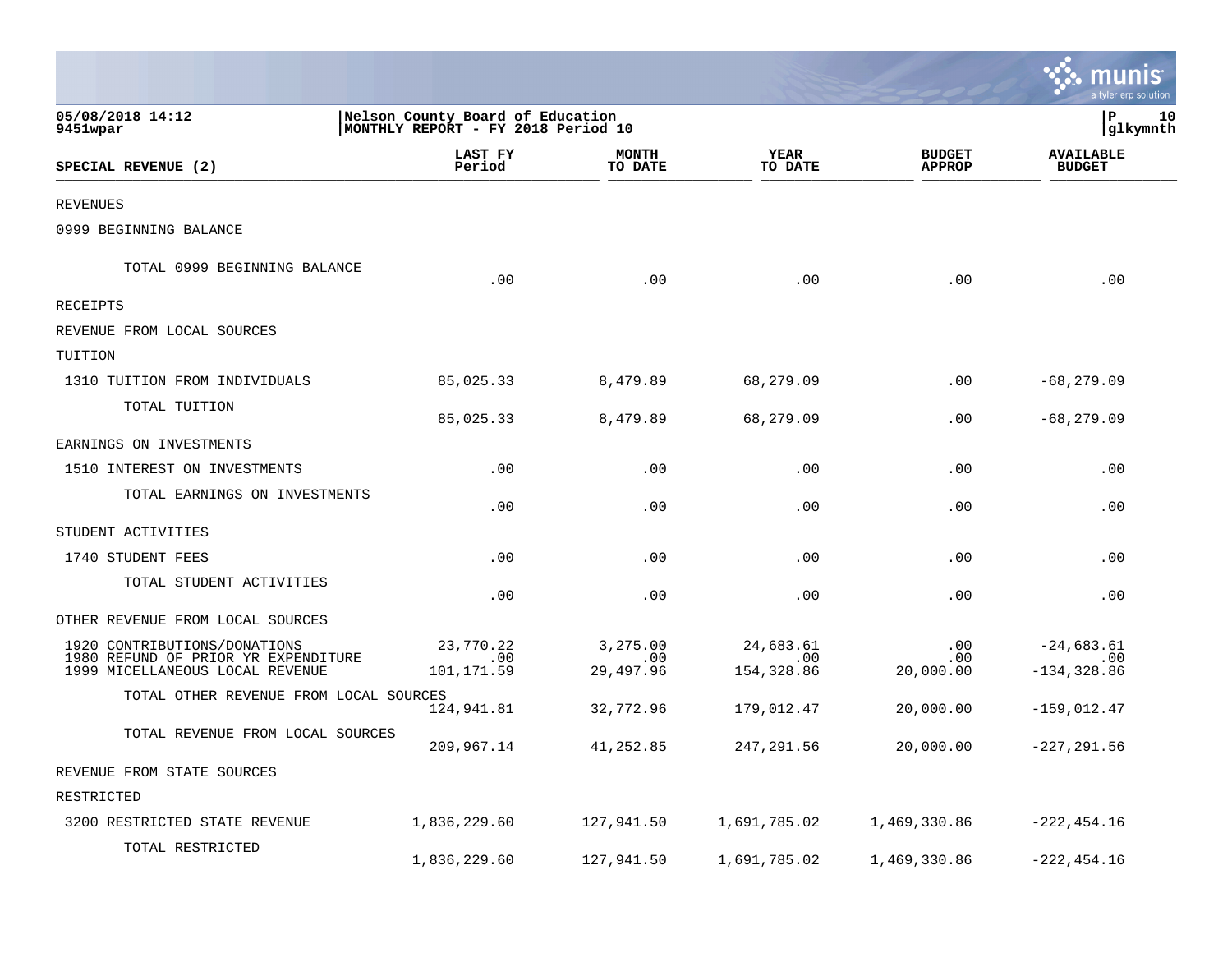

| 05/08/2018 14:12<br>9451wpar                                                                                         | Nelson County Board of Education<br>MONTHLY REPORT - FY 2018 Period 10 |                          |                                |                                 | lР<br>11<br> glkymnth             |  |
|----------------------------------------------------------------------------------------------------------------------|------------------------------------------------------------------------|--------------------------|--------------------------------|---------------------------------|-----------------------------------|--|
| SPECIAL REVENUE (2)                                                                                                  | LAST FY<br>Period                                                      | <b>MONTH</b><br>TO DATE  | <b>YEAR</b><br>TO DATE         | <b>BUDGET</b><br><b>APPROP</b>  | <b>AVAILABLE</b><br><b>BUDGET</b> |  |
|                                                                                                                      |                                                                        |                          |                                |                                 |                                   |  |
| REVENUE ON BEHALF PAYMENTS                                                                                           |                                                                        |                          |                                |                                 |                                   |  |
| 3900 REVENUE ON BEHALF PAYEMENTS                                                                                     | .00                                                                    | .00                      | .00                            | .00                             | .00                               |  |
| TOTAL REVENUE ON BEHALF PAYMENTS                                                                                     | .00                                                                    | .00                      | .00                            | .00                             | .00                               |  |
| TOTAL REVENUE FROM STATE SOURCES                                                                                     | 1,836,229.60                                                           | 127,941.50               | 1,691,785.02                   | 1,469,330.86                    | $-222, 454.16$                    |  |
| REVENUE FROM FEDERAL SOURCES                                                                                         |                                                                        |                          |                                |                                 |                                   |  |
| RESTRICTED DIRECT                                                                                                    |                                                                        |                          |                                |                                 |                                   |  |
| 4300 RESTRICTED DIRECT FEDERAL                                                                                       | .00                                                                    | .00                      | .00                            | .00                             | .00                               |  |
| TOTAL RESTRICTED DIRECT                                                                                              | .00                                                                    | .00                      | .00                            | .00                             | .00                               |  |
| RESTRICTED THROUGH THE STATE                                                                                         |                                                                        |                          |                                |                                 |                                   |  |
| 4500 RESTRICTED FED THRU STATE                                                                                       | 1,726,845.93                                                           | 138,852.00               | 1,932,742.14                   | 1,990,059.74                    | 57,317.60                         |  |
| TOTAL RESTRICTED THROUGH THE STATE                                                                                   | 1,726,845.93                                                           | 138,852.00               | 1,932,742.14                   | 1,990,059.74                    | 57,317.60                         |  |
| THROUGH INTERMEDIATE AGENCIES                                                                                        |                                                                        |                          |                                |                                 |                                   |  |
| 4700 FEDERAL REV THRU INTERMED SRC                                                                                   | .00                                                                    | .00                      | .00                            | .00                             | .00                               |  |
| TOTAL THROUGH INTERMEDIATE AGENCIES                                                                                  | .00                                                                    | .00                      | .00                            | .00                             | .00                               |  |
| FEDERAL REIMBURSEMENT                                                                                                |                                                                        |                          |                                |                                 |                                   |  |
| 4810 MEDICAID REIMBURSEMENT                                                                                          | 275, 218.94                                                            | 60.00                    | 268,857.41                     | .00                             | $-268, 857.41$                    |  |
| TOTAL FEDERAL REIMBURSEMENT                                                                                          | 275, 218.94                                                            | 60.00                    | 268,857.41                     | .00                             | $-268,857.41$                     |  |
| TOTAL REVENUE FROM FEDERAL SOURCES                                                                                   | 2,002,064.87                                                           | 138,912.00               | 2, 201, 599.55                 | 1,990,059.74                    | $-211,539.81$                     |  |
| OTHER RECEIPTS                                                                                                       |                                                                        |                          |                                |                                 |                                   |  |
| INTERFUND TRANSFERS                                                                                                  |                                                                        |                          |                                |                                 |                                   |  |
| 5210 FUND TRANSFER<br>5220 INDIRECT COSTS TRANSFER<br>5231 TRANSFER FROM TEACHER QUALITY<br>5241 TRANSFER TO TITLE I | 87,699.00<br>.00<br>.00<br>.00                                         | .00<br>.00<br>.00<br>.00 | 65,459.00<br>.00<br>.00<br>.00 | 192,013.00<br>.00<br>.00<br>.00 | 126,554.00<br>.00<br>.00<br>.00   |  |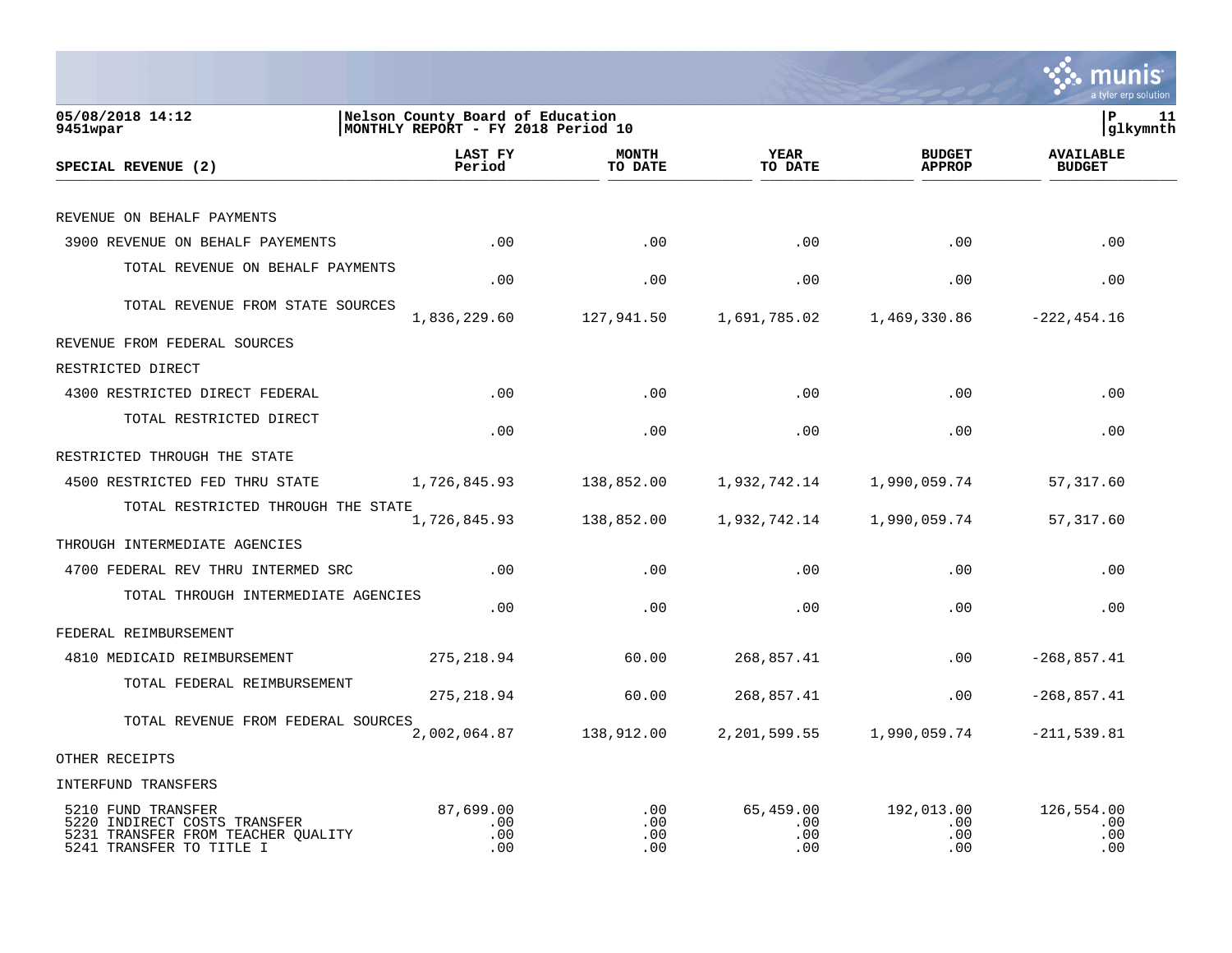

| 05/08/2018 14:12<br>9451wpar | Nelson County Board of Education<br>MONTHLY REPORT - FY 2018 Period 10 | 12<br>í P<br> glkymnth  |                        |                                |                                   |
|------------------------------|------------------------------------------------------------------------|-------------------------|------------------------|--------------------------------|-----------------------------------|
| SPECIAL REVENUE (2)          | LAST FY<br>Period                                                      | <b>MONTH</b><br>TO DATE | <b>YEAR</b><br>TO DATE | <b>BUDGET</b><br><b>APPROP</b> | <b>AVAILABLE</b><br><b>BUDGET</b> |
| TOTAL INTERFUND TRANSFERS    | .00                                                                    | .00                     | 65,459.00              | 192,013.00                     | 126,554.00                        |
| TOTAL OTHER RECEIPTS         | 87,699.00                                                              | .00                     | 65,459.00              | 192,013.00                     | 126,554.00                        |
| TOTAL RECEIPTS               | 4,135,960.61                                                           | 308,106.35              | 4,206,135.13           | 3,671,403.60                   | $-534, 731.53$                    |
| TOTAL REVENUE                | 4,135,960.61                                                           | 308,106.35              | 4,206,135.13           | 3,671,403.60                   | $-534, 731.53$                    |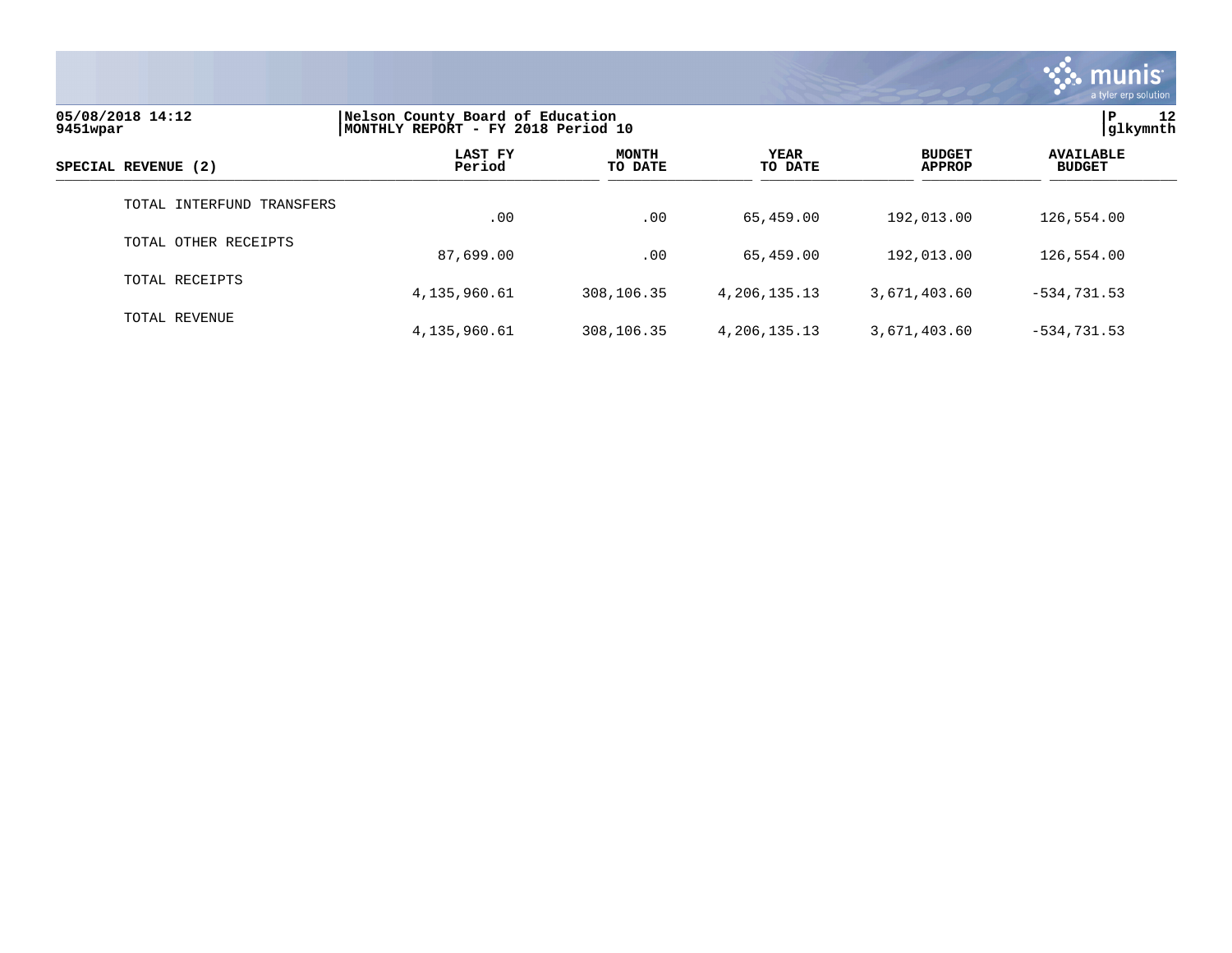

TOTAL 2200 INSTRUCTIONAL STAFF SUPP SERV

munis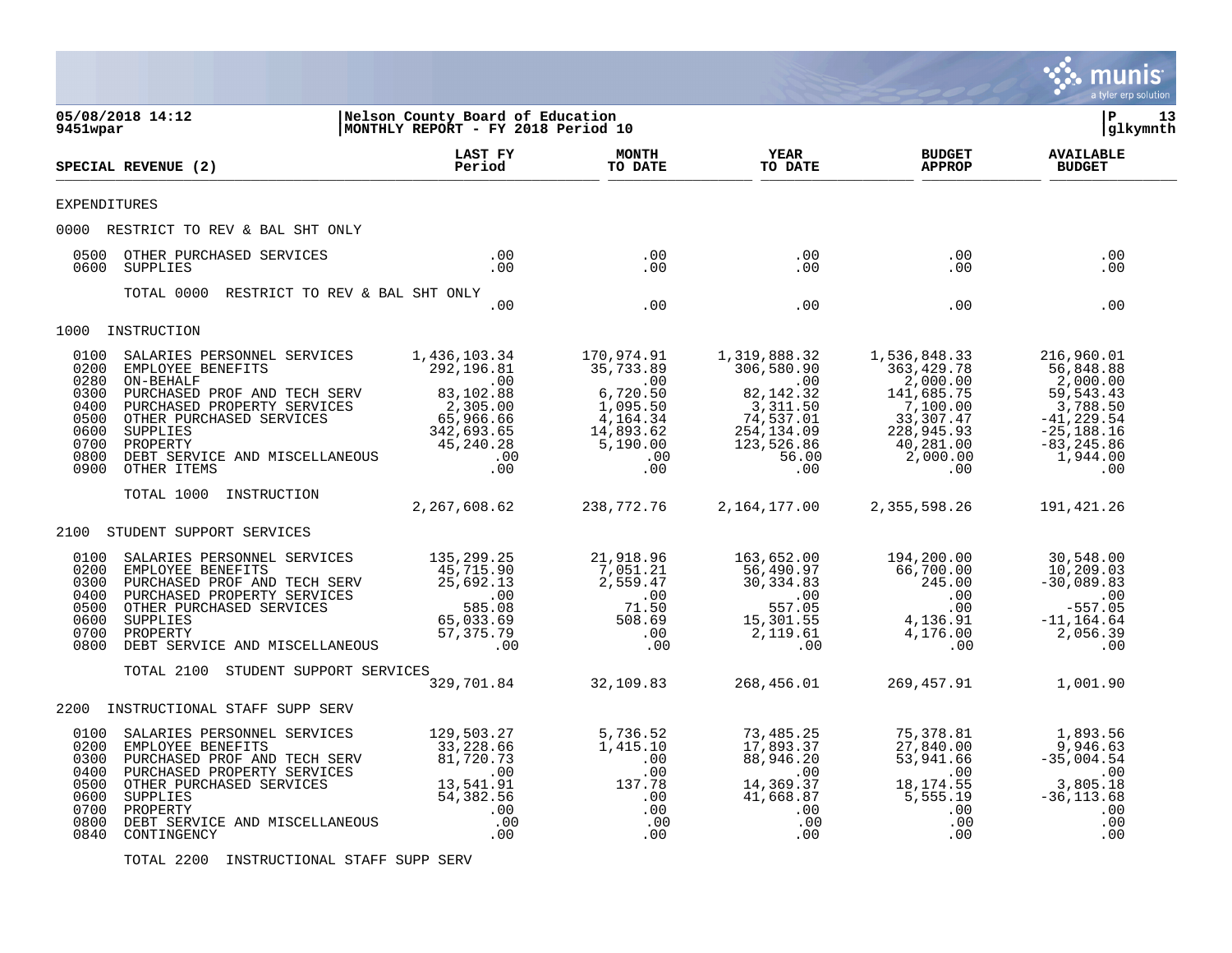

| 05/08/2018 14:12<br>9451wpar                                                                                                                                                                                                               | Nelson County Board of Bundarion.<br>MONTHLY REPORT - FY 2018 Period 10 |                                     |                                                                |                                | l P<br>14<br>glkymnth                                                        |
|--------------------------------------------------------------------------------------------------------------------------------------------------------------------------------------------------------------------------------------------|-------------------------------------------------------------------------|-------------------------------------|----------------------------------------------------------------|--------------------------------|------------------------------------------------------------------------------|
| SPECIAL REVENUE (2)                                                                                                                                                                                                                        |                                                                         |                                     | <b>Example 18 YEAR</b><br>TO DATE                              | <b>BUDGET</b><br><b>APPROP</b> | <b>AVAILABLE</b><br><b>BUDGET</b>                                            |
|                                                                                                                                                                                                                                            |                                                                         |                                     | $312,377.13$ $7,289.40$ $236,363.06$ $180,890.21$ $-55,472.85$ |                                |                                                                              |
| DISTRICT ADMIN SUPPORT<br>2300                                                                                                                                                                                                             |                                                                         |                                     |                                                                |                                |                                                                              |
| 0500 OTHER PURCHASED SERVICES<br>0600 SUPPLIES                                                                                                                                                                                             |                                                                         |                                     | $\begin{array}{c} 0.00 \\ 0.00 \end{array}$<br>.00<br>.00      | .00<br>.00                     | .00<br>.00                                                                   |
| TOTAL 2300 DISTRICT ADMIN SUPPORT                                                                                                                                                                                                          | .00                                                                     | .00                                 |                                                                | .00                            | .00<br>.00                                                                   |
| 2400 SCHOOL ADMIN SUPPORT                                                                                                                                                                                                                  |                                                                         |                                     |                                                                |                                |                                                                              |
| SALARIES PERSONNEL SERVICES (00)<br>EMPLOYEE BENEFITS (00)<br>OTHER PURCHASED SERVICES (00)<br>0100<br>0200<br>EMPLOYEE BENEFITS<br>0500 OTHER PURCHASED SERVICES                                                                          |                                                                         | .00<br>.00<br>.00                   | .00<br>.00<br>.00                                              | .00<br>.00<br>.00              | .00<br>.00<br>.00                                                            |
| TOTAL 2400 SCHOOL ADMIN SUPPORT                                                                                                                                                                                                            | .00                                                                     | .00                                 | .00                                                            | .00                            | .00                                                                          |
| 2500 BUSINESS SUPPORT SERVICES                                                                                                                                                                                                             |                                                                         |                                     |                                                                |                                |                                                                              |
|                                                                                                                                                                                                                                            |                                                                         |                                     |                                                                |                                |                                                                              |
| TOTAL 2500 BUSINESS SUPPORT SERVICES                                                                                                                                                                                                       |                                                                         | $\frac{15}{470}$ , 230.92 2, 774.72 | 386,059.30                                                     | 250,000.00                     | $-136,059.30$                                                                |
| PLANT OPERATIONS AND MAINTENANCE<br>2600                                                                                                                                                                                                   |                                                                         |                                     |                                                                |                                |                                                                              |
| 0100<br>0200<br>0300<br>0500 OTHER PURCHASED SERVICES<br>0600 SUPPLIES                                                                                                                                                                     |                                                                         |                                     |                                                                |                                |                                                                              |
| TOTAL 2600 PLANT OPERATIONS AND MAINTENANCE                                                                                                                                                                                                |                                                                         |                                     |                                                                | .00                            | $-19,724.42$                                                                 |
| 2700 STUDENT TRANSPORTATION                                                                                                                                                                                                                |                                                                         |                                     |                                                                |                                |                                                                              |
| 0100 SALARIES PERSONNEL SERVICES 216,623.72 31,710.77 241,804.85 199,750.00<br>0200 EMPLOYEE BENEFITS 83,133.80 83,133.80 12,159.37 98,912.13 83,955.00<br>00 .00 .00 .00 .00 .00<br>0700 PROPERTY .00 .00 .00 .00 .00 .00<br>0800 DEBT SE |                                                                         |                                     |                                                                |                                | -42,054.85<br>-14,957.13<br>$\begin{array}{c} .00 \\ .00 \end{array}$<br>.00 |

TOTAL 2700 STUDENT TRANSPORTATION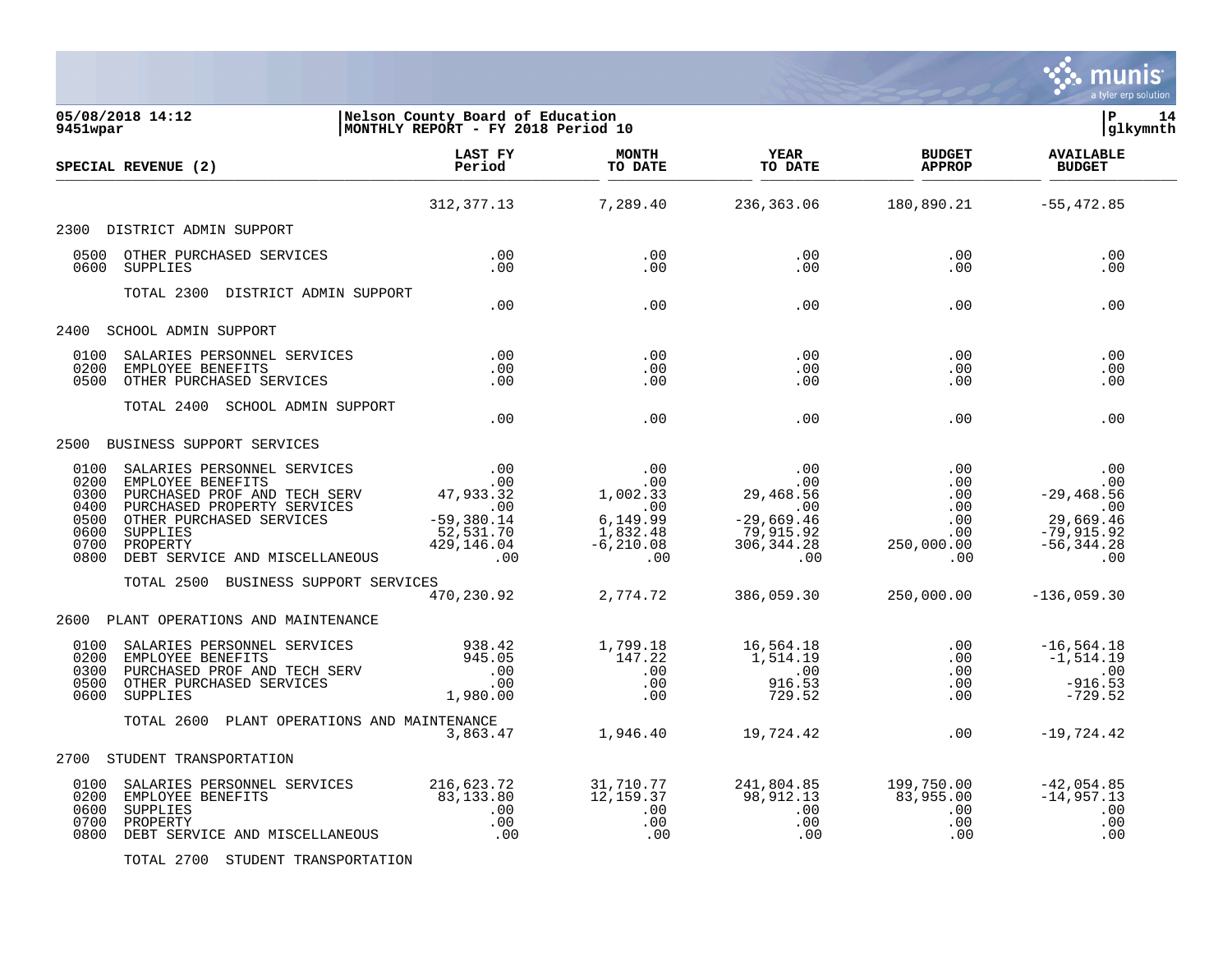

| 05/08/2018 14:12<br>9451wpar                                                                                            |                                                                                                                                                                                | Nelson County Board of Education<br>MONTHLY REPORT - FY 2018 Period 10                               |                                                                                           |                                                                                                 |                                                                                                  | 15<br>Р<br>glkymnth                                                                                 |
|-------------------------------------------------------------------------------------------------------------------------|--------------------------------------------------------------------------------------------------------------------------------------------------------------------------------|------------------------------------------------------------------------------------------------------|-------------------------------------------------------------------------------------------|-------------------------------------------------------------------------------------------------|--------------------------------------------------------------------------------------------------|-----------------------------------------------------------------------------------------------------|
| SPECIAL REVENUE (2)                                                                                                     |                                                                                                                                                                                | LAST FY<br>Period                                                                                    | <b>MONTH</b><br>TO DATE                                                                   | <b>YEAR</b><br>TO DATE                                                                          | <b>BUDGET</b><br><b>APPROP</b>                                                                   | <b>AVAILABLE</b><br><b>BUDGET</b>                                                                   |
|                                                                                                                         |                                                                                                                                                                                | 299,757.52                                                                                           | 43,870.14                                                                                 | 340,716.98                                                                                      | 283,705.00                                                                                       | $-57,011.98$                                                                                        |
| COMMUNITY SERVICES<br>3300                                                                                              |                                                                                                                                                                                |                                                                                                      |                                                                                           |                                                                                                 |                                                                                                  |                                                                                                     |
| 0100<br>0200<br>EMPLOYEE BENEFITS<br>0300<br>0400<br>0500<br>0600<br>SUPPLIES<br>0700<br>PROPERTY<br>0800<br>TOTAL 3300 | SALARIES PERSONNEL SERVICES<br>PURCHASED PROF AND TECH SERV<br>PURCHASED PROPERTY SERVICES<br>OTHER PURCHASED SERVICES<br>DEBT SERVICE AND MISCELLANEOUS<br>COMMUNITY SERVICES | 177,895.69<br>22,324.07<br>7,390.18<br>.00<br>3,858.75<br>21,548.73<br>.00<br>1,970.51<br>234,987.93 | 20, 262. 23<br>2,329.65<br>2,366.85<br>.00<br>203.25<br>359.00<br>.00<br>.00<br>25,520.98 | 180,924.45<br>21,880.83<br>8,487.17<br>.00<br>2,711.74<br>20,477.16<br>.00<br>.00<br>234,481.35 | 229, 475. 47<br>25,905.17<br>5,740.00<br>.00<br>2,683.40<br>3,722.82<br>.00<br>.00<br>267,526.86 | 48,551.02<br>4,024.34<br>$-2,747.17$<br>.00<br>$-28.34$<br>$-16, 754.34$<br>.00<br>.00<br>33,045.51 |
| 5200<br><b>FUND TRANSFERS</b>                                                                                           |                                                                                                                                                                                |                                                                                                      |                                                                                           |                                                                                                 |                                                                                                  |                                                                                                     |
| 0900<br>OTHER ITEMS                                                                                                     |                                                                                                                                                                                | 91,742.00                                                                                            | .00                                                                                       | .00                                                                                             | 92,013.00                                                                                        | 92,013.00                                                                                           |
| TOTAL 5200                                                                                                              | TRANSFERS<br>FUND                                                                                                                                                              | 91,742.00                                                                                            | .00                                                                                       | .00                                                                                             | 92,013.00                                                                                        | 92,013.00                                                                                           |
| TOTAL EXPENDITURES                                                                                                      |                                                                                                                                                                                | 4,010,269.43                                                                                         | 352, 284. 23                                                                              | 3,649,978.12                                                                                    | 3,699,191.24                                                                                     | 49, 213. 12                                                                                         |
|                                                                                                                         | TOTAL FOR SPECIAL REVENUE (2)                                                                                                                                                  | 125,691.18                                                                                           | $-44, 177.88$                                                                             | 556,157.01                                                                                      | $-27,787.64$                                                                                     | $-583,944.65$                                                                                       |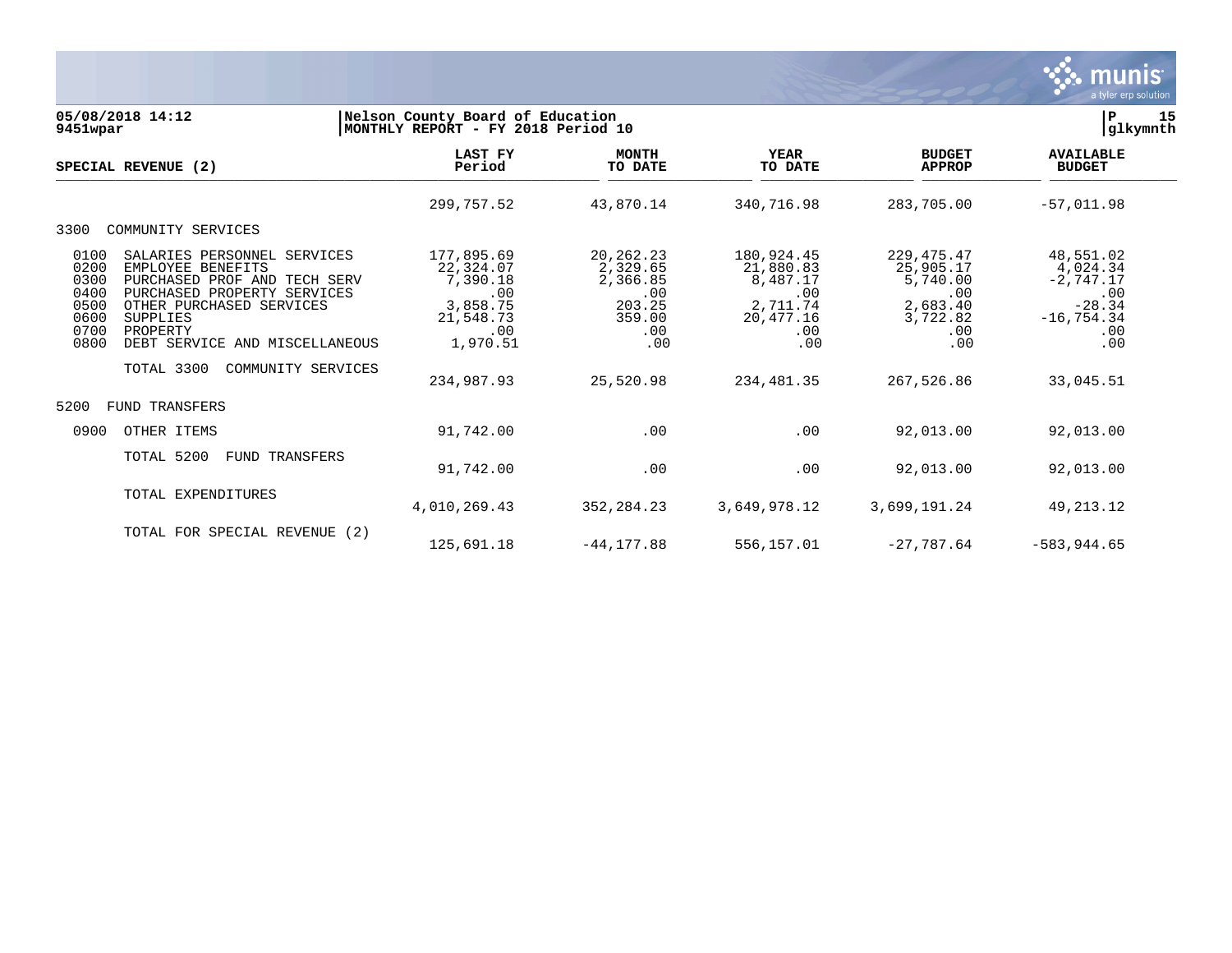|                                  |                                                                        |                         |                 |                                | a tyler erp solutior              |
|----------------------------------|------------------------------------------------------------------------|-------------------------|-----------------|--------------------------------|-----------------------------------|
| 05/08/2018 14:12<br>9451wpar     | Nelson County Board of Education<br>MONTHLY REPORT - FY 2018 Period 10 |                         |                 |                                | P<br>16<br> glkymnth              |
| CAPITAL OUTLAY FUND (310)        | <b>LAST FY</b><br>Period                                               | <b>MONTH</b><br>TO DATE | YEAR<br>TO DATE | <b>BUDGET</b><br><b>APPROP</b> | <b>AVAILABLE</b><br><b>BUDGET</b> |
| <b>REVENUES</b>                  |                                                                        |                         |                 |                                |                                   |
| 0999 BEGINNING BALANCE           |                                                                        |                         |                 |                                |                                   |
| TOTAL 0999 BEGINNING BALANCE     | .00                                                                    | .00                     | .00             | .00                            | .00                               |
| RECEIPTS                         |                                                                        |                         |                 |                                |                                   |
| REVENUE FROM LOCAL SOURCES       |                                                                        |                         |                 |                                |                                   |
| EARNINGS ON INVESTMENTS          |                                                                        |                         |                 |                                |                                   |
| 1510 INTEREST ON INVESTMENTS     | .00                                                                    | .00                     | .00             | .00                            | .00                               |
| TOTAL EARNINGS ON INVESTMENTS    | .00                                                                    | .00                     | .00             | .00                            | .00                               |
| TOTAL REVENUE FROM LOCAL SOURCES | .00                                                                    | .00                     | .00             | .00                            | .00                               |
| REVENUE FROM STATE SOURCES       |                                                                        |                         |                 |                                |                                   |
| RESTRICTED                       |                                                                        |                         |                 |                                |                                   |
| 3200 RESTRICTED STATE REVENUE    | 209,500.00                                                             | .00                     | 205,000.00      | 420,000.00                     | 215,000.00                        |
| TOTAL RESTRICTED                 | 209,500.00                                                             | .00                     | 205,000.00      | 420,000.00                     | 215,000.00                        |
| TOTAL REVENUE FROM STATE SOURCES | 209,500.00                                                             | .00                     | 205,000.00      | 420,000.00                     | 215,000.00                        |
| OTHER RECEIPTS                   |                                                                        |                         |                 |                                |                                   |
| INTERFUND TRANSFERS              |                                                                        |                         |                 |                                |                                   |
| 5210 FUND TRANSFER               | .00                                                                    | .00                     | .00             | .00                            | .00                               |
| TOTAL INTERFUND TRANSFERS        | .00                                                                    | .00                     | .00             | .00                            | .00                               |
| TOTAL OTHER RECEIPTS             | .00                                                                    | .00                     | .00             | .00                            | .00                               |
| TOTAL RECEIPTS                   | 209,500.00                                                             | .00                     | 205,000.00      | 420,000.00                     | 215,000.00                        |
| TOTAL REVENUE                    | 209,500.00                                                             | .00                     | 205,000.00      | 420,000.00                     | 215,000.00                        |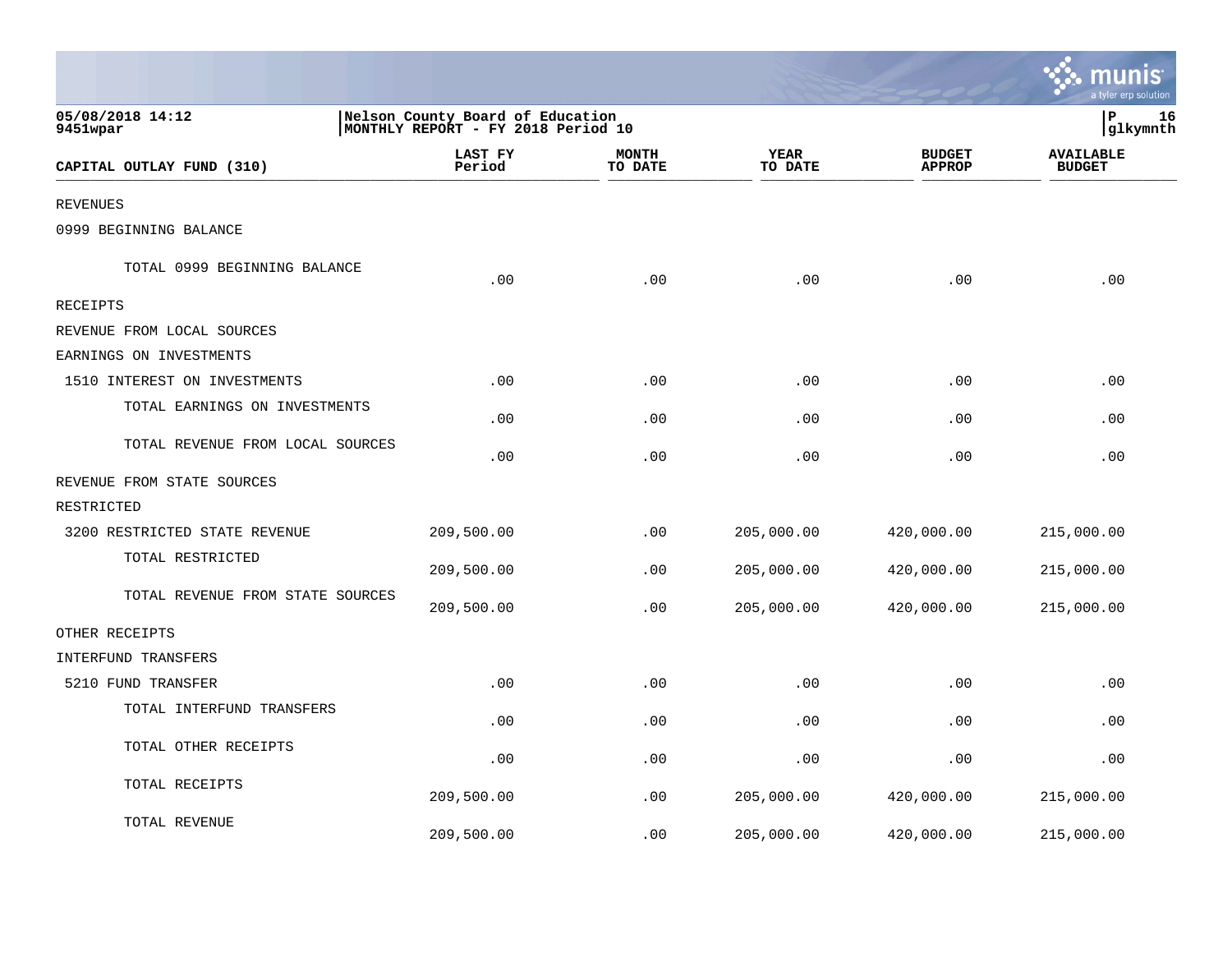

| 05/08/2018 14:12<br>9451wpar                                  | Nelson County Board of Education<br>MONTHLY REPORT - FY 2018 Period 10 |                         |                        |                                | P<br> glkymnth                    | 17 |
|---------------------------------------------------------------|------------------------------------------------------------------------|-------------------------|------------------------|--------------------------------|-----------------------------------|----|
| CAPITAL OUTLAY FUND (310)                                     | LAST FY<br>Period                                                      | <b>MONTH</b><br>TO DATE | <b>YEAR</b><br>TO DATE | <b>BUDGET</b><br><b>APPROP</b> | <b>AVAILABLE</b><br><b>BUDGET</b> |    |
| EXPENDITURES                                                  |                                                                        |                         |                        |                                |                                   |    |
| 5100<br>DEBT SERVICE                                          |                                                                        |                         |                        |                                |                                   |    |
| 0800<br>DEBT SERVICE AND MISCELLANEOUS<br>0840<br>CONTINGENCY | .00<br>.00                                                             | .00<br>.00              | .00<br>.00             | .00<br>.00                     | .00<br>.00                        |    |
| TOTAL 5100<br>DEBT SERVICE                                    | .00                                                                    | .00                     | .00                    | .00                            | .00                               |    |
| FUND TRANSFERS<br>5200                                        |                                                                        |                         |                        |                                |                                   |    |
| 0900<br>OTHER ITEMS                                           | .00                                                                    | .00                     | .00                    | 420,000.00                     | 420,000.00                        |    |
| TOTAL 5200<br>FUND TRANSFERS                                  | .00                                                                    | .00                     | .00                    | 420,000.00                     | 420,000.00                        |    |
| TOTAL EXPENDITURES                                            | .00                                                                    | .00                     | .00                    | 420,000.00                     | 420,000.00                        |    |
| TOTAL FOR CAPITAL OUTLAY FUND (310)                           | 209,500.00                                                             | .00                     | 205,000.00             | .00                            | $-205,000.00$                     |    |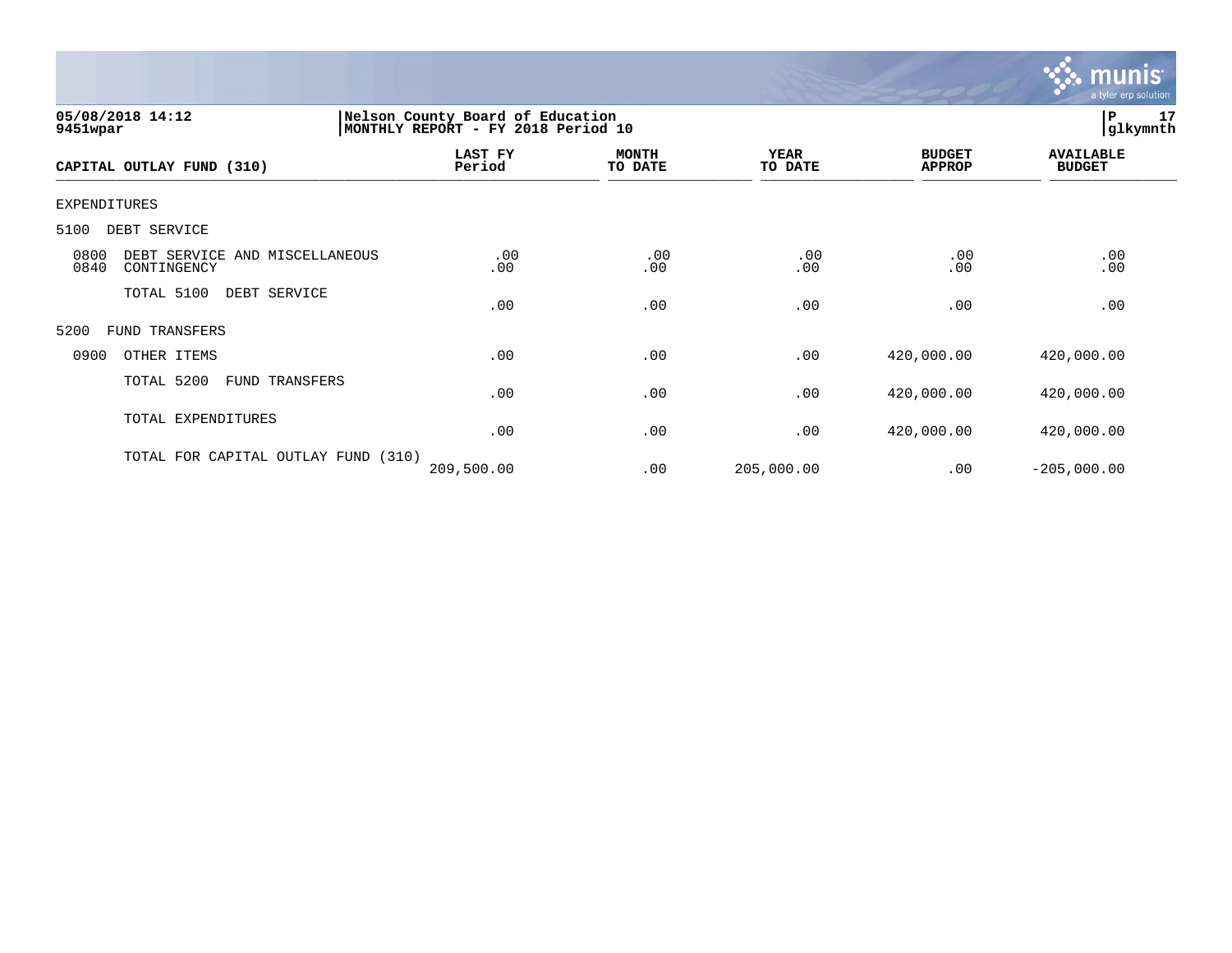|                                                                                                                                                                                   |                                                                        |                                             |                                                  |                                                      | ः munis<br>a tyler erp solution        |
|-----------------------------------------------------------------------------------------------------------------------------------------------------------------------------------|------------------------------------------------------------------------|---------------------------------------------|--------------------------------------------------|------------------------------------------------------|----------------------------------------|
| 05/08/2018 14:12<br>9451wpar                                                                                                                                                      | Nelson County Board of Education<br>MONTHLY REPORT - FY 2018 Period 10 |                                             |                                                  |                                                      | l P<br>18<br> glkymnth                 |
| BUILDING FUND (5 CENT LEVY) (3                                                                                                                                                    | <b>LAST FY</b><br>Period                                               | <b>MONTH</b><br>TO DATE                     | <b>YEAR</b><br>TO DATE                           | <b>BUDGET</b><br><b>APPROP</b>                       | <b>AVAILABLE</b><br><b>BUDGET</b>      |
| <b>REVENUES</b>                                                                                                                                                                   |                                                                        |                                             |                                                  |                                                      |                                        |
| 0999 BEGINNING BALANCE                                                                                                                                                            |                                                                        |                                             |                                                  |                                                      |                                        |
| TOTAL 0999 BEGINNING BALANCE                                                                                                                                                      | .00                                                                    | .00                                         | .00                                              | .00                                                  | .00                                    |
| <b>RECEIPTS</b>                                                                                                                                                                   |                                                                        |                                             |                                                  |                                                      |                                        |
| REVENUE FROM LOCAL SOURCES                                                                                                                                                        |                                                                        |                                             |                                                  |                                                      |                                        |
| AD VALOREM TAXES                                                                                                                                                                  |                                                                        |                                             |                                                  |                                                      |                                        |
| 1111 GENERAL REAL PROPERTY TAX<br>1113 PSC REAL PROPERTY TAX<br>1115 DELINQUENT PROPERTY TAX<br>1116 DISTILLED SPIRITS TAX<br>1117 MOTOR VEHICLE TAX<br>1118 UNMINED MINERALS TAX | 3,710,000.00<br>.00<br>.00<br>.00<br>.00<br>.00                        | $.00 \,$<br>.00<br>.00<br>.00<br>.00<br>.00 | 3,840,000.00<br>.00.<br>.00<br>.00<br>.00<br>.00 | 3,840,000.00<br>$.00 \,$<br>.00<br>.00<br>.00<br>.00 | .00<br>.00<br>.00<br>.00<br>.00<br>.00 |
| TOTAL AD VALOREM TAXES                                                                                                                                                            | 3,710,000.00                                                           | .00                                         | 3,840,000.00                                     | 3,840,000.00                                         | .00                                    |
| PENALTIES & INTEREST ON TAXES                                                                                                                                                     |                                                                        |                                             |                                                  |                                                      |                                        |
| 1140 PENALTIES & INTEREST ON TAXES                                                                                                                                                | .00                                                                    | .00                                         | .00                                              | .00                                                  | .00                                    |
| TOTAL PENALTIES & INTEREST ON TAXES                                                                                                                                               | .00                                                                    | .00                                         | .00                                              | .00                                                  | .00                                    |
| OTHER TAXES                                                                                                                                                                       |                                                                        |                                             |                                                  |                                                      |                                        |
| 1191 OMITTED PROPERTY TAX<br>1192 EXCISE TAX                                                                                                                                      | .00<br>.00                                                             | .00<br>.00                                  | .00<br>.00                                       | .00<br>.00                                           | .00<br>.00                             |
| TOTAL OTHER TAXES                                                                                                                                                                 | .00                                                                    | .00                                         | .00                                              | .00                                                  | .00                                    |
| EARNINGS ON INVESTMENTS                                                                                                                                                           |                                                                        |                                             |                                                  |                                                      |                                        |
| 1510 INTEREST ON INVESTMENTS                                                                                                                                                      | .00                                                                    | .00                                         | .00                                              | .00                                                  | .00                                    |
| TOTAL EARNINGS ON INVESTMENTS                                                                                                                                                     | .00                                                                    | .00                                         | .00                                              | .00                                                  | .00                                    |
| TOTAL REVENUE FROM LOCAL SOURCES                                                                                                                                                  | 3,710,000.00                                                           | .00                                         | 3,840,000.00                                     | 3,840,000.00                                         | .00                                    |
| --------- ----- ----- --- ----                                                                                                                                                    |                                                                        |                                             |                                                  |                                                      |                                        |

 $\mathcal{L}$ 

REVENUE FROM STATE SOURCES

RESTRICTED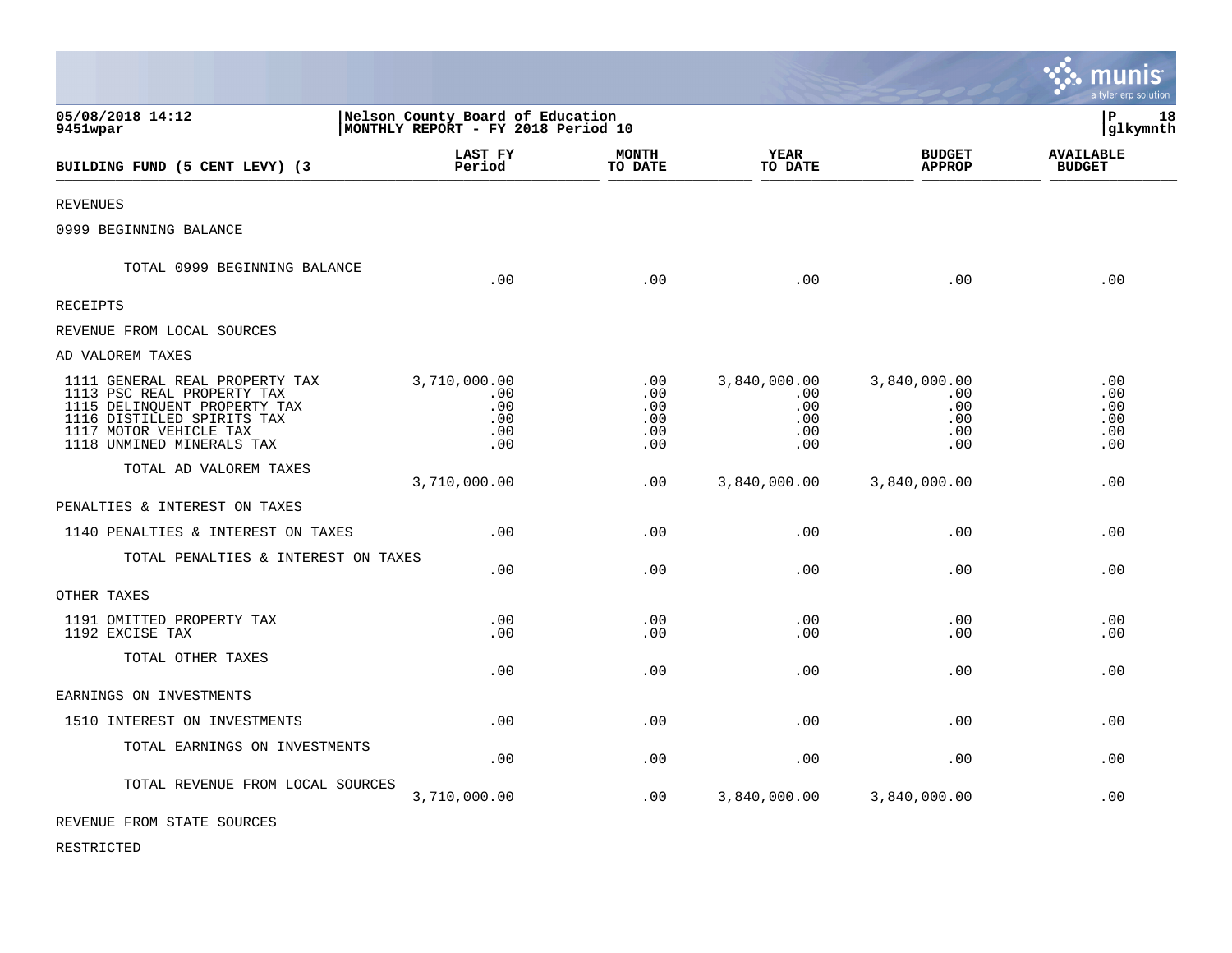|                                                                                                                                                                                                 |                                                                        |                                        |                                        |                                        | munis<br>a tyler erp solution          |
|-------------------------------------------------------------------------------------------------------------------------------------------------------------------------------------------------|------------------------------------------------------------------------|----------------------------------------|----------------------------------------|----------------------------------------|----------------------------------------|
| 05/08/2018 14:12<br>9451wpar                                                                                                                                                                    | Nelson County Board of Education<br>MONTHLY REPORT - FY 2018 Period 10 |                                        |                                        |                                        | lР<br>19<br>glkymnth                   |
| BUILDING FUND (5 CENT LEVY) (3                                                                                                                                                                  | LAST FY<br>Period                                                      | <b>MONTH</b><br>TO DATE                | <b>YEAR</b><br>TO DATE                 | <b>BUDGET</b><br><b>APPROP</b>         | <b>AVAILABLE</b><br><b>BUDGET</b>      |
| 3200 RESTRICTED STATE REVENUE                                                                                                                                                                   | 452,886.00                                                             | .00                                    | 355,150.00                             | 850,000.00                             | 494,850.00                             |
| TOTAL RESTRICTED                                                                                                                                                                                | 452,886.00                                                             | .00                                    | 355,150.00                             | 850,000.00                             | 494,850.00                             |
| TOTAL REVENUE FROM STATE SOURCES                                                                                                                                                                | 452,886.00                                                             | .00                                    | 355,150.00                             | 850,000.00                             | 494,850.00                             |
| OTHER RECEIPTS                                                                                                                                                                                  |                                                                        |                                        |                                        |                                        |                                        |
| BOND ISSUANCE                                                                                                                                                                                   |                                                                        |                                        |                                        |                                        |                                        |
| 5110 BOND PRINCIPAL PROCEEDS                                                                                                                                                                    | .00                                                                    | .00                                    | .00                                    | .00                                    | .00                                    |
| TOTAL BOND ISSUANCE                                                                                                                                                                             | .00                                                                    | .00                                    | .00                                    | .00                                    | .00                                    |
| INTERFUND TRANSFERS                                                                                                                                                                             |                                                                        |                                        |                                        |                                        |                                        |
| 5210 FUND TRANSFER                                                                                                                                                                              | .00                                                                    | .00                                    | .00                                    | .00                                    | .00                                    |
| TOTAL INTERFUND TRANSFERS                                                                                                                                                                       | .00                                                                    | .00                                    | .00                                    | .00                                    | .00                                    |
| SALE OR COMP FOR LOSS OF ASSETS                                                                                                                                                                 |                                                                        |                                        |                                        |                                        |                                        |
| 5311 SALE OF LAND & IMPROVEMENTS<br>5312 LOSS COMP - LAND & IMPROVEMNTS<br>5331 SALE OF BUILDINGS<br>5332 LOSS COMP - BUILDINGS<br>5341 SALE OF EQUIPMENT ETC<br>5342 LOSS COMP - EQUIPMENT ETC | .00<br>$.00 \,$<br>.00<br>.00<br>.00<br>.00                            | .00<br>.00<br>.00<br>.00<br>.00<br>.00 | .00<br>.00<br>.00<br>.00<br>.00<br>.00 | .00<br>.00<br>.00<br>.00<br>.00<br>.00 | .00<br>.00<br>.00<br>.00<br>.00<br>.00 |
| TOTAL SALE OR COMP FOR LOSS OF ASSETS                                                                                                                                                           |                                                                        |                                        |                                        |                                        |                                        |
| TOTAL OTHER RECEIPTS                                                                                                                                                                            | .00<br>.00                                                             | .00<br>.00                             | .00<br>.00                             | .00<br>.00                             | .00<br>.00                             |
| TOTAL RECEIPTS                                                                                                                                                                                  | 4,162,886.00                                                           | .00                                    | 4,195,150.00                           | 4,690,000.00                           | 494,850.00                             |
| TOTAL REVENUE                                                                                                                                                                                   | 4,162,886.00                                                           | .00                                    | 4,195,150.00                           | 4,690,000.00                           | 494,850.00                             |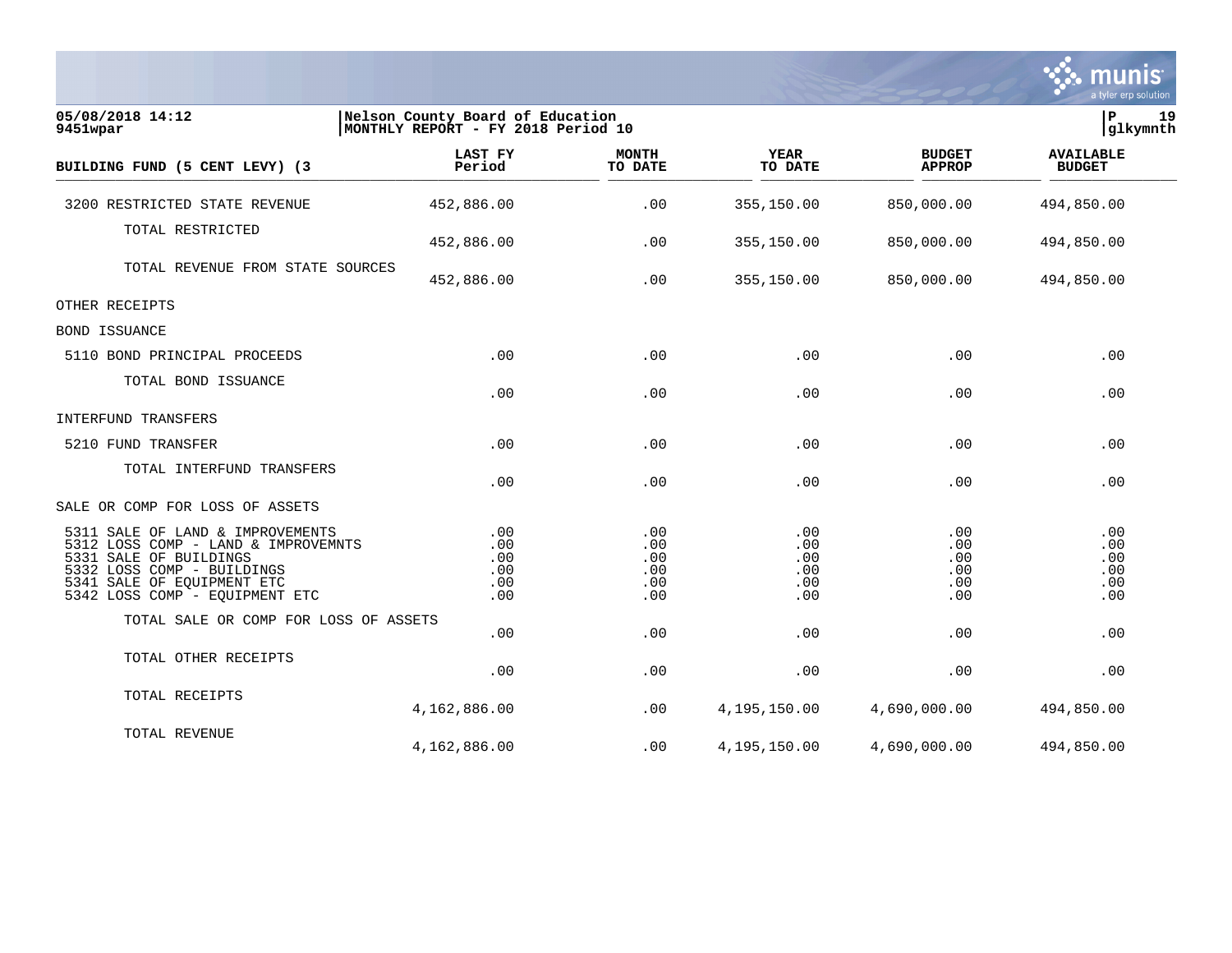

| 05/08/2018 14:12<br>9451wpar                                                         | Nelson County Board of Education<br>MONTHLY REPORT - FY 2018 Period 10 |                         |                        |                                | P<br> glkymnth                    | 20 |
|--------------------------------------------------------------------------------------|------------------------------------------------------------------------|-------------------------|------------------------|--------------------------------|-----------------------------------|----|
| BUILDING FUND (5 CENT LEVY) (3                                                       | LAST FY<br>Period                                                      | <b>MONTH</b><br>TO DATE | <b>YEAR</b><br>TO DATE | <b>BUDGET</b><br><b>APPROP</b> | <b>AVAILABLE</b><br><b>BUDGET</b> |    |
| EXPENDITURES                                                                         |                                                                        |                         |                        |                                |                                   |    |
| DEBT SERVICE<br>5100                                                                 |                                                                        |                         |                        |                                |                                   |    |
| 0800<br>DEBT SERVICE AND MISCELLANEOUS<br>0840<br>CONTINGENCY<br>0900<br>OTHER ITEMS | .00<br>.00<br>.00                                                      | .00<br>.00<br>.00       | .00<br>.00<br>.00      | .00<br>.00<br>.00              | .00<br>.00<br>.00                 |    |
| TOTAL 5100<br>DEBT SERVICE                                                           | .00                                                                    | .00                     | .00                    | .00                            | .00                               |    |
| 5200<br><b>FUND TRANSFERS</b>                                                        |                                                                        |                         |                        |                                |                                   |    |
| 0900<br>OTHER ITEMS                                                                  | .00                                                                    | .00                     | .00                    | 4,690,000.00                   | 4,690,000.00                      |    |
| TOTAL 5200<br>FUND TRANSFERS                                                         | .00                                                                    | .00                     | .00                    | 4,690,000.00                   | 4,690,000.00                      |    |
| TOTAL EXPENDITURES                                                                   | .00                                                                    | .00                     | .00                    | 4,690,000.00                   | 4,690,000.00                      |    |
| TOTAL FOR BUILDING FUND                                                              | (5 CENT LEVY) (320)<br>4,162,886.00                                    | .00                     | 4,195,150.00           | .00                            | $-4, 195, 150.00$                 |    |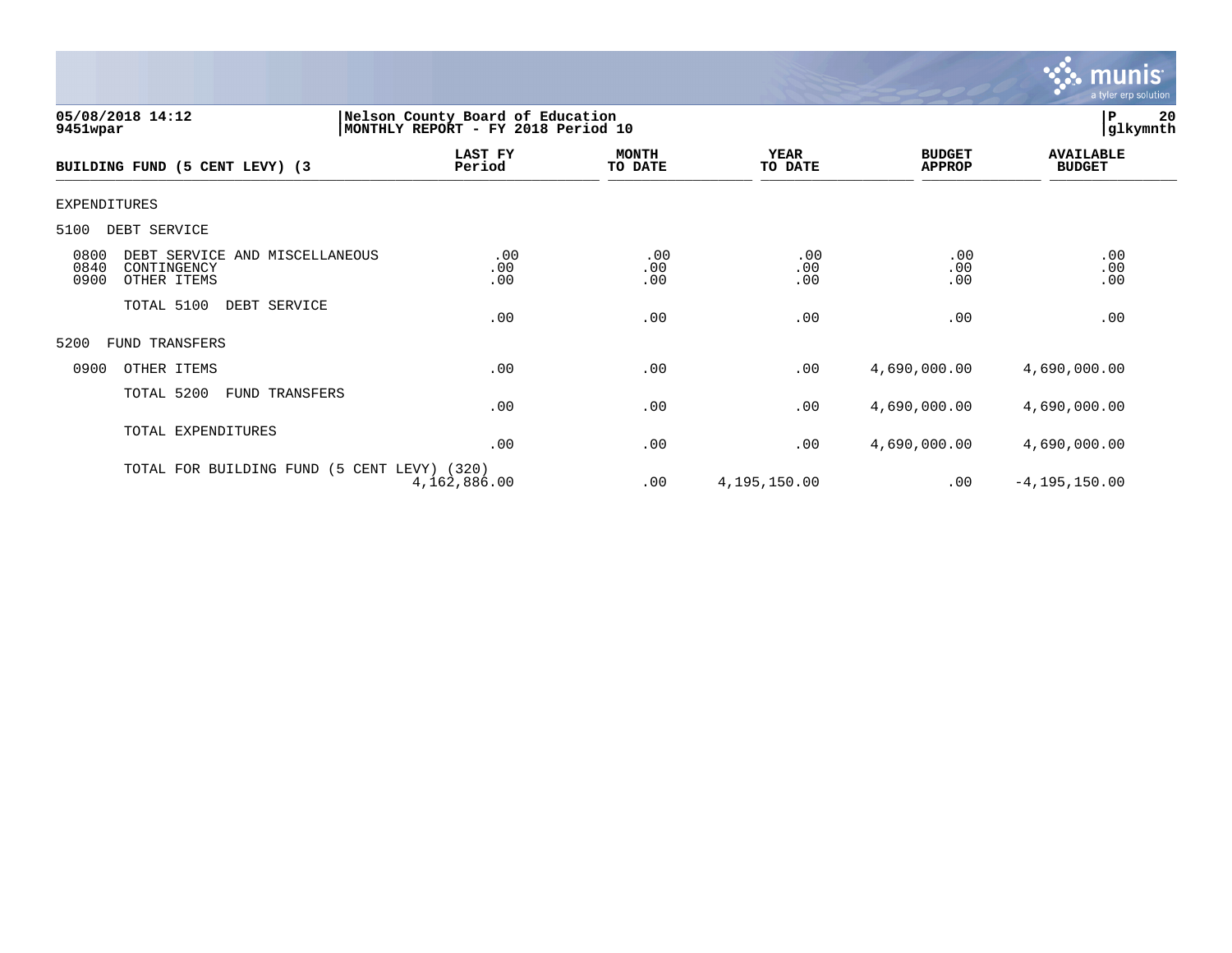|                                                                 |                                                                        |                         |                        |                                | a tyler erp solution              |
|-----------------------------------------------------------------|------------------------------------------------------------------------|-------------------------|------------------------|--------------------------------|-----------------------------------|
| 05/08/2018 14:12<br>9451wpar                                    | Nelson County Board of Education<br>MONTHLY REPORT - FY 2018 Period 10 |                         |                        |                                | lР<br>21<br>glkymnth              |
| CONSTRUCTION FUND (360)                                         | LAST FY<br>Period                                                      | <b>MONTH</b><br>TO DATE | <b>YEAR</b><br>TO DATE | <b>BUDGET</b><br><b>APPROP</b> | <b>AVAILABLE</b><br><b>BUDGET</b> |
| <b>REVENUES</b>                                                 |                                                                        |                         |                        |                                |                                   |
| 0999 BEGINNING BALANCE                                          |                                                                        |                         |                        |                                |                                   |
| TOTAL 0999 BEGINNING BALANCE                                    | .00                                                                    | .00                     | .00                    | .00                            | .00                               |
| <b>RECEIPTS</b>                                                 |                                                                        |                         |                        |                                |                                   |
| REVENUE FROM LOCAL SOURCES                                      |                                                                        |                         |                        |                                |                                   |
| EARNINGS ON INVESTMENTS                                         |                                                                        |                         |                        |                                |                                   |
| 1510 INTEREST ON INVESTMENTS                                    | .00                                                                    | .00                     | .00                    | .00                            | .00                               |
| TOTAL EARNINGS ON INVESTMENTS                                   | .00                                                                    | .00                     | .00                    | .00                            | .00                               |
| OTHER REVENUE FROM LOCAL SOURCES                                |                                                                        |                         |                        |                                |                                   |
| 1920 CONTRIBUTIONS/DONATIONS<br>1999 MICELLANEOUS LOCAL REVENUE | .00<br>.00                                                             | .00<br>.00              | .00<br>.00             | .00<br>.00                     | .00<br>.00                        |
| TOTAL OTHER REVENUE FROM LOCAL SOURCES                          | .00                                                                    | .00                     | .00                    | .00                            | .00                               |
| TOTAL REVENUE FROM LOCAL SOURCES                                | .00                                                                    | .00                     | .00                    | .00                            | .00                               |
| REVENUE FROM STATE SOURCES                                      |                                                                        |                         |                        |                                |                                   |
| RESTRICTED                                                      |                                                                        |                         |                        |                                |                                   |
| 3200 RESTRICTED STATE REVENUE                                   | .00                                                                    | .00                     | .00                    | .00                            | .00                               |
| TOTAL RESTRICTED                                                | .00                                                                    | .00                     | .00                    | .00                            | .00                               |
| TOTAL REVENUE FROM STATE SOURCES                                | .00                                                                    | .00                     | .00                    | .00                            | .00                               |
| OTHER RECEIPTS                                                  |                                                                        |                         |                        |                                |                                   |
| BOND ISSUANCE                                                   |                                                                        |                         |                        |                                |                                   |
| 5110 BOND PRINCIPAL PROCEEDS                                    | 3,480,000.00                                                           | .00                     | .00                    | .00                            | .00                               |
| TOTAL BOND ISSUANCE                                             | 3,480,000.00                                                           | .00                     | .00                    | .00                            | .00                               |
| <b>INTERFUND TRANSFERS</b>                                      |                                                                        |                         |                        |                                |                                   |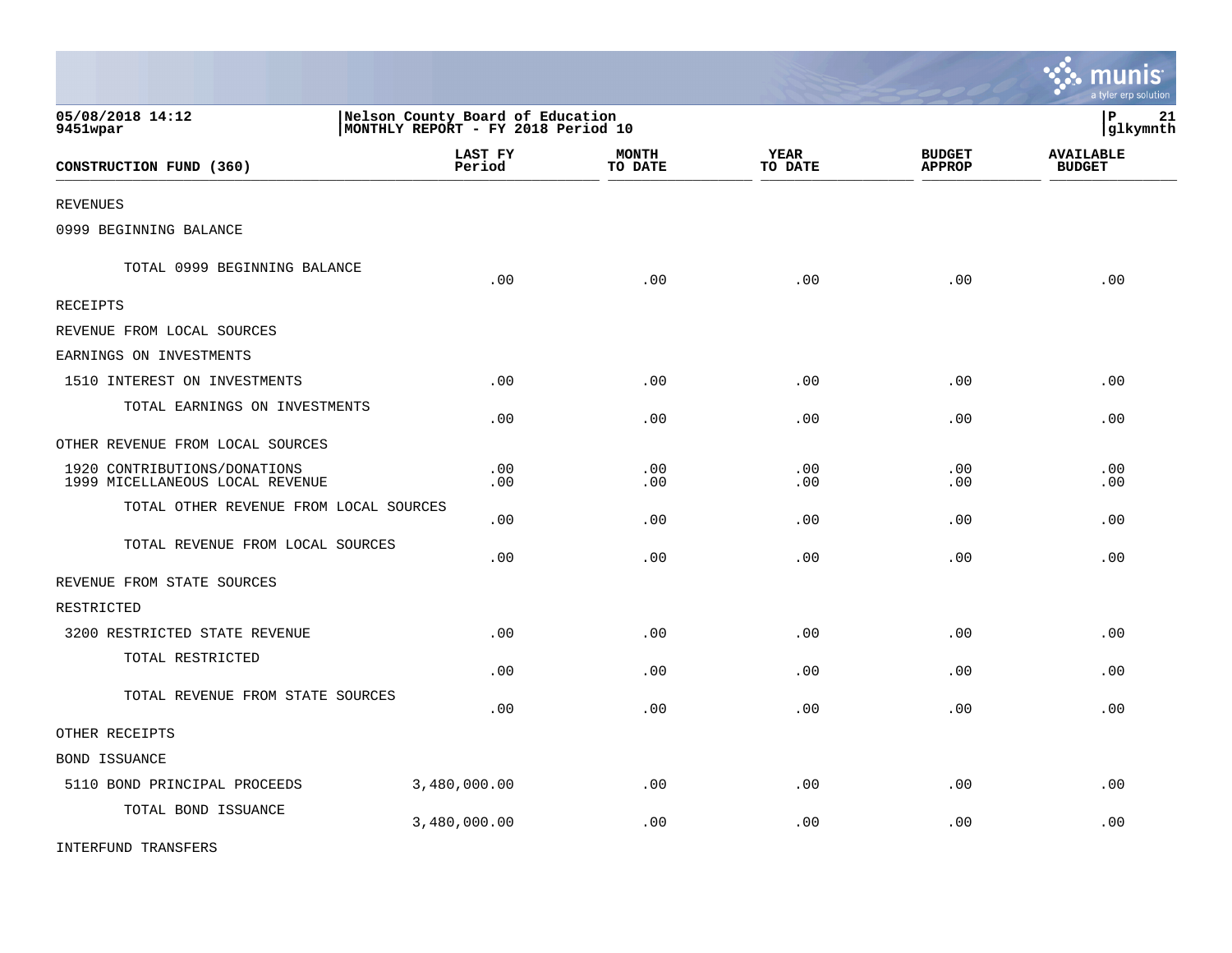

**05/08/2018 14:12 |Nelson County Board of Education |P 22 9451wpar |MONTHLY REPORT - FY 2018 Period 10 |glkymnth LAST FY MONTH YEAR BUDGET AVAILABLE CONSTRUCTION FUND (360) Period TO DATE TO DATE APPROP BUDGET**   $\frac{10 \text{ Bhe}}{10 \text{ Bhe}}$   $\frac{10 \text{ Bhe}}{10 \text{ Bhe}}$   $\frac{10 \text{ Bhe}}{10 \text{ Bhe}}$   $\frac{10 \text{ Bhe}}{10 \text{ Bhe}}$   $\frac{10 \text{ Bhe}}{10 \text{ Bhe}}$   $\frac{10 \text{ Bhe}}{10 \text{ Bhe}}$   $\frac{10 \text{ Bhe}}{10 \text{ Bhe}}$ 5210 FUND TRANSFER .00 .00 .00 .00 .00 TOTAL INTERFUND TRANSFERS .00 .00 .00 .00 .00 SALE OR COMP FOR LOSS OF ASSETS 5332 LOSS COMP - BUILDINGS .00 .00 84,901.04 .00 -84,901.04 5342 LOSS COMP - EQUIPMENT ETC TOTAL SALE OR COMP FOR LOSS OF ASSETS  $.00$   $.00$   $.00$   $.04$   $.00$   $.04$   $.00$   $.04$ TOTAL OTHER RECEIPTS 3,480,000.00 .00 84,901.04 .00 -84,901.04 TOTAL RECEIPTS 3,480,000.00 .00 84,901.04 .00 -84,901.04 TOTAL REVENUE 3,480,000.00 .00 84,901.04 .00 -84,901.04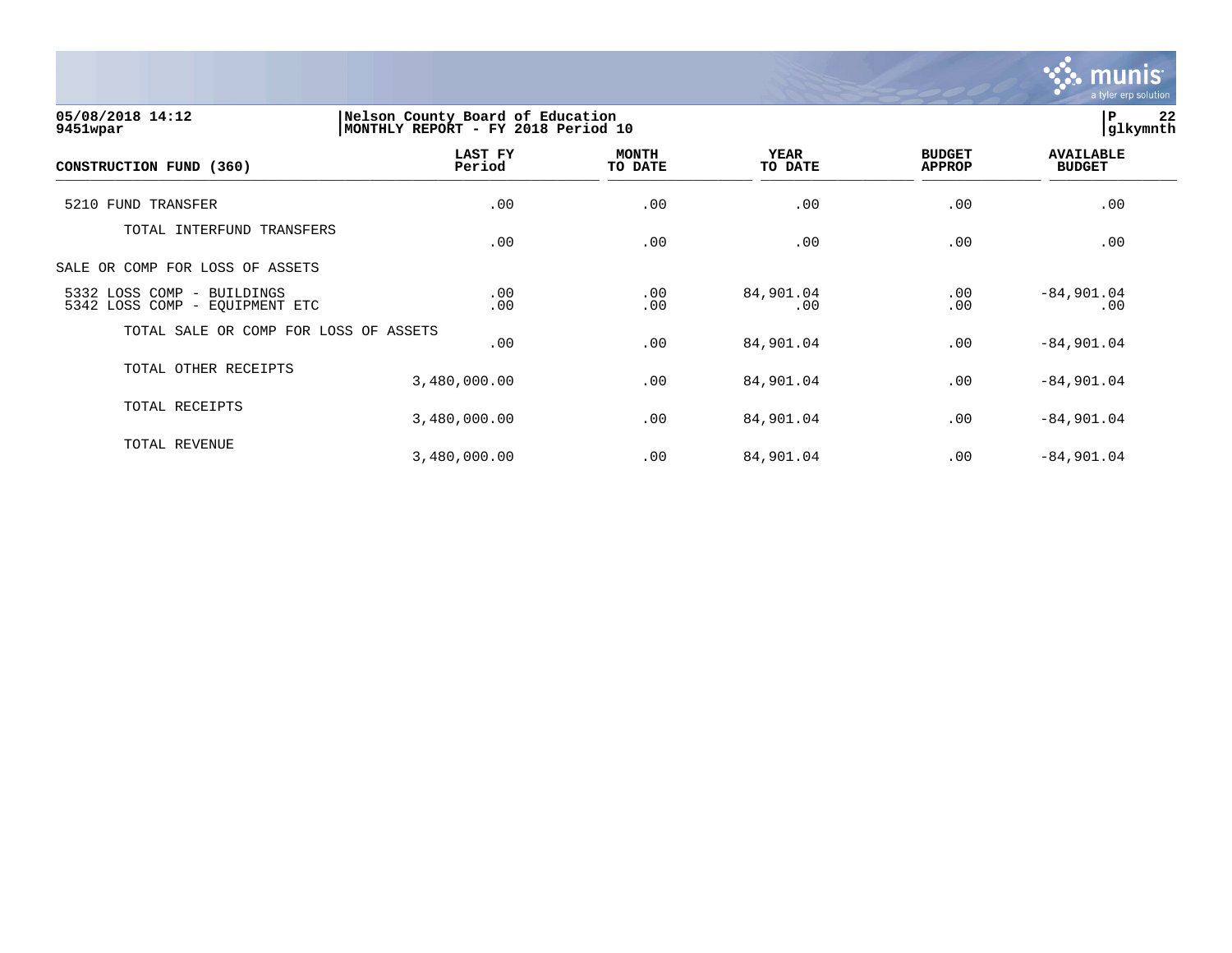

| 05/08/2018 14:12<br>9451wpar                                                         |                                                                                                                                                                         | Nelson County Board of Education<br>MONTHLY REPORT - FY 2018 Period 10              |                                                      |                                                                            |                                                           | ΙP<br>23<br>glkymnth                                                           |
|--------------------------------------------------------------------------------------|-------------------------------------------------------------------------------------------------------------------------------------------------------------------------|-------------------------------------------------------------------------------------|------------------------------------------------------|----------------------------------------------------------------------------|-----------------------------------------------------------|--------------------------------------------------------------------------------|
| CONSTRUCTION FUND (360)                                                              |                                                                                                                                                                         | LAST FY<br>Period                                                                   | <b>MONTH</b><br>TO DATE                              | <b>YEAR</b><br>TO DATE                                                     | <b>BUDGET</b><br><b>APPROP</b>                            | <b>AVAILABLE</b><br><b>BUDGET</b>                                              |
| EXPENDITURES                                                                         |                                                                                                                                                                         |                                                                                     |                                                      |                                                                            |                                                           |                                                                                |
|                                                                                      | 4500 BUILDING ACQUISTIONS & CONSTRUCTION                                                                                                                                |                                                                                     |                                                      |                                                                            |                                                           |                                                                                |
| 0100<br>0300<br>0400<br>0500<br>0600<br>SUPPLIES<br>0700<br>PROPERTY<br>0800<br>0900 | SALARIES PERSONNEL SERVICES<br>PURCHASED PROF AND TECH SERV<br>PURCHASED PROPERTY SERVICES<br>OTHER PURCHASED SERVICES<br>DEBT SERVICE AND MISCELLANEOUS<br>OTHER ITEMS | $.00 \,$<br>1, 172, 177.68<br>3,086,194.66<br>$-326.26$<br>.00<br>.00<br>.00<br>.00 | .00<br>.00<br>.00<br>.00<br>.00<br>.00<br>.00<br>.00 | $.00 \,$<br>2,802.79<br>240,490.14<br>$.00 \,$<br>.00<br>.00<br>.00<br>.00 | $.00 \,$<br>.00<br>.00<br>.00<br>.00<br>.00<br>.00<br>.00 | .00<br>$-2,802.79$<br>$-240, 490.14$<br>.00<br>.00<br>.00<br>.00<br>.00        |
|                                                                                      | TOTAL 4500 BUILDING ACQUISTIONS & CONSTRUCTION                                                                                                                          | 4,258,046.08                                                                        | .00                                                  | 243, 292.93                                                                | .00                                                       | $-243, 292.93$                                                                 |
| 4700                                                                                 | BUILDING IMPROVEMENTS                                                                                                                                                   |                                                                                     |                                                      |                                                                            |                                                           |                                                                                |
| 0300<br>0400<br>0500<br>0600<br>SUPPLIES<br>0700<br>PROPERTY<br>0800<br>0900         | PURCHASED PROF AND TECH SERV<br>PURCHASED PROPERTY SERVICES<br>OTHER PURCHASED SERVICES<br>DEBT SERVICE AND MISCELLANEOUS<br>OTHER ITEMS                                | 251,530.70<br>49,682.00<br>.00<br>.00<br>.00<br>50,634.12<br>.00                    | .00<br>.00<br>.00<br>.00<br>.00<br>.00<br>.00        | 1, 253, 061.21<br>622,156.95<br>2,137.80<br>$.00 \,$<br>.00<br>.00<br>.00  | .00<br>.00<br>.00<br>.00<br>.00<br>.00<br>.00             | $-1, 253, 061.21$<br>$-622, 156.95$<br>$-2,137.80$<br>.00<br>.00<br>.00<br>.00 |
|                                                                                      | TOTAL 4700<br>BUILDING IMPROVEMENTS                                                                                                                                     | 351,846.82                                                                          | .00                                                  | 1,877,355.96                                                               | .00                                                       | $-1,877,355.96$                                                                |
| 5100<br>DEBT SERVICE                                                                 |                                                                                                                                                                         |                                                                                     |                                                      |                                                                            |                                                           |                                                                                |
| 0800<br>0900                                                                         | DEBT SERVICE AND MISCELLANEOUS<br>OTHER ITEMS                                                                                                                           | .00<br>.00                                                                          | .00<br>.00                                           | .00<br>.00                                                                 | .00<br>.00                                                | .00<br>.00                                                                     |
|                                                                                      | TOTAL 5100<br>DEBT SERVICE                                                                                                                                              | .00                                                                                 | .00                                                  | .00                                                                        | $.00 \,$                                                  | .00                                                                            |
| 5200                                                                                 | <b>FUND TRANSFERS</b>                                                                                                                                                   |                                                                                     |                                                      |                                                                            |                                                           |                                                                                |
| 0900                                                                                 | OTHER ITEMS                                                                                                                                                             | .00                                                                                 | .00                                                  | .00                                                                        | .00                                                       | .00                                                                            |
|                                                                                      | TOTAL 5200<br>FUND TRANSFERS                                                                                                                                            | .00                                                                                 | .00                                                  | .00                                                                        | .00                                                       | .00                                                                            |
|                                                                                      | TOTAL EXPENDITURES                                                                                                                                                      | 4,609,892.90                                                                        | .00                                                  | 2,120,648.89                                                               | .00                                                       | $-2,120,648.89$                                                                |
|                                                                                      | TOTAL FOR CONSTRUCTION FUND (360)                                                                                                                                       | $-1, 129, 892.90$                                                                   | .00                                                  | $-2,035,747.85$                                                            | .00                                                       | 2,035,747.85                                                                   |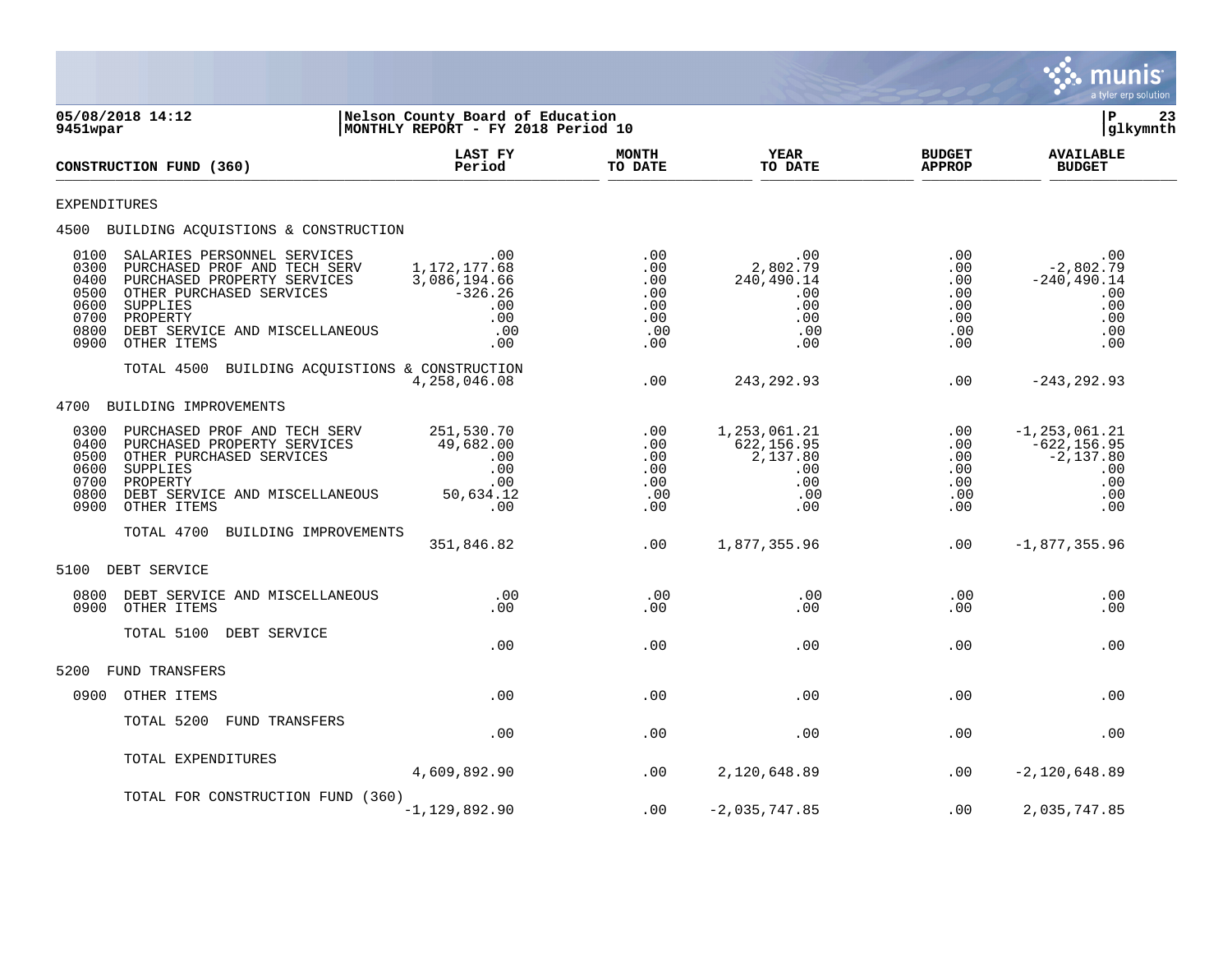|                                    |                                                                        |                         |                        |                                | a tyler erp solution              |
|------------------------------------|------------------------------------------------------------------------|-------------------------|------------------------|--------------------------------|-----------------------------------|
| 05/08/2018 14:12<br>9451wpar       | Nelson County Board of Education<br>MONTHLY REPORT - FY 2018 Period 10 |                         |                        |                                | 24<br>P<br>glkymnth               |
| DEBT SERVICE FUND (400)            | LAST FY<br>Period                                                      | <b>MONTH</b><br>TO DATE | <b>YEAR</b><br>TO DATE | <b>BUDGET</b><br><b>APPROP</b> | <b>AVAILABLE</b><br><b>BUDGET</b> |
| <b>REVENUES</b>                    |                                                                        |                         |                        |                                |                                   |
| RECEIPTS                           |                                                                        |                         |                        |                                |                                   |
| REVENUE FROM STATE SOURCES         |                                                                        |                         |                        |                                |                                   |
| REVENUE ON BEHALF PAYMENTS         |                                                                        |                         |                        |                                |                                   |
| 3900 REVENUE ON BEHALF PAYEMENTS   | .00                                                                    | .00                     | .00                    | .00                            | .00                               |
| TOTAL REVENUE ON BEHALF PAYMENTS   | .00                                                                    | .00                     | .00                    | .00                            | .00                               |
| TOTAL REVENUE FROM STATE SOURCES   | .00                                                                    | .00                     | .00                    | .00                            | .00                               |
| REVENUE FROM FEDERAL SOURCES       |                                                                        |                         |                        |                                |                                   |
| UNDEFINED REV TYPE                 |                                                                        |                         |                        |                                |                                   |
| 4900 REVENUE ON-BEHALF FEDERAL     | .00                                                                    | .00                     | .00                    | .00                            | .00                               |
| TOTAL UNDEFINED REV TYPE           | .00                                                                    | .00                     | .00                    | .00                            | .00                               |
| TOTAL REVENUE FROM FEDERAL SOURCES | .00                                                                    | .00                     | .00                    | .00                            | .00                               |
| OTHER RECEIPTS                     |                                                                        |                         |                        |                                |                                   |
| <b>BOND ISSUANCE</b>               |                                                                        |                         |                        |                                |                                   |
| 5110 BOND PRINCIPAL PROCEEDS       | 7,260,000.00                                                           | .00                     | .00                    | .00                            | .00                               |
| TOTAL BOND ISSUANCE                | 7,260,000.00                                                           | .00                     | .00                    | .00                            | .00                               |
| INTERFUND TRANSFERS                |                                                                        |                         |                        |                                |                                   |
| 5210 FUND TRANSFER                 | 91,742.00                                                              | .00                     | .00                    | 5,110,000.00                   | 5,110,000.00                      |
| TOTAL INTERFUND TRANSFERS          | 91,742.00                                                              | .00                     | .00                    | 5,110,000.00                   | 5,110,000.00                      |
| TOTAL OTHER RECEIPTS               | 7,351,742.00                                                           | .00                     | .00                    | 5,110,000.00                   | 5,110,000.00                      |
| TOTAL RECEIPTS                     | 7,351,742.00                                                           | .00                     | .00                    | 5,110,000.00                   | 5,110,000.00                      |
| TOTAL REVENUE                      | 7,351,742.00                                                           | .00                     | .00                    | 5,110,000.00                   | 5,110,000.00                      |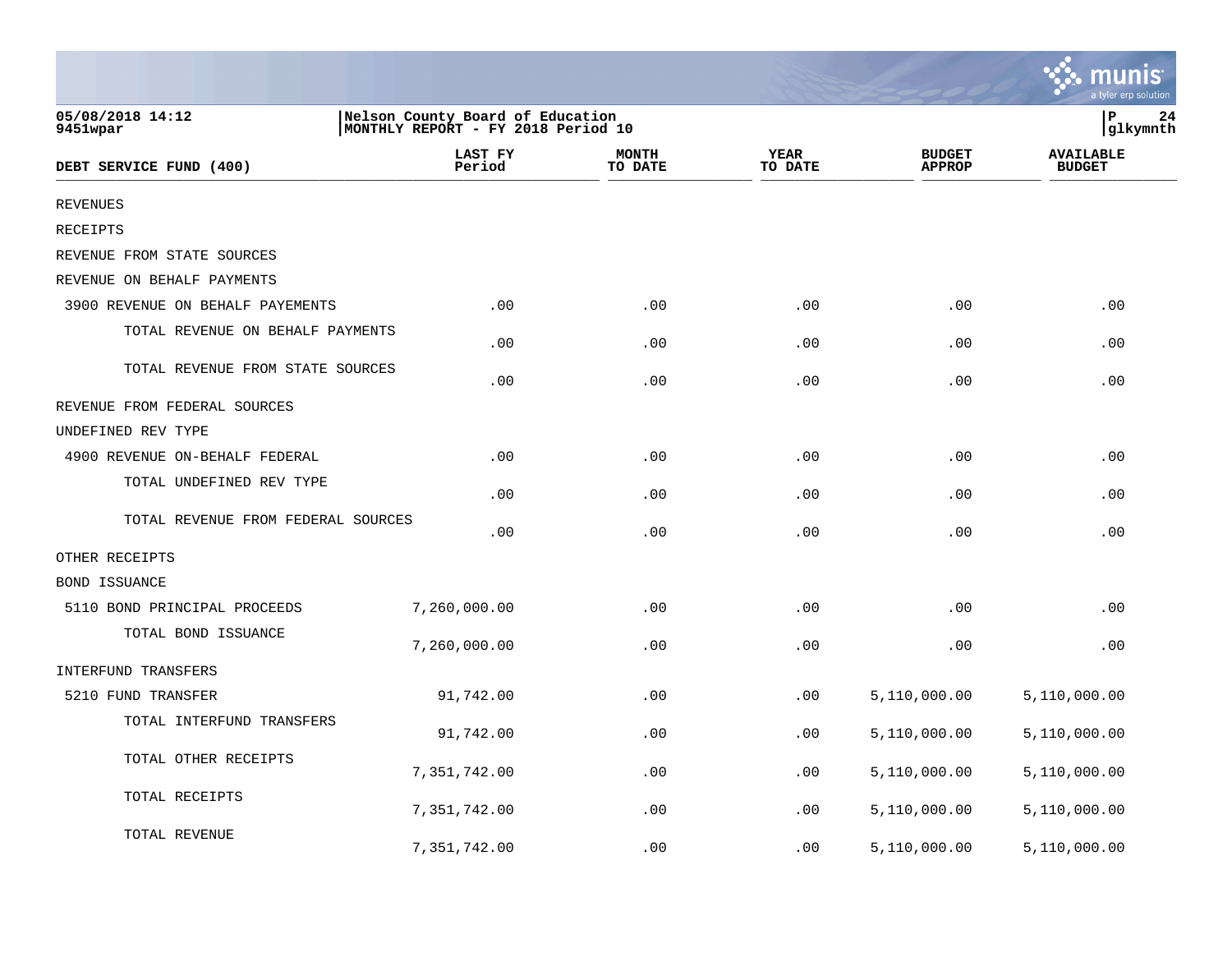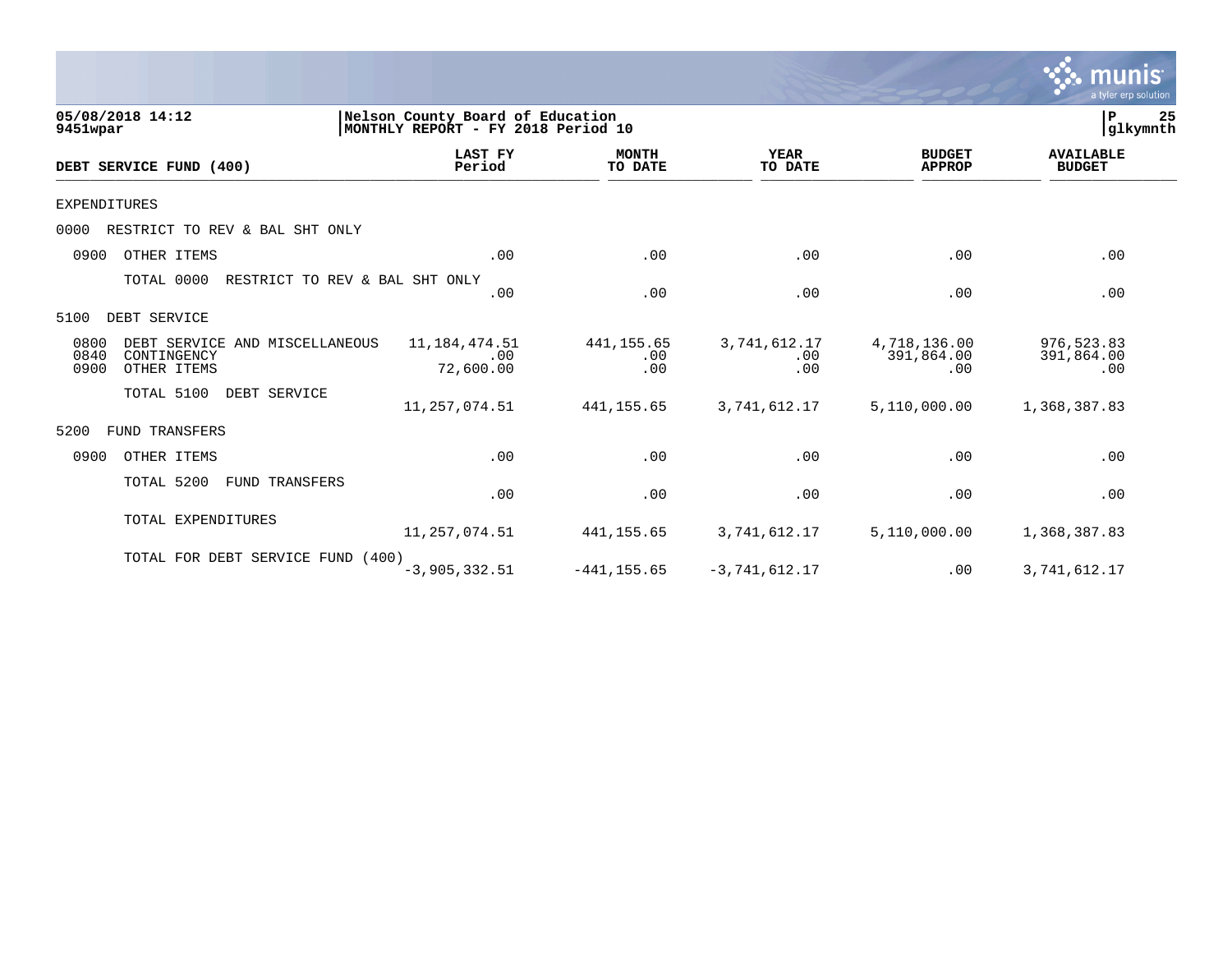|                                                                                                                                                                                                                                                                                                                                                                                 |                                                                                                                  |                                                                                                  |                                                                                                                |                                                                                                                         | mu<br>a tyler erp solution                                                                                   |
|---------------------------------------------------------------------------------------------------------------------------------------------------------------------------------------------------------------------------------------------------------------------------------------------------------------------------------------------------------------------------------|------------------------------------------------------------------------------------------------------------------|--------------------------------------------------------------------------------------------------|----------------------------------------------------------------------------------------------------------------|-------------------------------------------------------------------------------------------------------------------------|--------------------------------------------------------------------------------------------------------------|
| 05/08/2018 14:12<br>9451wpar                                                                                                                                                                                                                                                                                                                                                    | Nelson County Board of Education<br>MONTHLY REPORT - FY 2018 Period 10                                           |                                                                                                  |                                                                                                                |                                                                                                                         | ΙP<br>26<br> glkymnth                                                                                        |
| FOOD SERVICE FUND (51)                                                                                                                                                                                                                                                                                                                                                          | LAST FY<br>Period                                                                                                | <b>MONTH</b><br>TO DATE                                                                          | YEAR<br>TO DATE                                                                                                | <b>BUDGET</b><br><b>APPROP</b>                                                                                          | <b>AVAILABLE</b><br><b>BUDGET</b>                                                                            |
| <b>REVENUES</b>                                                                                                                                                                                                                                                                                                                                                                 |                                                                                                                  |                                                                                                  |                                                                                                                |                                                                                                                         |                                                                                                              |
| 0999 BEGINNING BALANCE                                                                                                                                                                                                                                                                                                                                                          |                                                                                                                  |                                                                                                  |                                                                                                                |                                                                                                                         |                                                                                                              |
| TOTAL 0999 BEGINNING BALANCE                                                                                                                                                                                                                                                                                                                                                    | 542,385.33                                                                                                       | .00                                                                                              | 684,845.95                                                                                                     | 690,000.00                                                                                                              | 5,154.05                                                                                                     |
| RECEIPTS                                                                                                                                                                                                                                                                                                                                                                        |                                                                                                                  |                                                                                                  |                                                                                                                |                                                                                                                         |                                                                                                              |
| REVENUE FROM LOCAL SOURCES                                                                                                                                                                                                                                                                                                                                                      |                                                                                                                  |                                                                                                  |                                                                                                                |                                                                                                                         |                                                                                                              |
| EARNINGS ON INVESTMENTS                                                                                                                                                                                                                                                                                                                                                         |                                                                                                                  |                                                                                                  |                                                                                                                |                                                                                                                         |                                                                                                              |
| 1510 INTEREST ON INVESTMENTS                                                                                                                                                                                                                                                                                                                                                    | .00                                                                                                              | .00                                                                                              | .00                                                                                                            | .00                                                                                                                     | .00                                                                                                          |
| TOTAL EARNINGS ON INVESTMENTS                                                                                                                                                                                                                                                                                                                                                   | .00                                                                                                              | .00                                                                                              | .00                                                                                                            | .00                                                                                                                     | .00                                                                                                          |
| FOOD SERVICE                                                                                                                                                                                                                                                                                                                                                                    |                                                                                                                  |                                                                                                  |                                                                                                                |                                                                                                                         |                                                                                                              |
| 1610 REIMBUSRSABLE PROGRAMS<br>1610 SCHOOL LUNCH REIMBURSEMENT<br>1611 REIMBURSABLE SCHOOL LUNCH PROG<br>1612 REIMBURSABLE SCH BREAKFAST PRG<br>1620 NON-REMB PROGRAMS<br>1621 NON-REIMBURSABLE LUNCH PROG<br>1624 NON-REIMBURSBLE A LA CARTE PRG<br>1629 NON-REIMBURSBLE OTHER FOOD PRG<br>1630 SPECIAL FUNCTIONS<br>1634 EXTENDED SCHOOL SERVICE<br>1690 FOOD SERVICE REBATES | 398,000.90<br>$-354.45$<br>169,855.77<br>.00<br>90,139.56<br>$\sim 00$<br>.00<br>.00<br>.00<br>$.00 \ \,$<br>.00 | 29, 423.98<br>$-98.83$<br>19,538.38<br>.00<br>8,502.08<br>.00<br>.00<br>.00<br>.00<br>.00<br>.00 | 315,888.97<br>$-133.53$<br>181,837.47<br>.00<br>86,849.55<br>.00<br>.00<br>.00<br>11,442.20<br>$.00 \,$<br>.00 | 436,500.00<br>.00<br>185,500.00<br>.00<br>93,000.00<br>.00<br>$.00 \,$<br>$.00 \,$<br>30,000.00<br>$.00 \,$<br>$.00 \,$ | 120,611.03<br>133.53<br>3,662.53<br>$\ldots$ 00<br>6, 150.45<br>.00<br>.00<br>.00<br>18,557.80<br>.00<br>.00 |
| TOTAL FOOD SERVICE                                                                                                                                                                                                                                                                                                                                                              | 657,641.78                                                                                                       | 57,365.61                                                                                        | 595,884.66                                                                                                     | 745,000.00                                                                                                              | 149, 115.34                                                                                                  |
| OTHER REVENUE FROM LOCAL SOURCES                                                                                                                                                                                                                                                                                                                                                |                                                                                                                  |                                                                                                  |                                                                                                                |                                                                                                                         |                                                                                                              |
| 1990 MISCELLANEOUS REVENUE<br>1994 RETURN FOR INSUFFICIENT FUNDS<br>1999 MICELLANEOUS LOCAL REVENUE                                                                                                                                                                                                                                                                             | $.00 \ \,$<br>$.00 \,$<br>$.00 \,$                                                                               | $.00 \,$<br>.00<br>.00                                                                           | $.00 \,$<br>.00<br>.00                                                                                         | $.00 \,$<br>$.00 \,$<br>$.00 \,$                                                                                        | .00<br>.00<br>.00                                                                                            |
| TOTAL OTHER REVENUE FROM LOCAL SOURCES                                                                                                                                                                                                                                                                                                                                          | $.00 \,$                                                                                                         | .00                                                                                              | .00                                                                                                            | .00                                                                                                                     | .00                                                                                                          |
| TOTAL REVENUE FROM LOCAL SOURCES                                                                                                                                                                                                                                                                                                                                                | 657,641.78                                                                                                       | 57,365.61                                                                                        | 595,884.66                                                                                                     | 745,000.00                                                                                                              | 149, 115.34                                                                                                  |
| REVENUE FROM STATE SOURCES                                                                                                                                                                                                                                                                                                                                                      |                                                                                                                  |                                                                                                  |                                                                                                                |                                                                                                                         |                                                                                                              |
| EXPENDITURE REIMBURSEMENTS                                                                                                                                                                                                                                                                                                                                                      |                                                                                                                  |                                                                                                  |                                                                                                                |                                                                                                                         |                                                                                                              |
| 3131 REIMBURSEMENT                                                                                                                                                                                                                                                                                                                                                              | .00                                                                                                              | .00                                                                                              | .00                                                                                                            | .00                                                                                                                     | .00                                                                                                          |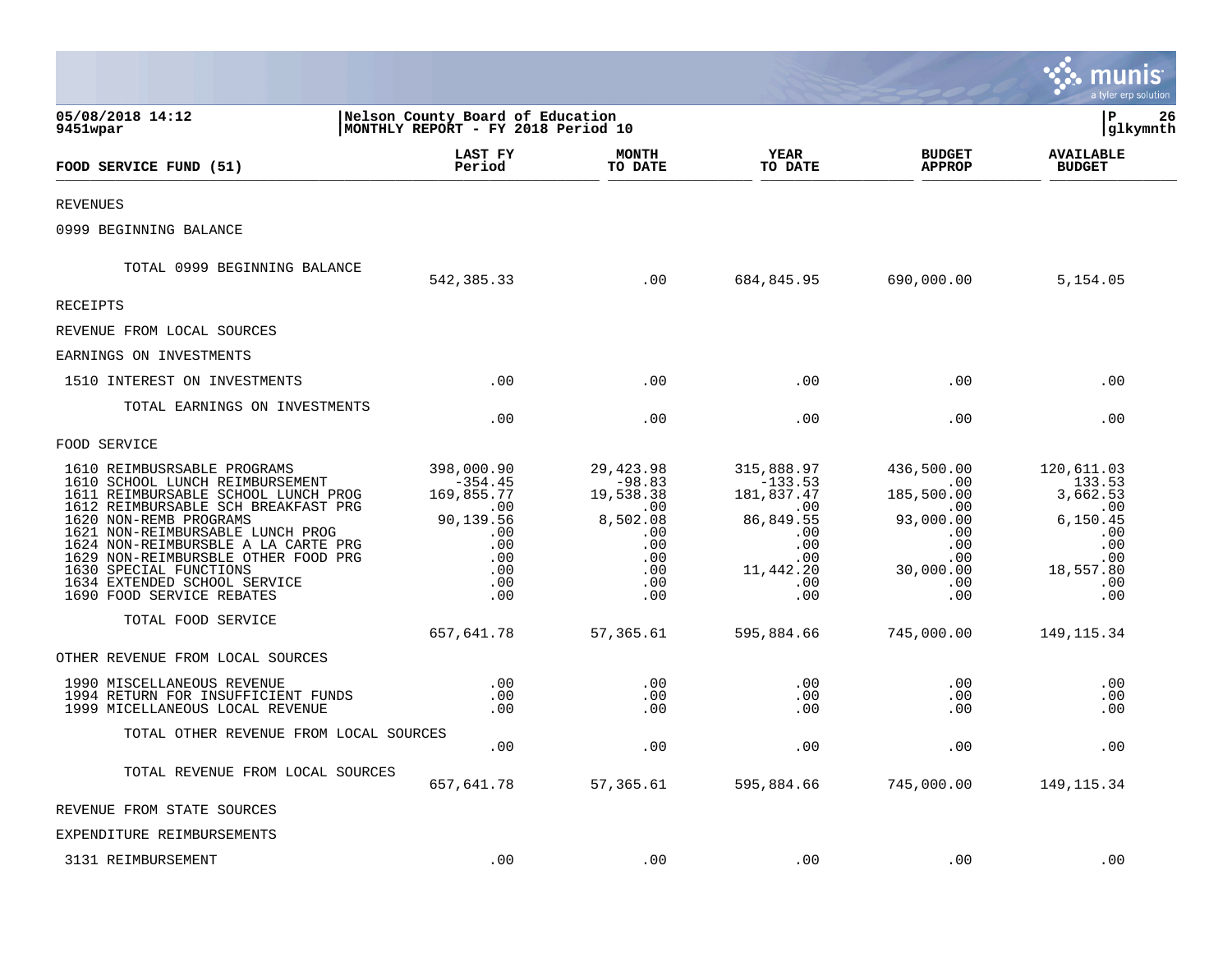

| 05/08/2018 14:12<br>9451wpar                          | Nelson County Board of Education<br>MONTHLY REPORT - FY 2018 Period 10 |                         |                          |                                | P<br> glkymnth                    | 27 |
|-------------------------------------------------------|------------------------------------------------------------------------|-------------------------|--------------------------|--------------------------------|-----------------------------------|----|
| FOOD SERVICE FUND (51)                                | LAST FY<br>Period                                                      | <b>MONTH</b><br>TO DATE | <b>YEAR</b><br>TO DATE   | <b>BUDGET</b><br><b>APPROP</b> | <b>AVAILABLE</b><br><b>BUDGET</b> |    |
| TOTAL EXPENDITURE REIMBURSEMENTS                      | .00                                                                    | .00                     | .00                      | .00                            | .00                               |    |
| RESTRICTED                                            |                                                                        |                         |                          |                                |                                   |    |
| 3200 RESTRICTED STATE REVENUE                         | .00                                                                    | .00                     | .00                      | 30,000.00                      | 30,000.00                         |    |
| TOTAL RESTRICTED                                      | .00                                                                    | .00                     | .00                      | 30,000.00                      | 30,000.00                         |    |
| REVENUE ON BEHALF PAYMENTS                            |                                                                        |                         |                          |                                |                                   |    |
| 3900 REVENUE ON BEHALF PAYEMENTS                      | .00                                                                    | .00                     | .00                      | 257,500.00                     | 257,500.00                        |    |
| TOTAL REVENUE ON BEHALF PAYMENTS                      | .00                                                                    | .00                     | .00                      | 257,500.00                     | 257,500.00                        |    |
| TOTAL REVENUE FROM STATE SOURCES                      | .00                                                                    | .00                     | .00                      | 287,500.00                     | 287,500.00                        |    |
| REVENUE FROM FEDERAL SOURCES                          |                                                                        |                         |                          |                                |                                   |    |
| RESTRICTED THROUGH THE STATE                          |                                                                        |                         |                          |                                |                                   |    |
| 4500 RESTRICTED FED THRU STATE<br>4500 SUMMER FEEDING | 1,367,574.39<br>20,956.14                                              | 186,071.56<br>.00       | 1,254,659.59<br>1,466.07 | 1,700,000.00<br>.00            | 445,340.41<br>$-1,466.07$         |    |
| TOTAL RESTRICTED THROUGH THE STATE                    | 1,388,530.53                                                           | 186,071.56              | 1,256,125.66             | 1,700,000.00                   | 443,874.34                        |    |
| CHILD NUTRITION PROGRAM DONATED COMMODIT              |                                                                        |                         |                          |                                |                                   |    |
| 4950 CHILD NUTR PRG DONATED COMMOD                    | .00                                                                    | .00                     | .00                      | 185,000.00                     | 185,000.00                        |    |
| TOTAL CHILD NUTRITION PROGRAM DONATED COMMODIT        | .00                                                                    | .00                     | .00                      | 185,000.00                     | 185,000.00                        |    |
| TOTAL REVENUE FROM FEDERAL SOURCES                    | 1,388,530.53                                                           | 186,071.56              | 1,256,125.66             | 1,885,000.00                   | 628,874.34                        |    |
| OTHER RECEIPTS                                        |                                                                        |                         |                          |                                |                                   |    |
| INTERFUND TRANSFERS                                   |                                                                        |                         |                          |                                |                                   |    |
| 5210 FUND TRANSFER                                    | .00                                                                    | .00                     | .00                      | .00                            | .00                               |    |
| TOTAL INTERFUND TRANSFERS                             | .00                                                                    | .00                     | .00                      | .00                            | .00                               |    |
| SALE OR COMP FOR LOSS OF ASSETS                       |                                                                        |                         |                          |                                |                                   |    |
| 5341 SALE OF EQUIPMENT ETC                            | .00                                                                    | .00                     | .00                      | .00                            | .00                               |    |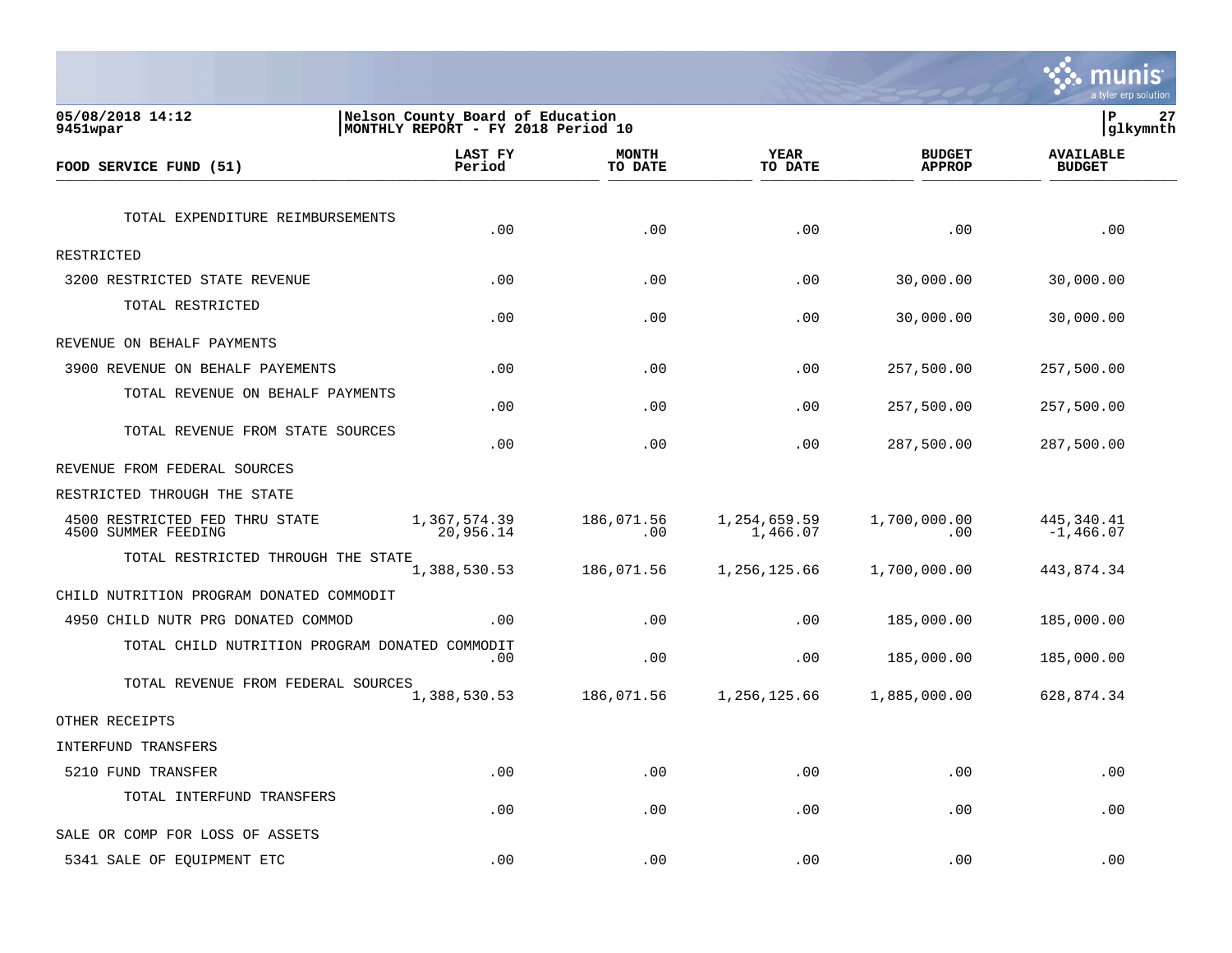

| 05/08/2018 14:12<br>9451wpar          |                   | Nelson County Board of Education<br>MONTHLY REPORT - FY 2018 Period 10 |                        |                                |                                   |  |  |
|---------------------------------------|-------------------|------------------------------------------------------------------------|------------------------|--------------------------------|-----------------------------------|--|--|
| FOOD SERVICE FUND (51)                | LAST FY<br>Period | <b>MONTH</b><br>TO DATE                                                | <b>YEAR</b><br>TO DATE | <b>BUDGET</b><br><b>APPROP</b> | <b>AVAILABLE</b><br><b>BUDGET</b> |  |  |
| 5342 LOSS COMP - EQUIPMENT ETC        | .00               | .00                                                                    | .00                    | .00                            | .00                               |  |  |
| TOTAL SALE OR COMP FOR LOSS OF ASSETS | .00.              | .00                                                                    | .00                    | .00                            | .00                               |  |  |
| TOTAL OTHER RECEIPTS                  | .00               | .00                                                                    | .00                    | .00                            | .00                               |  |  |
| TOTAL RECEIPTS                        | 2,046,172.31      | 243,437.17                                                             | 1,852,010.32           | 2,917,500.00                   | 1,065,489.68                      |  |  |
| TOTAL REVENUE                         | 2,588,557.64      | 243,437.17                                                             | 2,536,856.27           | 3,607,500.00                   | 1,070,643.73                      |  |  |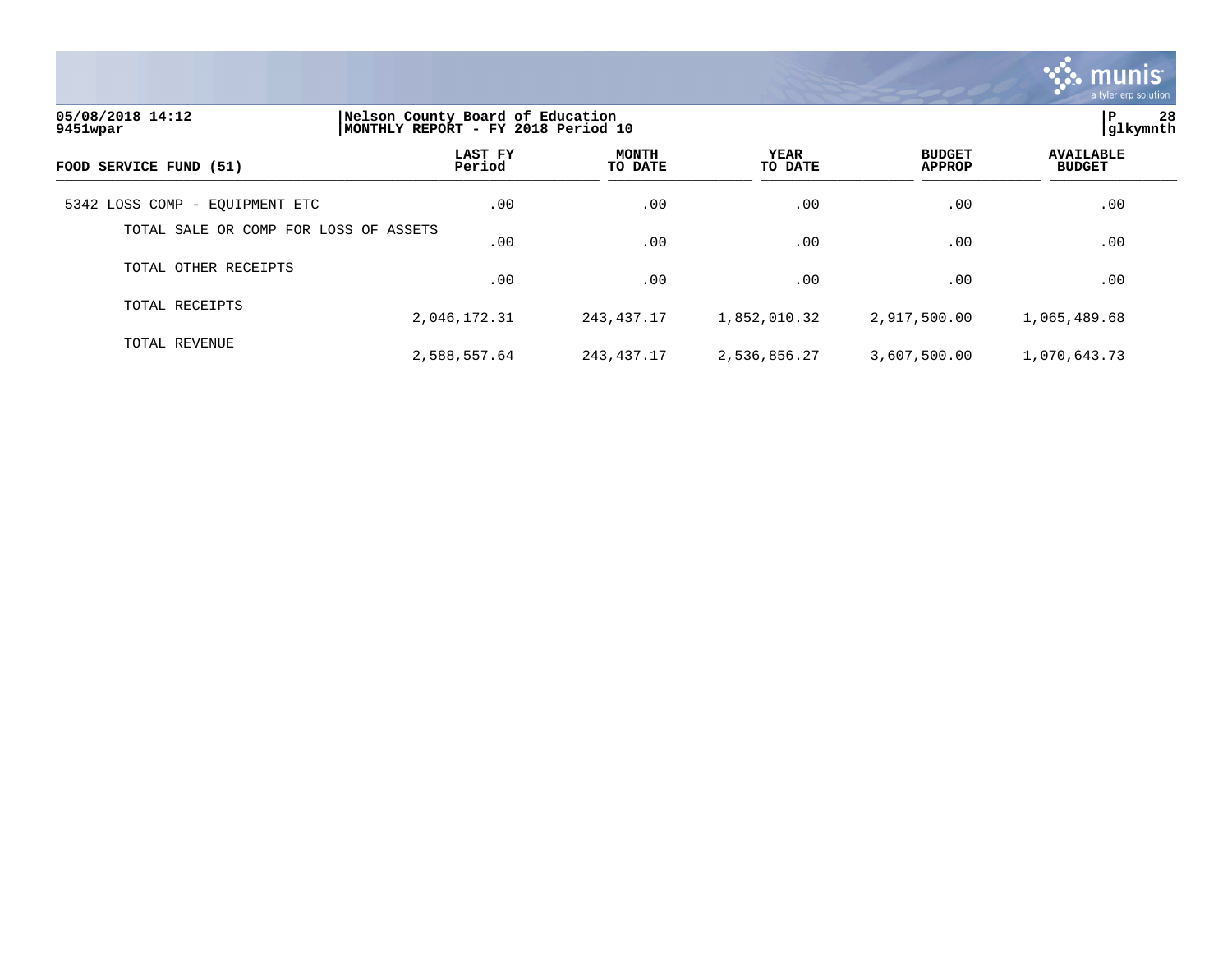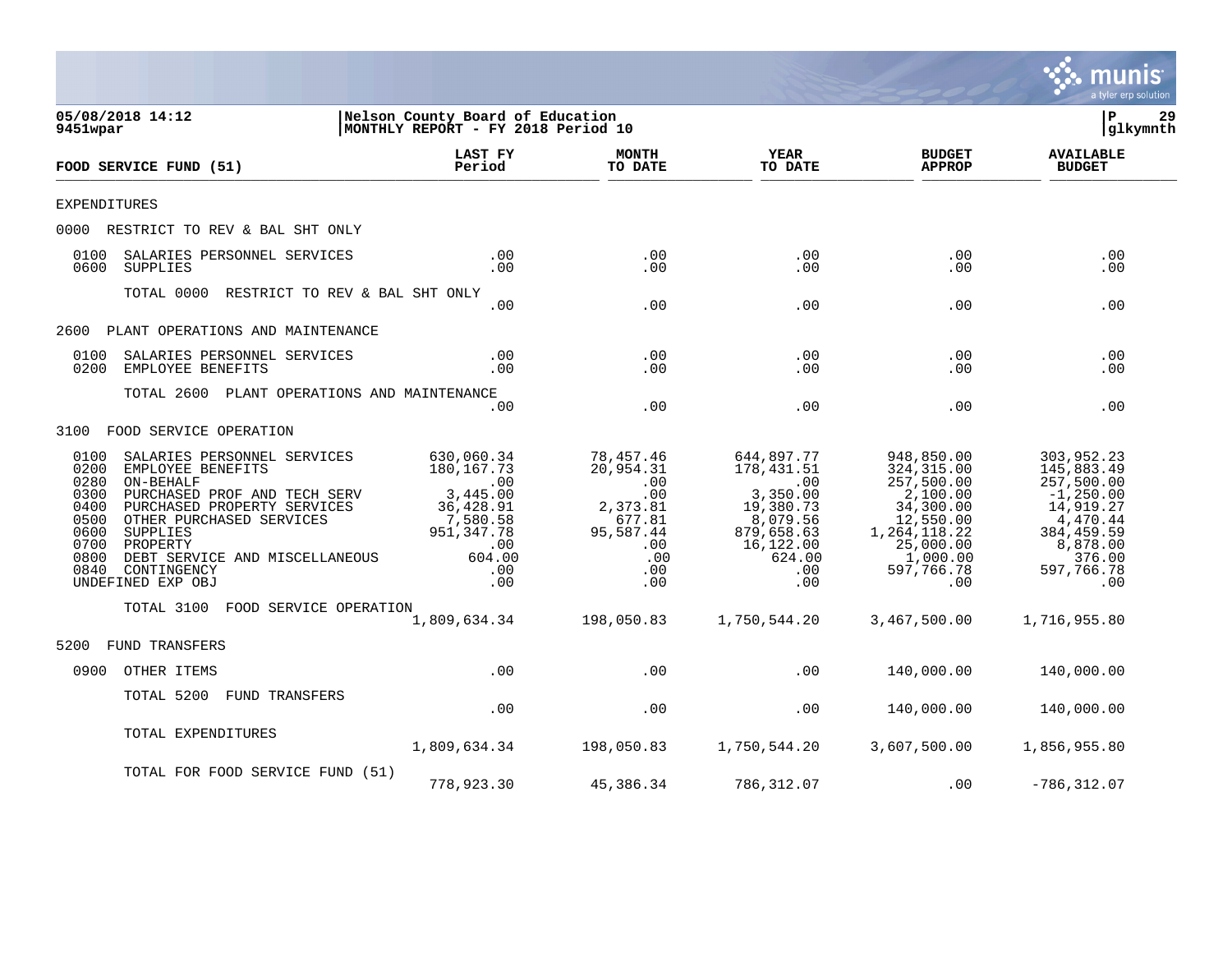|                                                                       |                                                                        |                         |                 |                                | <b>INUNIS</b><br>a tyler erp solution |
|-----------------------------------------------------------------------|------------------------------------------------------------------------|-------------------------|-----------------|--------------------------------|---------------------------------------|
| 05/08/2018 14:12<br>9451wpar                                          | Nelson County Board of Education<br>MONTHLY REPORT - FY 2018 Period 10 |                         |                 |                                | ΙP<br>30<br>glkymnth                  |
| CHILD CARE FUND (52)                                                  | LAST FY<br>Period                                                      | <b>MONTH</b><br>TO DATE | YEAR<br>TO DATE | <b>BUDGET</b><br><b>APPROP</b> | <b>AVAILABLE</b><br><b>BUDGET</b>     |
| <b>REVENUES</b>                                                       |                                                                        |                         |                 |                                |                                       |
| 0999 BEGINNING BALANCE                                                |                                                                        |                         |                 |                                |                                       |
| TOTAL 0999 BEGINNING BALANCE                                          | 279,516.49                                                             | .00                     | 304,104.08      | 305,000.00                     | 895.92                                |
| RECEIPTS                                                              |                                                                        |                         |                 |                                |                                       |
| REVENUE FROM LOCAL SOURCES                                            |                                                                        |                         |                 |                                |                                       |
| TUITION                                                               |                                                                        |                         |                 |                                |                                       |
| 1310 TUITION FROM INDIVIDUALS                                         | 544, 379.37                                                            | 67,649.75               | 701,241.41      | 678,465.54                     | $-22,775.87$                          |
| TOTAL TUITION                                                         | 544,379.37                                                             | 67,649.75               | 701,241.41      | 678,465.54                     | $-22,775.87$                          |
| EARNINGS ON INVESTMENTS                                               |                                                                        |                         |                 |                                |                                       |
| 1510 INTEREST ON INVESTMENTS                                          | .00                                                                    | .00                     | .00             | .00                            | .00                                   |
| TOTAL EARNINGS ON INVESTMENTS                                         | .00                                                                    | .00                     | .00             | .00                            | .00                                   |
| FOOD SERVICE                                                          |                                                                        |                         |                 |                                |                                       |
| 1621 NON-REIMBURSABLE LUNCH PROG                                      | .00                                                                    | .00                     | .00             | .00                            | .00                                   |
| TOTAL FOOD SERVICE                                                    | .00                                                                    | .00                     | .00             | .00                            | .00                                   |
| OTHER REVENUE FROM LOCAL SOURCES                                      |                                                                        |                         |                 |                                |                                       |
| 1994 RETURN FOR INSUFFICIENT FUNDS<br>1999 MICELLANEOUS LOCAL REVENUE | .00<br>.00                                                             | .00<br>.00              | .00<br>.00      | .00<br>.00                     | .00<br>.00                            |
| TOTAL OTHER REVENUE FROM LOCAL SOURCES                                | .00                                                                    | .00                     | .00             | .00                            | .00                                   |
| TOTAL REVENUE FROM LOCAL SOURCES                                      | 544, 379.37                                                            | 67,649.75               | 701,241.41      | 678,465.54                     | $-22, 775.87$                         |
| REVENUE FROM STATE SOURCES                                            |                                                                        |                         |                 |                                |                                       |
| REVENUE ON BEHALF PAYMENTS                                            |                                                                        |                         |                 |                                |                                       |
| 3900 REVENUE ON BEHALF PAYEMENTS                                      | .00                                                                    | .00                     | .00             | 83,294.80                      | 83,294.80                             |
| TOTAL REVENUE ON BEHALF PAYMENTS                                      | .00                                                                    | .00                     | .00             | 83,294.80                      | 83,294.80                             |

 $\mathbf{r}$ 

 $\mathbf{L}$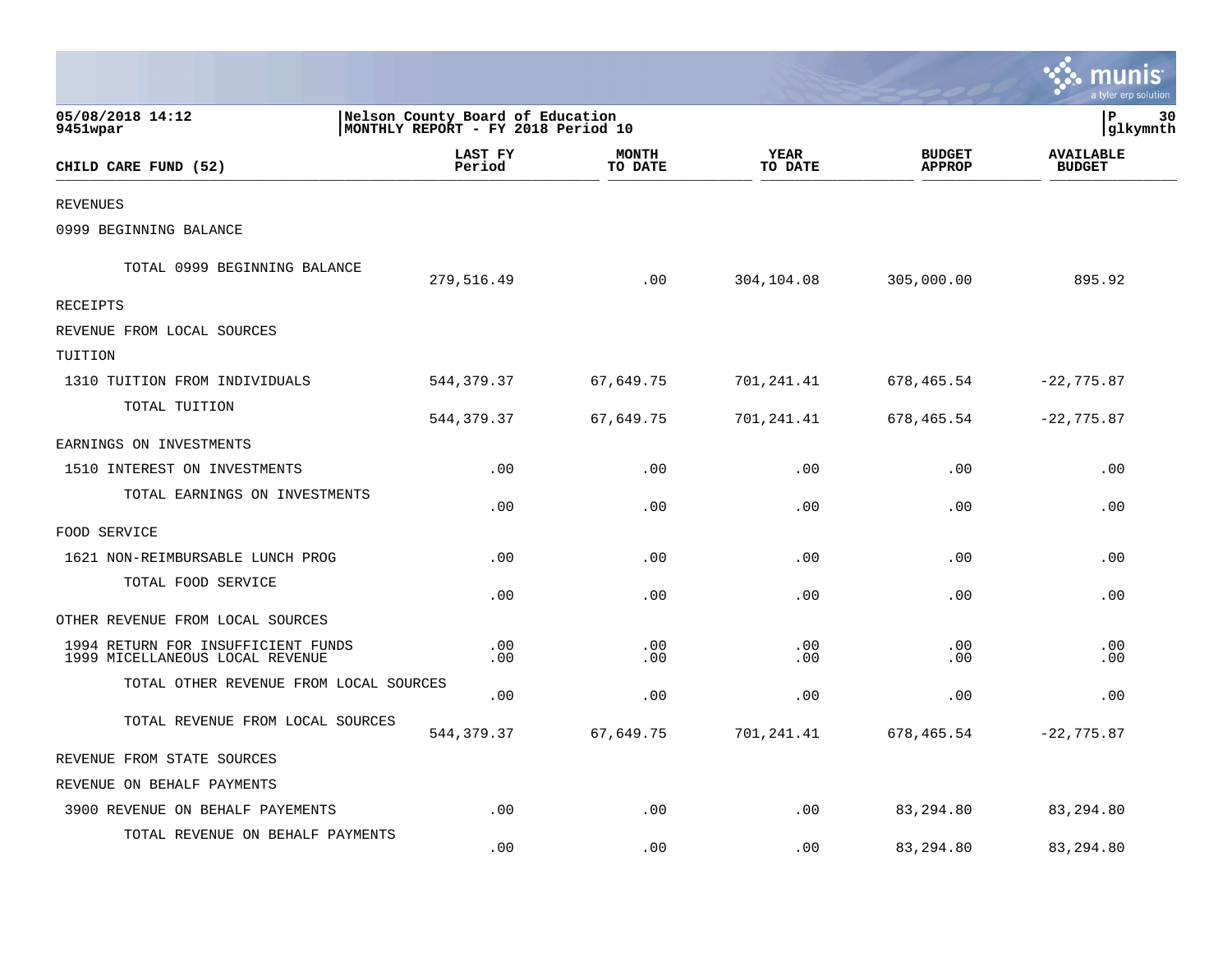

| 05/08/2018 14:12<br>9451wpar     | Nelson County Board of Education<br>MONTHLY REPORT - FY 2018 Period 10 | 31<br> P<br>glkymnth    |                 |                                |                                   |
|----------------------------------|------------------------------------------------------------------------|-------------------------|-----------------|--------------------------------|-----------------------------------|
| CHILD CARE FUND (52)             | LAST FY<br>Period                                                      | <b>MONTH</b><br>TO DATE | YEAR<br>TO DATE | <b>BUDGET</b><br><b>APPROP</b> | <b>AVAILABLE</b><br><b>BUDGET</b> |
| TOTAL REVENUE FROM STATE SOURCES | .00                                                                    | .00                     | .00             | 83,294.80                      | 83,294.80                         |
| OTHER RECEIPTS                   |                                                                        |                         |                 |                                |                                   |
| INTERFUND TRANSFERS              |                                                                        |                         |                 |                                |                                   |
| 5210 FUND TRANSFER               | .00                                                                    | .00                     | .00             | .00                            | .00                               |
| TOTAL INTERFUND TRANSFERS        | .00                                                                    | .00                     | .00             | .00                            | .00                               |
| TOTAL OTHER RECEIPTS             | .00                                                                    | .00                     | .00             | .00                            | .00                               |
| TOTAL RECEIPTS                   | 544, 379.37                                                            | 67,649.75               | 701,241.41      | 761,760.34                     | 60,518.93                         |
| TOTAL REVENUE                    | 823,895.86                                                             | 67,649.75               | 1,005,345.49    | 1,066,760.34                   | 61, 414.85                        |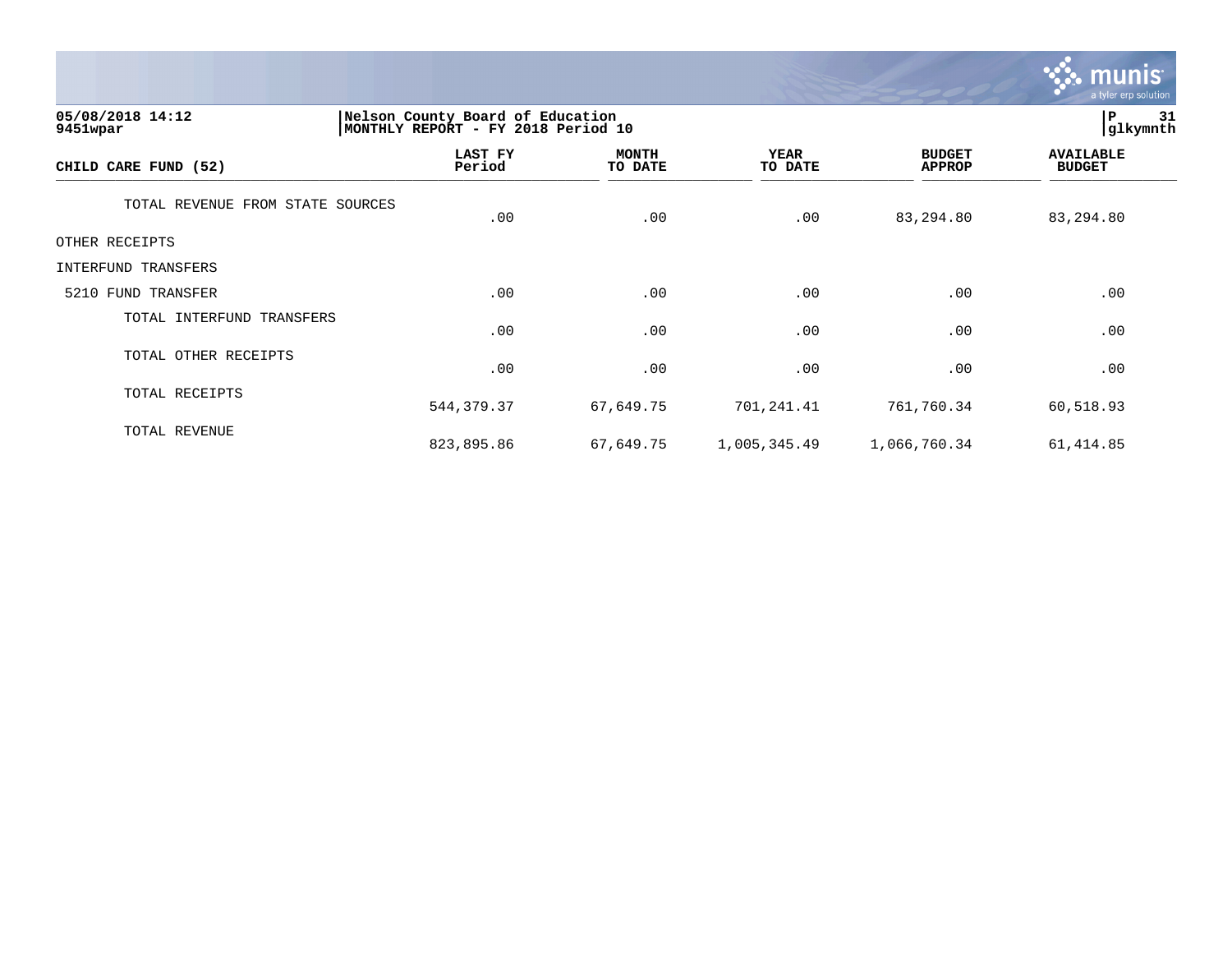

| 9451wpar                                                                     | 05/08/2018 14:12                                                                                                                                                                                                                                                       | Nelson County Board of Education<br>MONTHLY REPORT - FY 2018 Period 10                                         |                                                                                                    |                                                                                                              |                                                                                                                                   | 32<br>${\bf P}$<br> glkymnth                                                                                                        |
|------------------------------------------------------------------------------|------------------------------------------------------------------------------------------------------------------------------------------------------------------------------------------------------------------------------------------------------------------------|----------------------------------------------------------------------------------------------------------------|----------------------------------------------------------------------------------------------------|--------------------------------------------------------------------------------------------------------------|-----------------------------------------------------------------------------------------------------------------------------------|-------------------------------------------------------------------------------------------------------------------------------------|
|                                                                              | CHILD CARE FUND (52)                                                                                                                                                                                                                                                   | <b>LAST FY</b><br>Period                                                                                       | <b>MONTH</b><br>TO DATE                                                                            | <b>YEAR</b><br>TO DATE                                                                                       | <b>BUDGET</b><br><b>APPROP</b>                                                                                                    | <b>AVAILABLE</b><br><b>BUDGET</b>                                                                                                   |
| <b>EXPENDITURES</b>                                                          |                                                                                                                                                                                                                                                                        |                                                                                                                |                                                                                                    |                                                                                                              |                                                                                                                                   |                                                                                                                                     |
| 3200                                                                         | DAY CARE OPERATIONS                                                                                                                                                                                                                                                    |                                                                                                                |                                                                                                    |                                                                                                              |                                                                                                                                   |                                                                                                                                     |
| 0100<br>0200<br>0280<br>0300<br>0400<br>0500<br>0600<br>0700<br>0800<br>0840 | SALARIES PERSONNEL SERVICES<br>EMPLOYEE BENEFITS<br>ON-BEHALF<br>PURCHASED PROF AND TECH SERV<br>PURCHASED PROPERTY SERVICES<br>OTHER PURCHASED SERVICES<br>SUPPLIES<br>PROPERTY<br>DEBT SERVICE AND MISCELLANEOUS<br>CONTINGENCY<br>TOTAL 3200<br>DAY CARE OPERATIONS | 328,697.52<br>78,956.48<br>.00<br>.00<br>.00<br>2,242.18<br>35,065.06<br>11,346.77<br>.00<br>.00<br>456,308.01 | 39,910.27<br>9,918.06<br>.00<br>.00<br>.00<br>185.41<br>4,989.96<br>.00<br>.00<br>.00<br>55,003.70 | 363,407.07<br>90,832.10<br>.00<br>.00<br>.00<br>2,635.82<br>49, 132. 41<br>.00<br>43.56<br>.00<br>506,050.96 | 474,825.00<br>85,895.00<br>83,294.80<br>3,172.95<br>.00<br>3,321.68<br>30,660.42<br>.00<br>1,090.49<br>384,500.00<br>1,066,760.34 | 111, 417.93<br>$-4,937.10$<br>83,294.80<br>3,172.95<br>.00<br>685.86<br>$-18,471.99$<br>.00<br>1,046.93<br>384,500.00<br>560,709.38 |
| 5200                                                                         | <b>FUND TRANSFERS</b>                                                                                                                                                                                                                                                  |                                                                                                                |                                                                                                    |                                                                                                              |                                                                                                                                   |                                                                                                                                     |
| 0700<br>0900                                                                 | PROPERTY<br>OTHER ITEMS                                                                                                                                                                                                                                                | .00<br>.00                                                                                                     | .00<br>.00                                                                                         | .00<br>.00                                                                                                   | .00<br>.00                                                                                                                        | .00<br>.00                                                                                                                          |
|                                                                              | TOTAL 5200<br>FUND TRANSFERS                                                                                                                                                                                                                                           | .00                                                                                                            | .00                                                                                                | .00                                                                                                          | .00                                                                                                                               | .00                                                                                                                                 |
|                                                                              | TOTAL EXPENDITURES                                                                                                                                                                                                                                                     | 456,308.01                                                                                                     | 55,003.70                                                                                          | 506,050.96                                                                                                   | 1,066,760.34                                                                                                                      | 560,709.38                                                                                                                          |
|                                                                              | TOTAL FOR CHILD CARE FUND (52)                                                                                                                                                                                                                                         | 367,587.85                                                                                                     | 12,646.05                                                                                          | 499,294.53                                                                                                   | .00                                                                                                                               | $-499, 294.53$                                                                                                                      |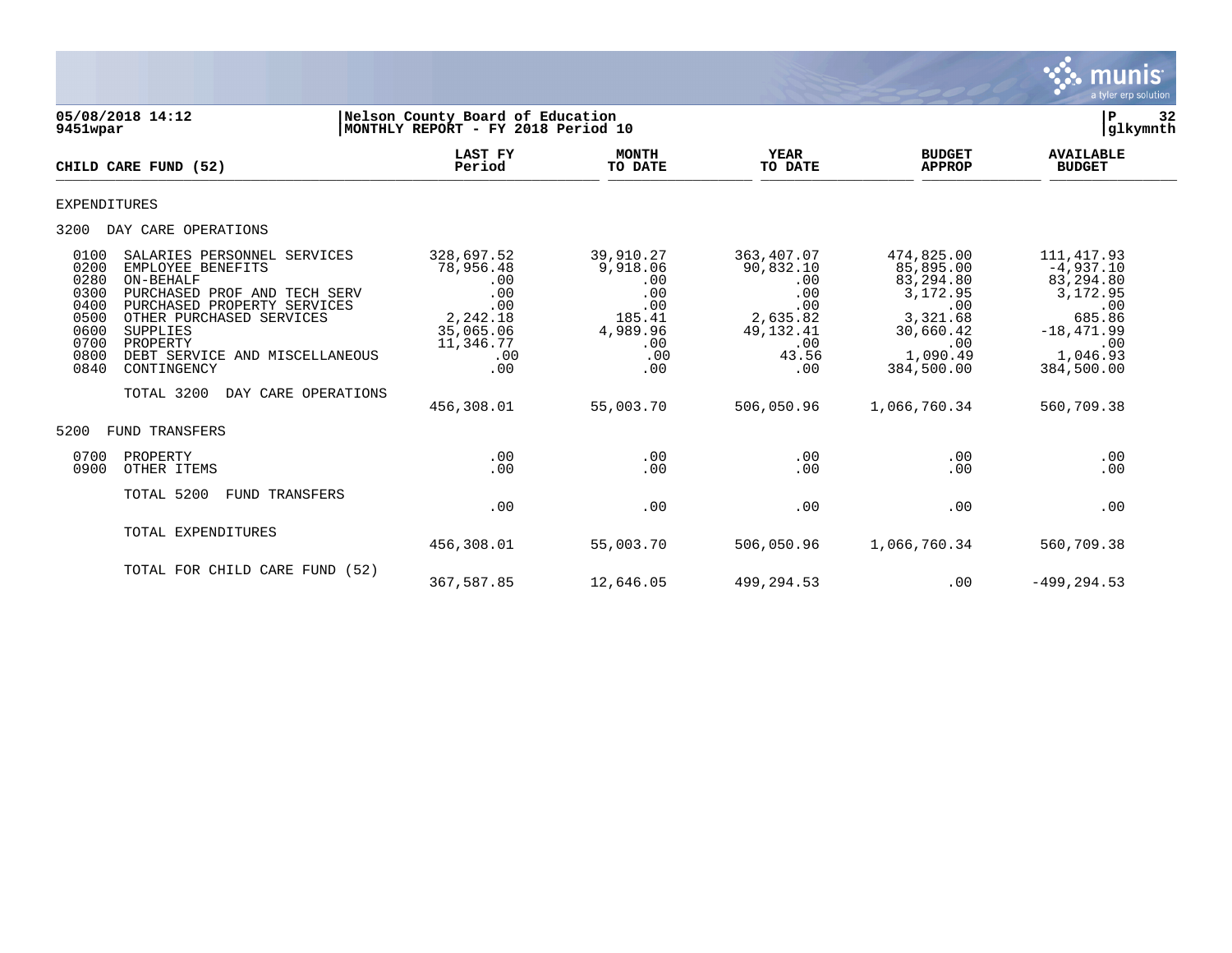|                                  |                   |                                                                         |                        |                                | a tyler erp solution              |  |  |
|----------------------------------|-------------------|-------------------------------------------------------------------------|------------------------|--------------------------------|-----------------------------------|--|--|
| 05/08/2018 14:12<br>9451wpar     |                   | Nelson County Board of Education<br> MONTHLY REPORT - FY 2018 Period 10 |                        |                                |                                   |  |  |
| INTERNAL SERVICE/FISCAL AGENT    | LAST FY<br>Period | <b>MONTH</b><br>TO DATE                                                 | <b>YEAR</b><br>TO DATE | <b>BUDGET</b><br><b>APPROP</b> | <b>AVAILABLE</b><br><b>BUDGET</b> |  |  |
| <b>REVENUES</b>                  |                   |                                                                         |                        |                                |                                   |  |  |
| 0999 BEGINNING BALANCE           |                   |                                                                         |                        |                                |                                   |  |  |
| TOTAL 0999 BEGINNING BALANCE     | .00               | .00                                                                     | .00                    | .00                            | .00                               |  |  |
| <b>RECEIPTS</b>                  |                   |                                                                         |                        |                                |                                   |  |  |
| REVENUE FROM LOCAL SOURCES       |                   |                                                                         |                        |                                |                                   |  |  |
| TUITION                          |                   |                                                                         |                        |                                |                                   |  |  |
| 1310 TUITION FROM INDIVIDUALS    | .00               | .00                                                                     | .00                    | .00                            | .00                               |  |  |
| TOTAL TUITION                    | .00               | .00                                                                     | .00                    | .00                            | .00                               |  |  |
| FOOD SERVICE                     |                   |                                                                         |                        |                                |                                   |  |  |
| 1611 LUNCH - REIMBURSABLE        | .00               | .00                                                                     | .00                    | .00                            | .00                               |  |  |
| TOTAL FOOD SERVICE               | .00               | .00                                                                     | .00                    | .00                            | .00                               |  |  |
| TOTAL REVENUE FROM LOCAL SOURCES | .00               | .00                                                                     | .00                    | .00                            | .00                               |  |  |
| OTHER RECEIPTS                   |                   |                                                                         |                        |                                |                                   |  |  |
| INTERFUND TRANSFERS              |                   |                                                                         |                        |                                |                                   |  |  |
| 5210 FUND TRANSFER               | .00               | .00                                                                     | .00                    | .00                            | .00                               |  |  |
| TOTAL INTERFUND TRANSFERS        | .00               | .00                                                                     | .00                    | .00                            | .00                               |  |  |
| TOTAL OTHER RECEIPTS             | .00               | .00                                                                     | .00                    | .00                            | .00                               |  |  |
| TOTAL RECEIPTS                   | .00               | .00                                                                     | .00                    | .00                            | .00                               |  |  |
| TOTAL REVENUE                    | .00               | .00                                                                     | .00                    | .00                            | .00                               |  |  |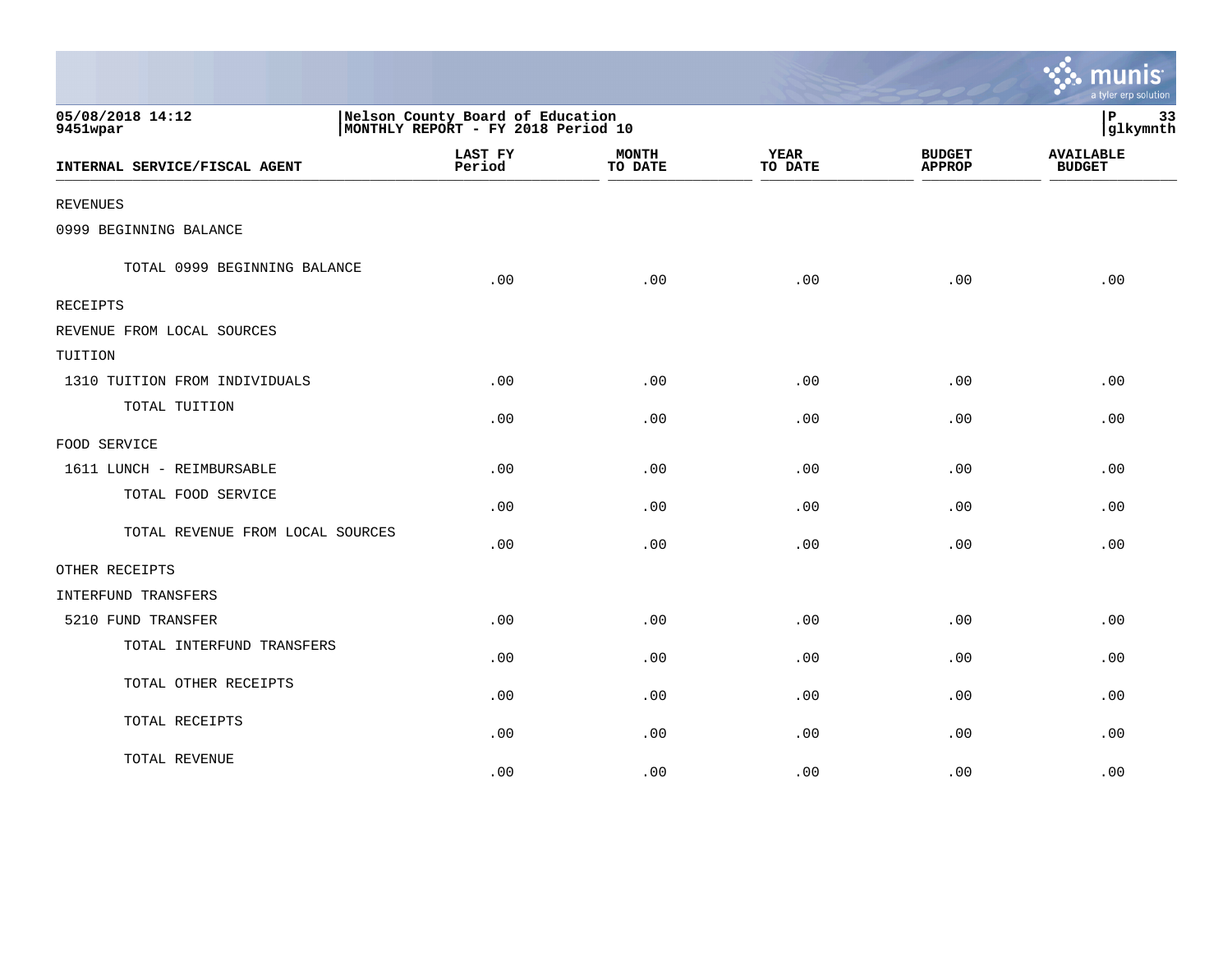

| 05/08/2018 14:12<br>9451wpar                                                                                                                                     | Nelson County Board of Education<br>MONTHLY REPORT - FY 2018 Period 10 |                                 |                                 |                                 | 34<br>P<br>glkymnth               |
|------------------------------------------------------------------------------------------------------------------------------------------------------------------|------------------------------------------------------------------------|---------------------------------|---------------------------------|---------------------------------|-----------------------------------|
| INTERNAL SERVICE/FISCAL AGENT                                                                                                                                    | LAST FY<br>Period                                                      | <b>MONTH</b><br>TO DATE         | <b>YEAR</b><br>TO DATE          | <b>BUDGET</b><br><b>APPROP</b>  | <b>AVAILABLE</b><br><b>BUDGET</b> |
| <b>EXPENDITURES</b>                                                                                                                                              |                                                                        |                                 |                                 |                                 |                                   |
| 3300<br>COMMUNITY SERVICES                                                                                                                                       |                                                                        |                                 |                                 |                                 |                                   |
| SALARIES PERSONNEL SERVICES<br>0100<br>0200<br>EMPLOYEE BENEFITS<br>0300<br>PURCHASED PROF AND TECH SERV<br>0500<br>OTHER PURCHASED SERVICES<br>0600<br>SUPPLIES | .00<br>.00<br>.00<br>.00<br>.00                                        | .00<br>.00<br>.00<br>.00<br>.00 | .00<br>.00<br>.00<br>.00<br>.00 | .00<br>.00<br>.00<br>.00<br>.00 | .00<br>.00<br>.00<br>.00<br>.00   |
| TOTAL 3300<br>COMMUNITY SERVICES                                                                                                                                 | .00                                                                    | .00                             | .00                             | .00                             | .00                               |
| FUND TRANSFERS<br>5200                                                                                                                                           |                                                                        |                                 |                                 |                                 |                                   |
| OTHER ITEMS<br>0900                                                                                                                                              | .00                                                                    | .00                             | .00                             | .00                             | .00                               |
| TOTAL 5200<br>FUND TRANSFERS                                                                                                                                     | .00                                                                    | .00                             | .00                             | .00                             | .00                               |
| TOTAL EXPENDITURES                                                                                                                                               | .00                                                                    | .00                             | .00                             | .00                             | .00                               |
| TOTAL FOR INTERNAL SERVICE/FISCAL AGENT (61)                                                                                                                     |                                                                        |                                 |                                 |                                 |                                   |

 $.00$  .  $.00$  .  $.00$  .  $.00$  .  $.00$  .  $.00$  .  $.00$  .  $.00$  .  $.00$  .  $.00$  .  $.00$  .  $.00$  .  $.00$  .  $.00$  .  $.00$  .  $.00$  .  $.00$  .  $.00$  .  $.00$  .  $.00$  .  $.00$  .  $.00$  .  $.00$  .  $.00$  .  $.00$  .  $.00$  .  $.00$  .  $.00$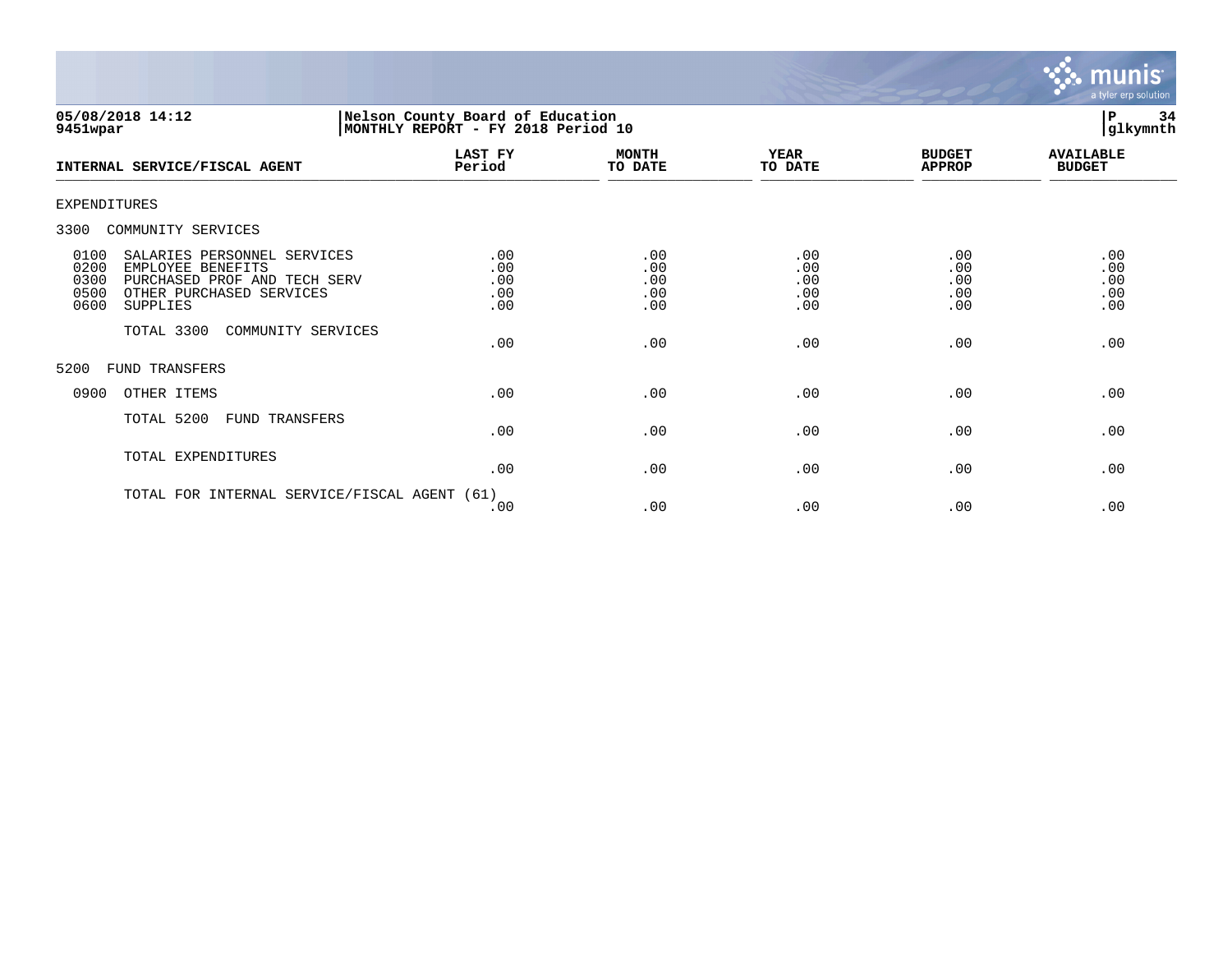|                                                                                          |                                                                        |                         |                        |                                | munis<br>a tyler erp solution     |
|------------------------------------------------------------------------------------------|------------------------------------------------------------------------|-------------------------|------------------------|--------------------------------|-----------------------------------|
| 05/08/2018 14:12<br>9451wpar                                                             | Nelson County Board of Education<br>MONTHLY REPORT - FY 2018 Period 10 |                         |                        |                                | 35<br>ΙP<br>glkymnth              |
| <b>GOVERNMENTAL ASSETS (8)</b>                                                           | <b>LAST FY</b><br>Period                                               | <b>MONTH</b><br>TO DATE | <b>YEAR</b><br>TO DATE | <b>BUDGET</b><br><b>APPROP</b> | <b>AVAILABLE</b><br><b>BUDGET</b> |
| <b>REVENUES</b>                                                                          |                                                                        |                         |                        |                                |                                   |
| RECEIPTS                                                                                 |                                                                        |                         |                        |                                |                                   |
| REVENUE FROM LOCAL SOURCES                                                               |                                                                        |                         |                        |                                |                                   |
| OTHER REVENUE FROM LOCAL SOURCES                                                         |                                                                        |                         |                        |                                |                                   |
| 1930 GAIN/LOSE FA                                                                        | .00                                                                    | .00                     | .00                    | .00                            | .00                               |
| TOTAL OTHER REVENUE FROM LOCAL SOURCES                                                   | .00                                                                    | .00                     | .00                    | .00                            | .00                               |
| TOTAL REVENUE FROM LOCAL SOURCES                                                         | .00                                                                    | .00                     | .00                    | .00                            | .00                               |
| OTHER RECEIPTS                                                                           |                                                                        |                         |                        |                                |                                   |
| SALE OR COMP FOR LOSS OF ASSETS                                                          |                                                                        |                         |                        |                                |                                   |
| 5311 SALE OF LAND & IMPROVEMENTS<br>5331 SALE OF BUILDINGS<br>5341 SALE OF EQUIPMENT ETC | .00<br>.00<br>$-1,662.50$                                              | .00<br>.00<br>.00       | .00<br>.00<br>.00      | .00<br>.00<br>.00              | .00<br>.00<br>.00                 |
| TOTAL SALE OR COMP FOR LOSS OF ASSETS                                                    | $-1,662.50$                                                            | .00                     | .00                    | .00                            | .00                               |
| TOTAL OTHER RECEIPTS                                                                     | $-1,662.50$                                                            | .00                     | .00                    | .00                            | .00                               |
| TOTAL RECEIPTS                                                                           | $-1,662.50$                                                            | .00                     | .00                    | .00                            | .00                               |
| TOTAL REVENUE                                                                            | $-1,662.50$                                                            | .00                     | .00                    | .00                            | .00                               |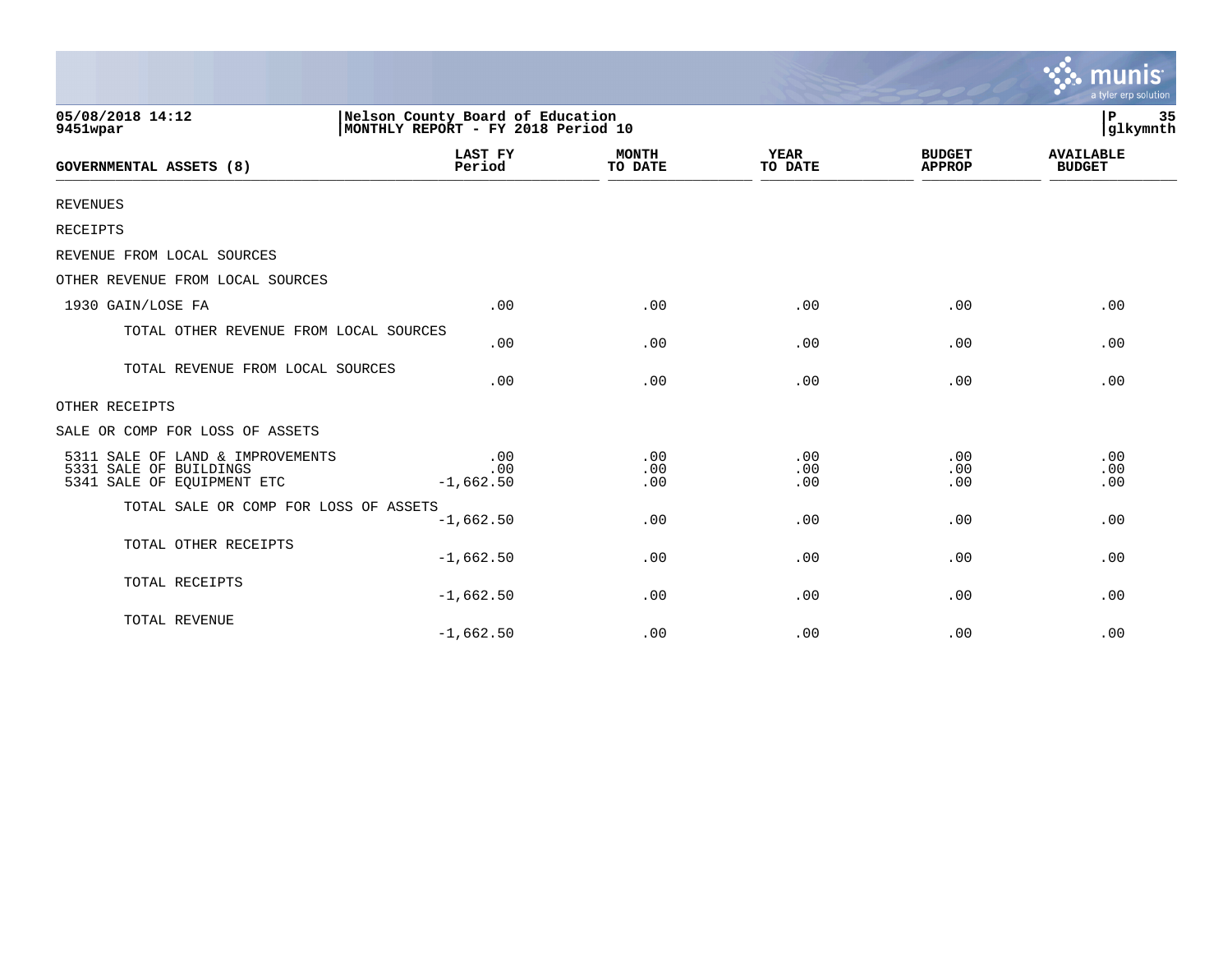|                                                |                                                                        |                         |                        |                                | munis<br>a tyler erp solution     |
|------------------------------------------------|------------------------------------------------------------------------|-------------------------|------------------------|--------------------------------|-----------------------------------|
| 05/08/2018 14:12<br>9451wpar                   | Nelson County Board of Education<br>MONTHLY REPORT - FY 2018 Period 10 |                         |                        |                                | l P<br>36<br> glkymnth            |
| <b>GOVERNMENTAL ASSETS (8)</b>                 | LAST FY<br>Period                                                      | <b>MONTH</b><br>TO DATE | <b>YEAR</b><br>TO DATE | <b>BUDGET</b><br><b>APPROP</b> | <b>AVAILABLE</b><br><b>BUDGET</b> |
| <b>EXPENDITURES</b>                            |                                                                        |                         |                        |                                |                                   |
| 1000<br>INSTRUCTION                            |                                                                        |                         |                        |                                |                                   |
| 0700 PROPERTY                                  | .00                                                                    | .00                     | .00                    | .00                            | .00                               |
| TOTAL 1000<br>INSTRUCTION                      | .00                                                                    | .00                     | .00                    | .00                            | .00                               |
| STUDENT SUPPORT SERVICES<br>2100               |                                                                        |                         |                        |                                |                                   |
| 0700<br>PROPERTY                               | .00                                                                    | .00                     | .00                    | .00                            | .00                               |
| TOTAL 2100<br>STUDENT SUPPORT SERVICES         | .00                                                                    | .00                     | .00                    | .00                            | .00                               |
| 2200<br>INSTRUCTIONAL STAFF SUPP SERV          |                                                                        |                         |                        |                                |                                   |
| 0700<br>PROPERTY                               | .00                                                                    | .00                     | .00                    | .00                            | .00                               |
| TOTAL 2200<br>INSTRUCTIONAL STAFF SUPP SERV    | .00                                                                    | .00                     | .00                    | .00                            | .00                               |
| 2300 DISTRICT ADMIN SUPPORT                    |                                                                        |                         |                        |                                |                                   |
| 0700 PROPERTY                                  | .00.                                                                   | .00                     | .00                    | .00                            | .00                               |
| TOTAL 2300 DISTRICT ADMIN SUPPORT              | .00                                                                    | .00                     | .00                    | .00                            | .00                               |
| 2400<br><b>SCHOOL ADMIN SUPPORT</b>            |                                                                        |                         |                        |                                |                                   |
| 0700 PROPERTY                                  | .00                                                                    | .00                     | .00                    | .00                            | .00                               |
| TOTAL 2400<br>SCHOOL ADMIN SUPPORT             | .00                                                                    | .00                     | .00                    | .00                            | .00                               |
| BUSINESS SUPPORT SERVICES<br>2500              |                                                                        |                         |                        |                                |                                   |
| 0700 PROPERTY                                  | .00                                                                    | .00                     | .00                    | .00                            | .00                               |
| TOTAL 2500<br>BUSINESS SUPPORT SERVICES        | .00                                                                    | .00                     | .00                    | .00                            | .00                               |
| PLANT OPERATIONS AND MAINTENANCE<br>2600       |                                                                        |                         |                        |                                |                                   |
| 0700 PROPERTY                                  | 950.00                                                                 | .00                     | .00                    | .00                            | .00                               |
| TOTAL 2600<br>PLANT OPERATIONS AND MAINTENANCE | 950.00                                                                 | .00                     | .00                    | .00                            | .00                               |
| 2700 STUDENT TRANSPORTATION                    |                                                                        |                         |                        |                                |                                   |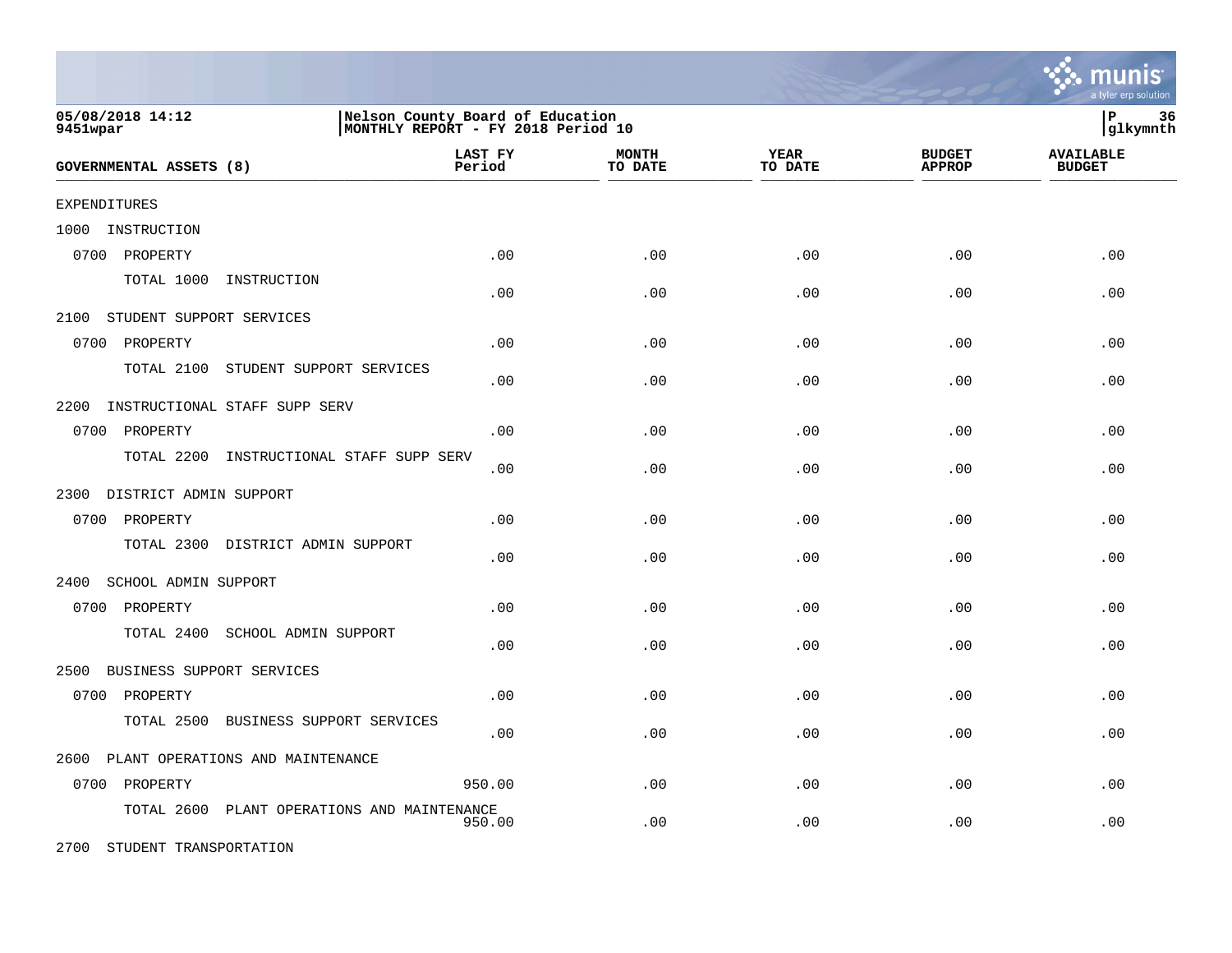

| 05/08/2018 14:12<br>9451wpar |                                      | Nelson County Board of Education<br>MONTHLY REPORT - FY 2018 Period 10 | 37<br>P<br> glkymnth    |                        |                                |                                   |
|------------------------------|--------------------------------------|------------------------------------------------------------------------|-------------------------|------------------------|--------------------------------|-----------------------------------|
|                              | <b>GOVERNMENTAL ASSETS (8)</b>       | <b>LAST FY</b><br>Period                                               | <b>MONTH</b><br>TO DATE | <b>YEAR</b><br>TO DATE | <b>BUDGET</b><br><b>APPROP</b> | <b>AVAILABLE</b><br><b>BUDGET</b> |
| 0700                         | PROPERTY                             | .00                                                                    | .00                     | .00                    | .00                            | .00                               |
|                              | TOTAL 2700<br>STUDENT TRANSPORTATION | .00                                                                    | .00                     | .00                    | .00                            | .00                               |
|                              | TOTAL EXPENDITURES                   | 950.00                                                                 | .00                     | .00                    | .00                            | .00                               |
|                              | TOTAL FOR GOVERNMENTAL ASSETS (8)    | $-2,612.50$                                                            | .00                     | .00                    | .00                            | .00                               |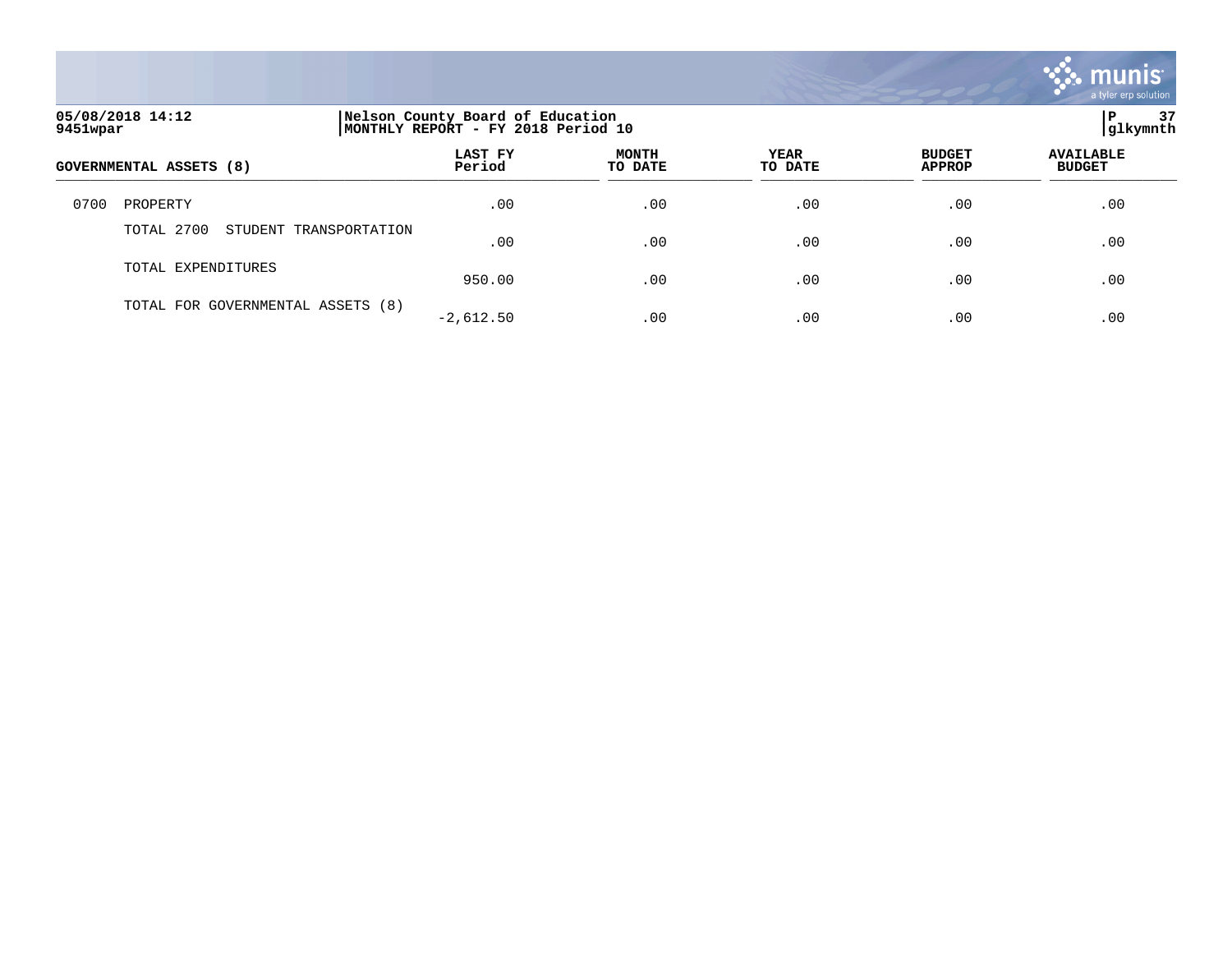|                                        |                                                                        |                         |                 |                                | <b>munis</b><br>a tyler erp solution |
|----------------------------------------|------------------------------------------------------------------------|-------------------------|-----------------|--------------------------------|--------------------------------------|
| 05/08/2018 14:12<br>9451wpar           | Nelson County Board of Education<br>MONTHLY REPORT - FY 2018 Period 10 |                         |                 |                                | P<br>38<br>glkymnth                  |
| FOOD SERVICE ASSETS (81)               | LAST FY<br>Period                                                      | <b>MONTH</b><br>TO DATE | YEAR<br>TO DATE | <b>BUDGET</b><br><b>APPROP</b> | <b>AVAILABLE</b><br><b>BUDGET</b>    |
| <b>REVENUES</b>                        |                                                                        |                         |                 |                                |                                      |
| RECEIPTS                               |                                                                        |                         |                 |                                |                                      |
| REVENUE FROM LOCAL SOURCES             |                                                                        |                         |                 |                                |                                      |
| OTHER REVENUE FROM LOCAL SOURCES       |                                                                        |                         |                 |                                |                                      |
| 1930 GAIN/LOSE FA                      | .00                                                                    | .00                     | .00             | .00                            | .00                                  |
| TOTAL OTHER REVENUE FROM LOCAL SOURCES | .00                                                                    | .00                     | .00             | .00                            | .00                                  |
| TOTAL REVENUE FROM LOCAL SOURCES       | .00                                                                    | .00                     | .00             | .00                            | .00                                  |
| TOTAL RECEIPTS                         | .00                                                                    | .00                     | .00             | .00                            | .00                                  |
| TOTAL REVENUE                          | .00                                                                    | .00                     | .00             | .00                            | .00                                  |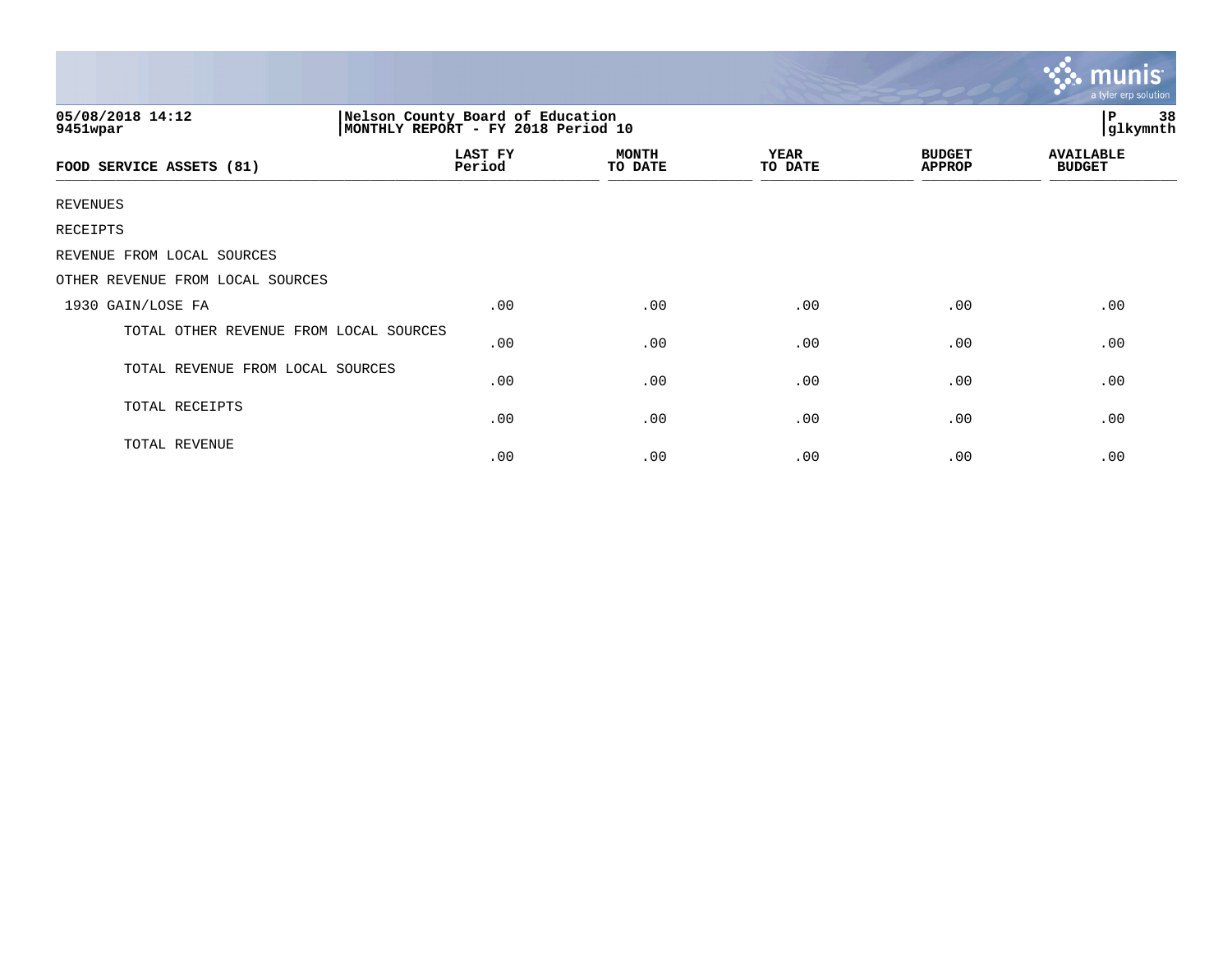

| 05/08/2018 14:12<br>9451wpar       | Nelson County Board of Education<br>MONTHLY REPORT - FY 2018 Period 10 | 39<br>l P<br> glkymnth  |                        |                                |                                   |
|------------------------------------|------------------------------------------------------------------------|-------------------------|------------------------|--------------------------------|-----------------------------------|
| FOOD SERVICE ASSETS (81)           | LAST FY<br>Period                                                      | <b>MONTH</b><br>TO DATE | <b>YEAR</b><br>TO DATE | <b>BUDGET</b><br><b>APPROP</b> | <b>AVAILABLE</b><br><b>BUDGET</b> |
| EXPENDITURES                       |                                                                        |                         |                        |                                |                                   |
| FOOD SERVICE OPERATION<br>3100     |                                                                        |                         |                        |                                |                                   |
| 0700<br>PROPERTY                   | .00                                                                    | .00                     | .00                    | .00                            | .00                               |
| TOTAL 3100<br>FOOD SERVICE         | OPERATION<br>.00                                                       | .00                     | .00                    | .00                            | .00                               |
| TOTAL EXPENDITURES                 | .00                                                                    | .00                     | .00                    | .00                            | .00                               |
| TOTAL FOR FOOD SERVICE ASSETS (81) | .00                                                                    | .00                     | .00                    | .00                            | .00                               |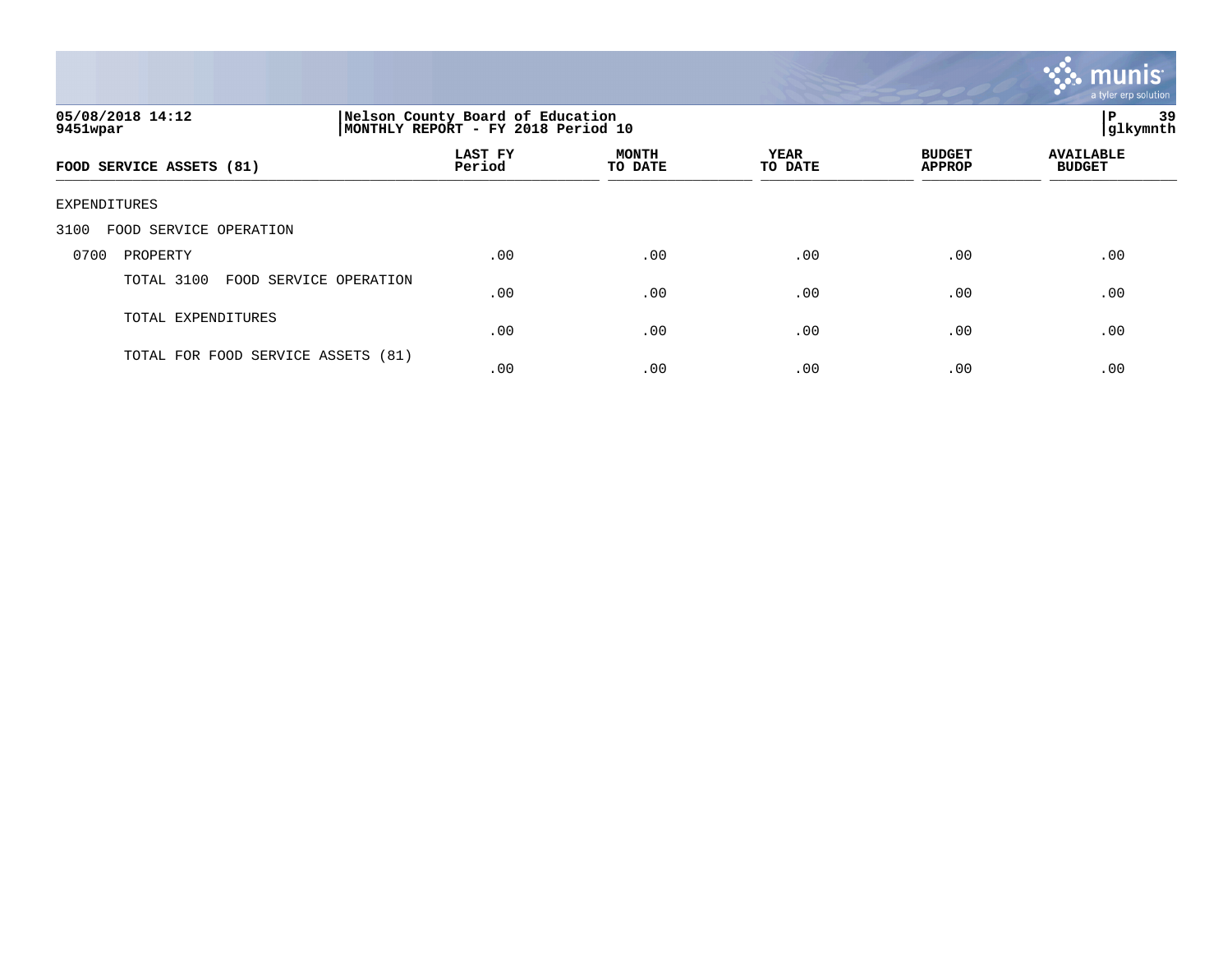|                                        |                                                                        |                         |                 |                                | $m$ unis<br>a tyler erp solution  |
|----------------------------------------|------------------------------------------------------------------------|-------------------------|-----------------|--------------------------------|-----------------------------------|
| 05/08/2018 14:12<br>9451wpar           | Nelson County Board of Education<br>MONTHLY REPORT - FY 2018 Period 10 |                         |                 |                                | 40<br>$\, {\bf P}$<br>glkymnth    |
| DAY CARE ASSETS (82)                   | <b>LAST FY</b><br>Period                                               | <b>MONTH</b><br>TO DATE | YEAR<br>TO DATE | <b>BUDGET</b><br><b>APPROP</b> | <b>AVAILABLE</b><br><b>BUDGET</b> |
| <b>REVENUES</b>                        |                                                                        |                         |                 |                                |                                   |
| RECEIPTS                               |                                                                        |                         |                 |                                |                                   |
| REVENUE FROM LOCAL SOURCES             |                                                                        |                         |                 |                                |                                   |
| OTHER REVENUE FROM LOCAL SOURCES       |                                                                        |                         |                 |                                |                                   |
| 1930 GAIN/LOSE FA                      | .00                                                                    | .00                     | .00             | .00                            | .00                               |
| TOTAL OTHER REVENUE FROM LOCAL SOURCES | .00                                                                    | .00                     | .00             | .00                            | .00                               |
| TOTAL REVENUE FROM LOCAL SOURCES       | .00                                                                    | .00                     | .00             | .00                            | .00                               |
| TOTAL RECEIPTS                         | .00                                                                    | .00                     | .00             | .00                            | .00                               |
| TOTAL REVENUE                          | .00                                                                    | .00                     | .00             | .00                            | .00                               |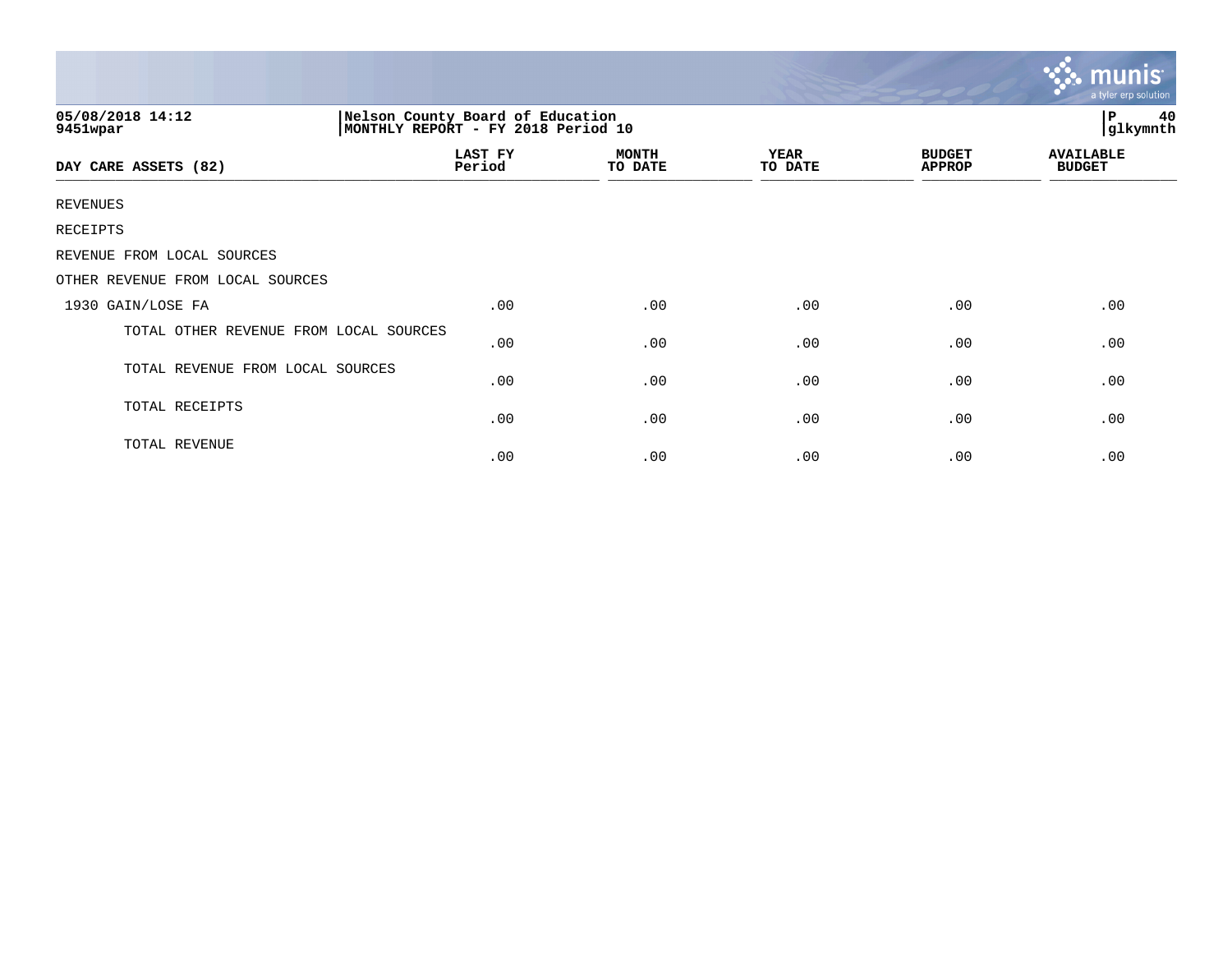

| 05/08/2018 14:12<br>9451wpar      |                   | Nelson County Board of Education<br>MONTHLY REPORT - FY 2018 Period 10 |                        |                                |                                   |  |
|-----------------------------------|-------------------|------------------------------------------------------------------------|------------------------|--------------------------------|-----------------------------------|--|
| DAY CARE ASSETS (82)              | LAST FY<br>Period | <b>MONTH</b><br>TO DATE                                                | <b>YEAR</b><br>TO DATE | <b>BUDGET</b><br><b>APPROP</b> | <b>AVAILABLE</b><br><b>BUDGET</b> |  |
| EXPENDITURES                      |                   |                                                                        |                        |                                |                                   |  |
| 3200<br>DAY CARE OPERATIONS       |                   |                                                                        |                        |                                |                                   |  |
| 0700<br>PROPERTY                  | .00               | .00                                                                    | .00                    | .00                            | .00                               |  |
| TOTAL 3200<br>DAY CARE OPERATIONS | .00               | .00                                                                    | .00                    | .00                            | .00                               |  |
| TOTAL EXPENDITURES                | .00               | .00                                                                    | .00                    | .00                            | .00                               |  |
| TOTAL FOR DAY CARE ASSETS (82)    | .00               | .00                                                                    | .00                    | .00                            | .00                               |  |